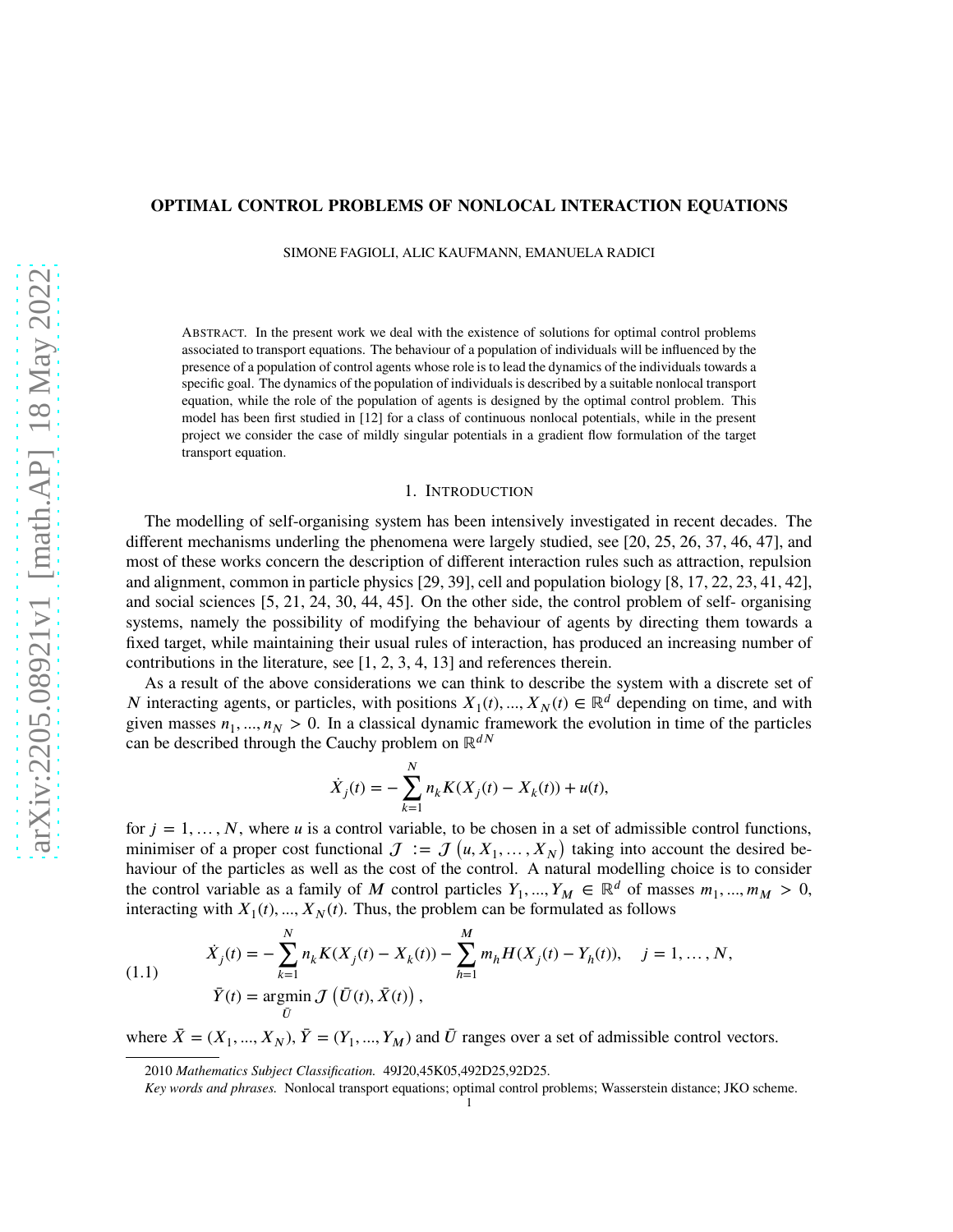In dealing with the optimisation problem [\(1.1\)](#page-0-0) one can face in the so-called *curse of dimensionality*, see [\[9\]](#page-24-8), i.e. the difficulty in solving the problem when the dimension of  $(X, Y)$  becomes large.

This dimensionality problem can be bypassed by introducing an optimal control strategy independent on the number of agents but depending on their distributions. More precisely, if  $\rho$  represents the distribution of the population of particles  $(X_1, ..., X_N)$ , and  $\nu$  is the distribution corresponding to the particles  $(Y_1, ..., Y_N)$ , assuming that the total mass of the population is conserved, the evolution equation in [\(1.1\)](#page-0-0) can be replaced by its continuous counterpart, that is the transport equation

$$
\partial_t \rho(t, x) = -\text{div}\,(\rho(t, x)v_\nu(t, x)),
$$

where the velocity field  $v_y$  will depend on the distribution of the population  $\rho$  and the distribution of the control agents  $\nu$  via non-local interaction kernels,

$$
v_{v}(t,x) = K * \rho(t,x) + H * v(t,x) = \int K(t,x-y)d\rho(t,y) + \int H(t,x-y)d\nu(t,y).
$$

In order to drive/control the dynamics of  $\rho$ , we minimize a functional  $\mathcal{J}(v, \rho)$  under the constraint that the transport equation is satisfied. The functional could take into account the desired behavior of  $\rho$  but also the cost of the control agents. More precisely, we deal with the optimal control problem

<span id="page-1-0"></span>(1.2) 
$$
\inf \mathcal{J}(v,\rho) \quad \text{s.t.} \quad \partial_t \rho(t,x) = -\text{div}\left[ (K * \rho(t,x) + H * v(t,x))\rho(t,x) \right].
$$

The rigorous passage from the agent based optimisation problem [\(1.1\)](#page-0-0) to the continuous problem [\(1.2\)](#page-1-0) can be performed by applying the mean field game approach introduced by Lasry and Lions [\[38\]](#page-25-14), see [\[15,](#page-24-9) [16,](#page-25-15) [31\]](#page-25-16) and references therein for a more deep treatment of the topic. We also mention [\[35\]](#page-25-17) where a Galerkin-type discretization was used, and [\[32\]](#page-25-18) where a BBGKY hierarchy approach to the finite dimensional optimal control problems to infinite dimensional control problems limit was performed.

Similarly to the finite dimensional case, the optimisation problem [\(1.2\)](#page-1-0) can be applied in several context such as evacuation problems [\[1,](#page-24-3) [2,](#page-24-4) [3,](#page-24-5) [24\]](#page-25-12), alignment in swarming dynamics of animals or robots  $[18, 33, 34]$  $[18, 33, 34]$  $[18, 33, 34]$  and social sciences  $[4, 48]$  $[4, 48]$ . Note that, if *K* corresponds to the gradient of an interaction potential  $W$ , then our argument applies to a class of functionals  $W$ , including Morse and Yukawa type potentials, with a wide range of applications in models in biology and materials science, [\[11,](#page-24-10) [14,](#page-24-11) [27,](#page-25-22) [49\]](#page-26-5).

Typical form for the functional  $J$  in [\(1.2\)](#page-1-0) is

$$
\mathcal{J}(\nu,\rho) = \int_0^T \int_{\Omega} C(\nu(t,x), \rho(t,x)) dx dt,
$$

where the cost function *C* describes a certain mutual interaction between the measures  $\nu$  and  $\rho$  [\[18\]](#page-25-19). Examples for this cost function can be distance function  $C(\nu(t, x), \rho(t, x)) = c(t)|x - x_0|^p \nu(t, x)$  used in the evacuation problems or functions of the second moment of  $\rho$  that allow to control the alignment of the species, as well as the clustering towards a target opinion, see [\[18,](#page-25-19) [48\]](#page-26-4) and references therein for more details.

The combination of a nonlocal transport equation and an optimisation problem, as formulated in [\(1.2\)](#page-1-0), has been first studied in [\[12\]](#page-24-0), considering Lipschitz continuous densities  $\rho$  in the space of probability measures with finite first moment and regular potentials *K* and *H*. The main novelty of the present manuscript is that we can provide a positive answer to problem [\(1.2\)](#page-1-0) in case of self-interactions kernels *K* showing jump type singularities, thus answering an open question posed in [\[12\]](#page-24-0). In order to develop this improvement we will consider potentials *K*, *H* of the form  $K = -\nabla W$  and  $H = -\nabla V$ , thus the nonlocal transport equation in [\(1.2\)](#page-1-0) can be rephrased as the following equation

<span id="page-1-1"></span>(1.3) 
$$
\partial_t \rho(t, x) = \text{div} \left[ \rho(t, x) (\nabla W * \rho(t, x) + \nabla V * v(t, x)) \right].
$$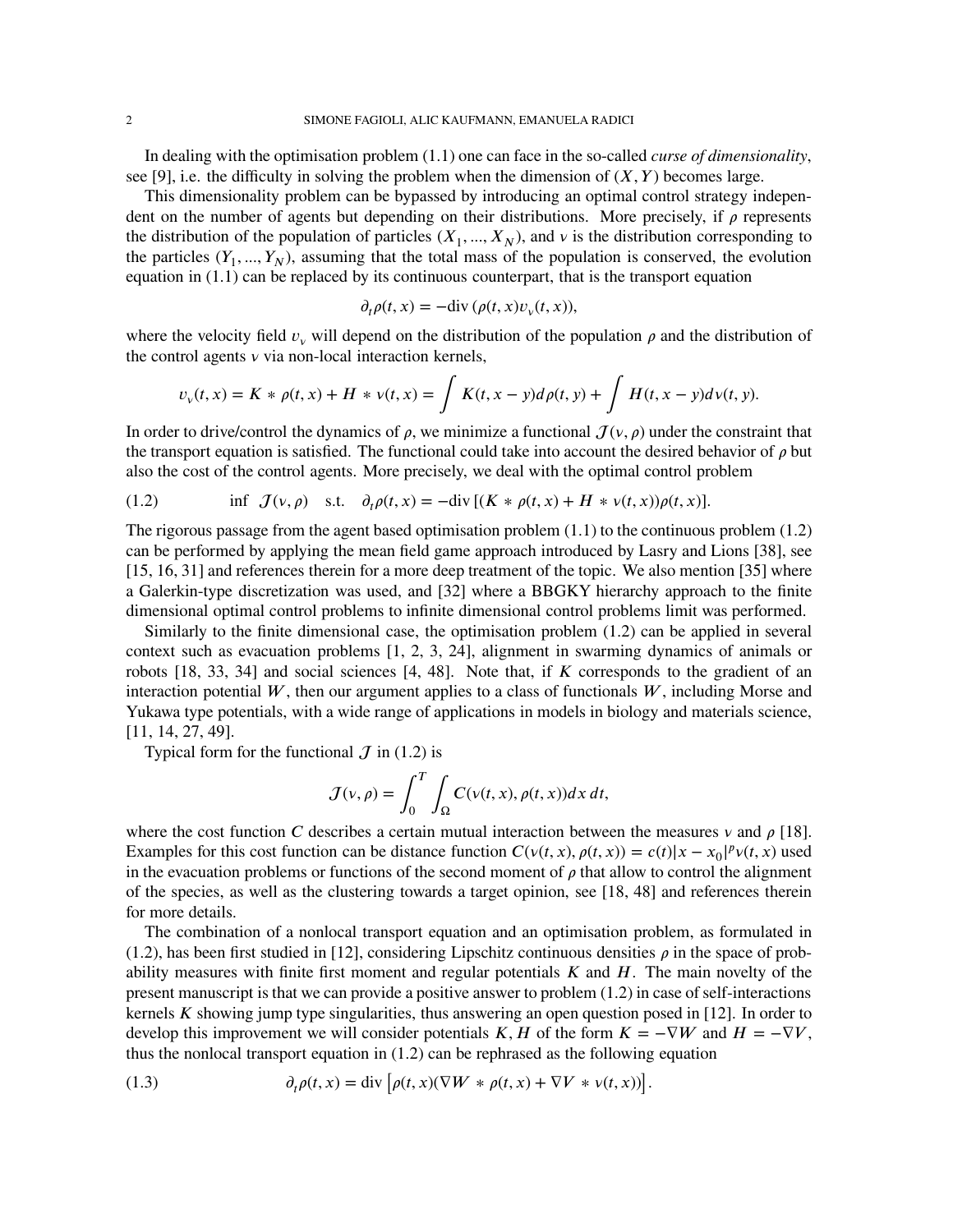Existence and uniqueness of weak type solutions to the above equation can be investigated using the so-called Jordan Kinderlehrer and Otto (JKO) scheme, in the spirit of [\[7,](#page-24-12) [19,](#page-25-23) [36\]](#page-25-24) or, more precisely, in the semi-implicit version of the scheme introduced in [\[28\]](#page-25-25). Indeed, equation [\(1.3\)](#page-1-1) can be formally reformulated as a gradient flow of an associated energy functional defined on the Wasserstein space of probability measures endowed with the Wasserstein distance  $d_{W_2}$ , see [\(2.1\)](#page-3-0) below. The main difference in this case is that the associated energy functional is not static. Indeed, it will depend on the variable *t* because of the presence of the cross interaction with the distribution of the control agents  $v(t)$ . Let us briefly exploit the formal gradient flow formulation of [\(1.3\)](#page-1-1). For every fixed time *t*, consider the energy functional  $\mathcal{F}_{\nu(t)}$ :  $\mathcal{P}_2(\mathbb{R}^d) \to \mathbb{R}$  defined as

<span id="page-2-0"></span>
$$
\mathscr{F}_{\nu(t)}(\rho) := \frac{1}{2} \int_{\mathbb{R}^d} W * \rho d\rho + \int_{\mathbb{R}^d} V * \nu(t) d\rho.
$$

Then, computing the spatial gradient of the first variation of  $\mathcal{F}_{\nu(t)}$  w.r.t. the measure  $\rho$ , we have

(1.4) 
$$
\nabla \frac{\delta \mathcal{F}_{\nu(t)}}{\delta \rho}(t,x) = \nabla W * \rho(t,x) + \nabla V * \nu(t,x).
$$

Combining [\(1.3\)](#page-1-1) with [\(1.4\)](#page-2-0) we obtain

$$
\partial_t \rho(t) = \text{div}\left(\rho(t)\nabla \frac{\delta \mathcal{F}_{v(t)}}{\delta \rho}\right).
$$

In order to rigorously formulate the above equation as a gradient flow in the Wasserstein space, one should be able to identify the r.h.s. as follows

<span id="page-2-1"></span>
$$
\operatorname{div}\left(\rho(t)\nabla \frac{\delta \mathcal{F}_{v(t)}}{\delta \rho}\right) = -\mathrm{grad}\,_{d_{W_2}} \mathcal{F}_{v(t)}(\rho(t)),
$$

where the gradient should be understood as a tangent vector in the space of probability measures endowed with a proper Riemannian structure induced by the Wasserstein distance, [\[40\]](#page-25-26).

Under the formalism sketched above, equation  $(1.3)$  can be formally equivalently regarded as

(1.5) 
$$
\partial_t \rho = -\text{grad}_{d_{W_2}} \mathcal{F}_{\nu(t)}(\rho).
$$

For equation in that form the JKO-scheme, see [\(JKO\)](#page-10-0) below for a precise definition, can be interpreted as a semi-implicit Euler scheme in time, where the time dependence through the control measure  $\nu$  is left explicit. More precisely, considering a time step  $\tau$  and a sequence of times  $t_k$ ,  $k = 0, 1, \ldots$ , one can approximate [\(1.5\)](#page-2-1) as follows

$$
\rho(t_{k+1}) = \rho(t_k) - \tau \text{grad}_{d_{W_2}} \mathcal{F}_{v(t_k)}(\rho(t_{k+1})).
$$

The above nonlinear equation can be solved by a *minimising movements* approach, that results to be the following minimisation problem

$$
\min_{\boldsymbol{\rho}} \left\{ \frac{1}{2\tau} d_{W_2}^2(\boldsymbol{\rho},\boldsymbol{\rho}(t_k)) + \mathcal{F}_{\mathsf{v}(t_k)}(\boldsymbol{\rho}) \right\},
$$

where the minimum is attempted over the space of probability measures.

Given these considerations, our contribution to the above line of research can be summarise as follows. In Theorem [1](#page-4-0) we will construct weak measure solutions to equation [\(1.3\)](#page-1-1) under the assumptions of jump type singularities for the gradient of W. The proof uses a semi-implicit version of the JKOscheme that allows to extend the standard compactness argument and improve the usual regularity in time, provided Lipschitz continuity in time of  $\nu$ . We then investigate existence of solutions to the optimisation problem [\(1.2\)](#page-1-0) in Theorem [2.](#page-4-1) The regularity in time obtained in Theorem [1](#page-4-0) allows us to require lower semi-continuity of the cost functional  $\mathcal J$  w.r.t narrow convergence and not weak-\*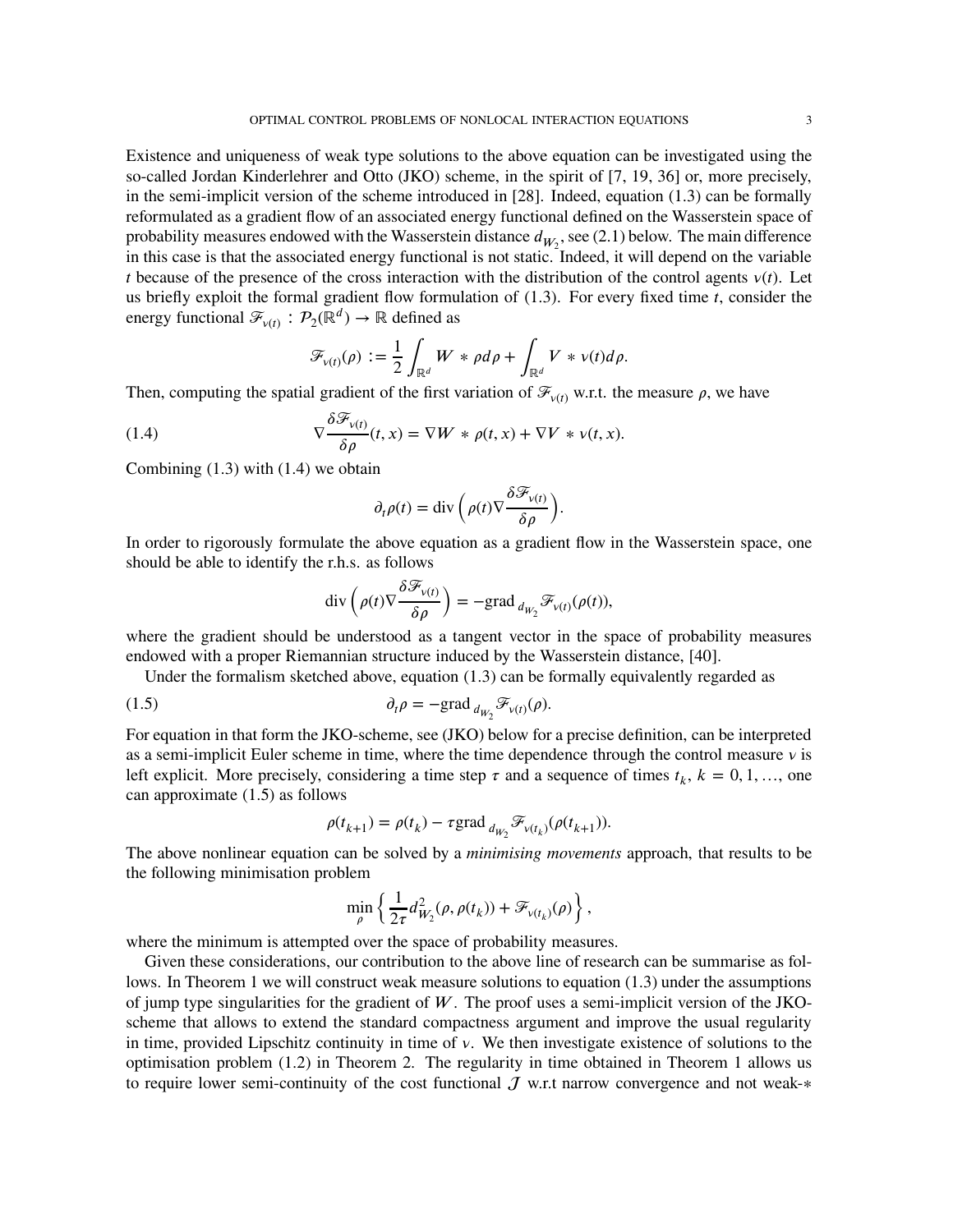as in [\[12\]](#page-24-0). Moreover, we can further improve this regularity in time considering suitable convexity assumptions on the interaction potentials.

*Structure of the paper*: In Section [2](#page-3-1) we introduce some notation, set the main assumptions on the interaction potentials *W* and *V* in *(Self) and (Cross)* respectively and we state the main results in Theorems [1](#page-4-0) and [2.](#page-4-1) We conclude the section collecting some preliminary results. In Section [3](#page-9-0) we prove Theorem [1](#page-4-0) concerning the existence of weak measure solutions to the transport equation [\(1.3\)](#page-1-1), proving that these solutions satisfy a suitable Lipschitz regularity in time. Finally, Section [4](#page-22-0) is devoted to the proof of Theorem [2](#page-4-1) on the existence of solutions to the optimisation problem [\(1.2\)](#page-1-0).

## 2. PRELIMINARIES

<span id="page-3-1"></span>2.1. **The Wasserstein distance.** In this section we collect the basic definition and known results about Wasserstein distances and probability measures that will be useful for our analysis.

We denote by  $\mathcal{M}(\mathbb{R}^d)$  the set of all positive finite measures and  $\mathcal{M}_M(\mathbb{R}^d) \subset \mathcal{M}(\mathbb{R}^d)$  the subset of measures with total mass less than *M*, *i.e.*  $\mu \in \mathcal{M}(\mathbb{R}^d)$  such that  $\mu(\mathbb{R}^d) \leq M$ . We call  $\mathcal{M}_M^R(\mathbb{R}^d)$  the set of positive measures with mass smaller or equal than *M* and support contained in the closure of the ball  $B(0, R) \subset \mathbb{R}^d$ .

With  $\mathcal{P}(\mathbb{R}^d)$  we denote the set of probability measures and, if  $p \geq 1$ ,  $\mathcal{P}_p(\Omega)$  is the subset of  $\mathcal{P}(\mathbb{R}^d)$ containing probability measures with finite *p*-moments, namely

$$
\int_{\mathbb{R}^d} |x|^p d\mu(x) < +\infty.
$$

The pushforward of a measure  $\mu \in \mathcal{P}(\mathbb{R}^{d_1})$  by a function  $f : \mathbb{R}^{d_1} \to \mathbb{R}^{d_2}$  is defined by

 $f_{\#}\mu(A) = \mu(f^{-1}(A))$  for every Borel set  $A \subset \mathbb{R}^{d_2}$ .

If  $\rho \in \mathcal{P}(\mathbb{R}^{d_1} \times \mathbb{R}^{d_2})$  and  $\pi_1$ ,  $\pi_2$  designate the canonical projections defined on  $\mathbb{R}^{d_1} \times \mathbb{R}^{d_2}$ , then  $\pi_{1\#}$ and  $\pi_{2\#}$  are called the first and second marginal of  $\rho$ . Given  $\mu \in \mathcal{P}(\mathbb{R}^{d_1})$  and  $\nu \in \mathcal{P}(\mathbb{R}^{d_2})$  we denote by Γ( $\mu$ ,  $\nu$ ) the set of all couplings between  $\mu$  and  $\nu$ , i.e. all the probability measures in  $\mathcal{P}(\mathbb{R}^{d_1} \times \mathbb{R}^{d_2})$ whose first marginal is  $\mu$  and second marginal is  $\nu$ .

Let  $p \ge 1$  and  $\mu, \nu \in \mathcal{P}_p(\mathbb{R}^d)$ , then their *p*-Wasserstein distance is defined as

(2.1) 
$$
d_{W_p}(\mu, \nu) := \left( \inf_{\gamma \in \Gamma(\mu, \nu)} \int_{\mathbb{R}^d \times \mathbb{R}^d} |x - y|^p d\gamma(x, y) \right)^{1/p}.
$$

In what follows we will denote by  $\Gamma_o(\mu, \nu)$  the set of optimal couplings between  $\mu, \nu$ , namely  $\Gamma_o(\mu, \nu)$ will contain those elements of  $\Gamma(\mu, \nu)$  for which the infimum in the definition of *p*-Wasserstein distance is attained. It is a standard result to prove that  $\Gamma_o(\mu, \nu)$  is non-empty.

Given  $r > 0$  and  $v \in P_p(\mathbb{R}^d)$ , we will denote by

<span id="page-3-0"></span>
$$
\overline{B}_{d_{W_p}}(v,r) = \left\{ \mu \in \mathcal{P}_p(\mathbb{R}^d) : d_{W_p}(v,\mu) \le r \right\}
$$

the closed  $p$ -Wasserstein ball centered at  $v$  of radius  $r$ . We further introduce the following spaces

$$
(2.2) \quad \text{Lip}_{L,d_{W_p}}(0,T;\mathcal{P}_p) = \left\{ \mu : [0,T] \to \mathcal{P}_p(\mathbb{R}^d) : d_{W_p}(\mu(t),\mu(s)) \le L|t-s|, \forall s,t \in [0,T] \right\},
$$

for some  $L > 0$ , and

(2.3) 
$$
\text{Lip}_{L',d_*}(0,T;\mathcal{M}_M^R) = \left\{ \mu : [0,T] \to \mathcal{M}_M^R(\mathbb{R}^d) : d_*(\mu(t), \mu(s)) \leq L'|t-s|, \forall t, s \in [0,T] \right\},
$$
 for some  $L', M, R > 0$ , where and  $d_*$  is a distance metrising the weak- $*$  convergence of measures.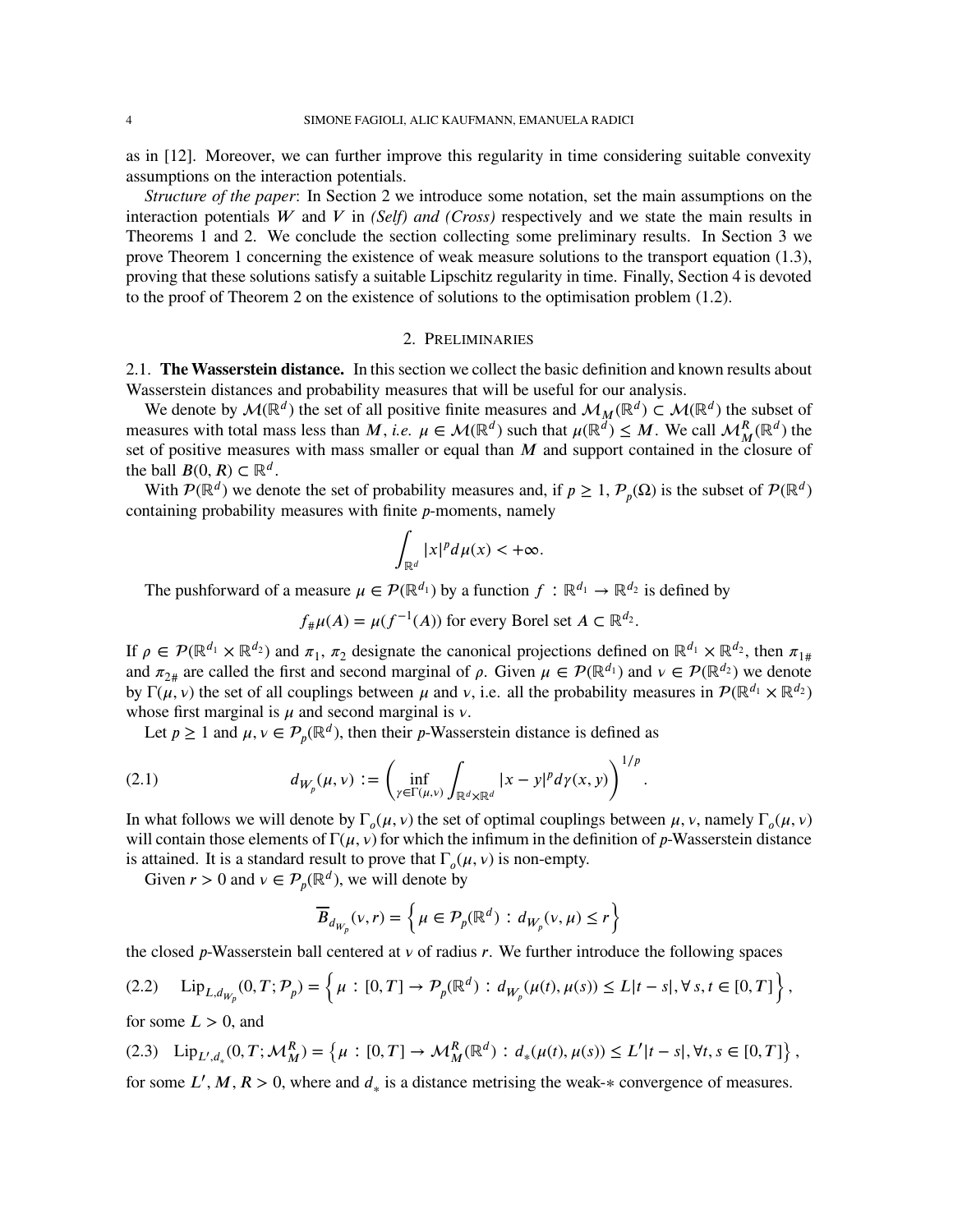2.2. **Assumptions and main results.** In the present work we consider potentials  $W, V$  satisfying the following properties

(Self)  $W \in C(\mathbb{R}^d) \cap C^1(\mathbb{R}^d \setminus \{0\})$  is an even globally Lipschitz kernel such that  $W(0) = 0$ ,

$$
W(x) \le C(1+|x|^2)
$$

for some  $C > 0$  and W is  $\lambda$ -convex for some  $\lambda \leq 0$ ,

(Cross)  $V \in C^1(\mathbb{R}^d)$  is a globally Lipschitz function bounded from below by some  $V_0 \in \mathbb{R}$ 

Being *W* only Lipschitz continuous at the origin, the term  $\nabla W * \rho(t, \cdot)$  is not well defined unless we better specify it. By calling  $\partial^0 W$  the element of minimal norm in the subdifferential of *W* at *x*, then *(Self)* assumption ensures that

$$
\partial^0 W * \mu(x) = \int_{\{y \neq x\}} \nabla W(x - y) d\mu(y) \quad \text{and} \quad \partial^0 W * \mu \in L^2(\mu) \quad \text{for any} \ \mu \in \mathcal{P}_2(\mathbb{R}^d).
$$

Concerning the control functional  $\mathcal{J}$  we assume that

(Contr)  $J : A \to \mathbb{R} \cup \{+\infty\}$  be a control functional that is bounded from below and lower semicontinuous with respect to the narrow convergence of measures.

In order to state rigorously our definition of weak solution of [\(1.3\)](#page-1-1), let us first introduce the following piece of notation. We denote by

 $C_{d_n}(0,T; \mathcal{P}_2) = \left\{ \mu : [0,T] \to \mathcal{P}_2(\mathbb{R}^d) : \mu \text{ is continuous w.r.t the narrow convergence of measures} \right\},$ where  $d_n$  is a distance metrising the narrow convergence of measures.

<span id="page-4-2"></span>**Definition 2.1** (Weak measure solutions). Let  $T > 0$  and  $\rho_0 \in \mathcal{P}_2(\mathbb{R}^d)$ . We say that  $\rho \in C_{d_n}(0, T; \mathcal{P}_2)$ *is a* weak measure solution *of* [\(1.3\)](#page-1-1) *with initial datum*  $\rho_0$  *if*  $\rho(0, \cdot) = \rho_0$  *in*  $\mathcal{P}_2(\mathbb{R}^d)$ ,  $\partial^0 W * \rho \in$  $L^1((0,T); L^2(\rho(t)))$  *and for every*  $\phi \in C_c^{\infty}((0,T) \times \mathbb{R}^d)$  *it holds* 

$$
\int_0^T \int_{\mathbb{R}^d} \left( \frac{\partial \phi}{\partial t}(t, x) + (\partial^0 W * \rho(t, x) + \nabla V * v(t, x)) \cdot \nabla \phi(t, x) \right) d\rho(t, x) = 0.
$$

We are now in position to present the main results of this work.

<span id="page-4-0"></span>**Theorem 1** (Transport problem). Let  $T > 0$ ,  $\rho_0 \in \mathcal{P}_2(\mathbb{R}^d)$  and  $v \in \text{Lip}_{L',d_*}(0,T; \mathcal{M}_M^R)$  be fixed. Let *then 𝑊 , 𝑉 be a self and a cross interaction potential satisfying* (Self) and (Cross) *respectively. Then there exists a weak measure solution*  $\rho$  *of* [\(1.3\)](#page-1-1) with initial datum  $\rho_0$  in the sense of Definition [2.1](#page-4-2) in *the space*  $\text{Lip}_{L,d_{W_2}}(0,T; \mathcal{P}_2)$ , for some  $L = L(M, \text{Lip}(V), \text{Lip}(W)) > 0$ .

<span id="page-4-1"></span>**Theorem 2** (Optimal control problem). Let  $T > 0$  and  $\rho_0 \in P_2(\mathbb{R}^d)$ , and assume that  $W, V$  are *interaction potentials satisfying* (Self), (Cross) *respectively. Introduce the space*

$$
A := Lip_{L',d_*}(0,T; \mathcal{M}_M^R) \times Lip_{L,d_{W_2}}(0,T; \mathcal{P}_2)
$$

*and the control functional be under assumption* (Contr)*. Then the problem*

<span id="page-4-3"></span>(2.4) 
$$
\inf_{A} J(v, \rho) \text{ s. } t. \rho \text{ is a weak measure solution of (1.3) with } v \text{ and initial datum } \rho(0) = \rho_0
$$

*admits a solution.*

*Moreover, if we further assume that*  $V$  *is*  $\lambda'$ -convex for some  $\lambda' \leq 0$ , then the minimization in [\(2.4\)](#page-4-3) *still admits in the bigger space*

$$
A' := Lip_{L',d_*}(0,T; \mathcal{M}_M^R) \times C_{d_n}(0,T; \mathcal{P}_2).
$$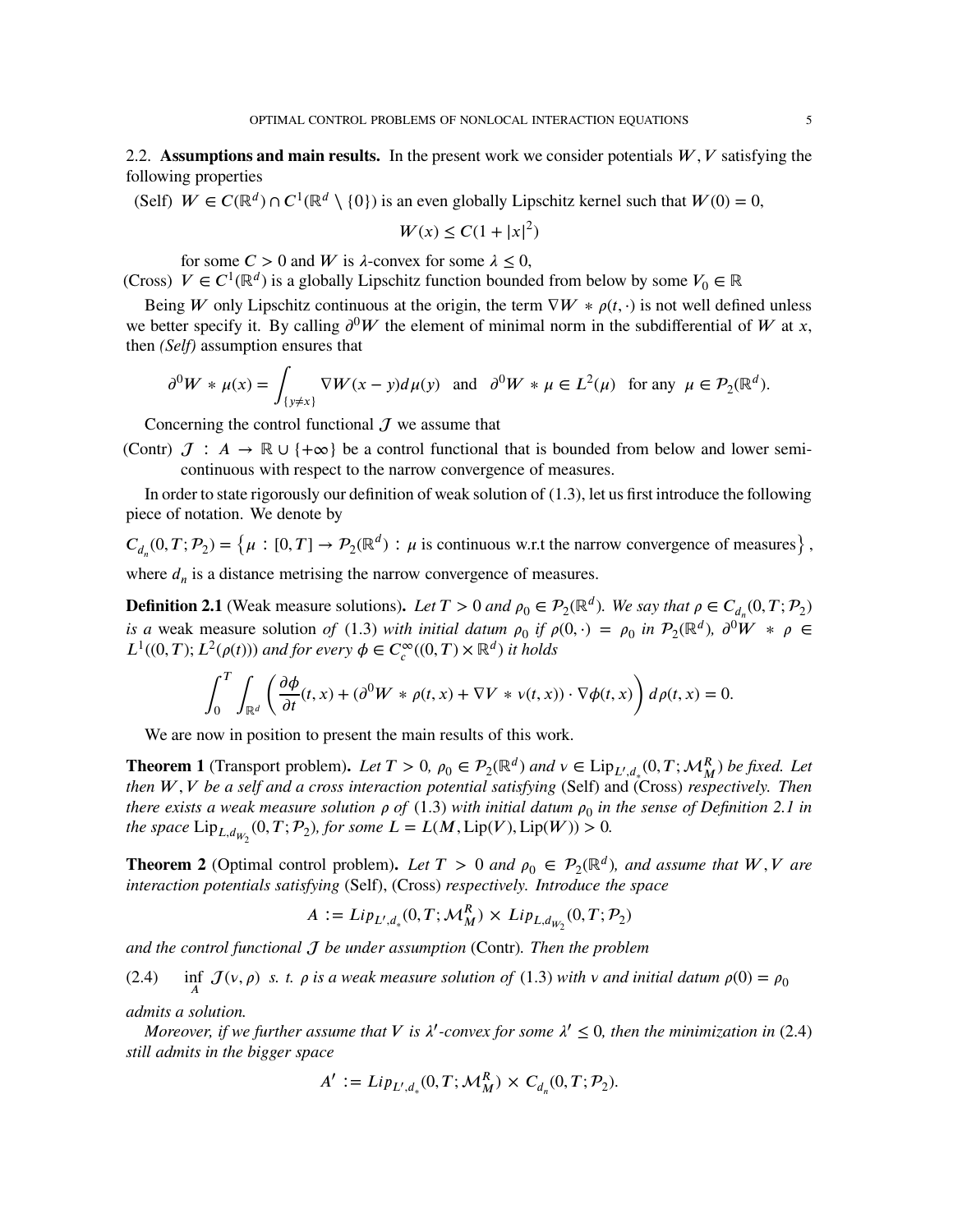2.3. **Technical preliminaries.** In this section of the Preliminaries, we collect a couple of auxiliary technical results which will be useful in the proof of Theorems [1](#page-4-0) and [2.](#page-4-1)

<span id="page-5-3"></span>**Lemma 2.2** ([\[10\]](#page-24-13), Theorem 2.8). Let  $(\mu_k)_{k\geq 1}, (\nu_k)_{k\geq 1} \subset \mathcal{P}(\mathbb{R}^d)$  such that  $\mu_k \to \mu \in \mathcal{P}(\mathbb{R}^d)$  and  $\nu_k \to \nu \in \mathcal{P}(\mathbb{R}^d)$ . Then we also have narrow convergence of the product measure, i.e.  $\mu_k \otimes \nu_k \to \mu \otimes \nu$ .

The next result relates the lower semi-continuity of a function to that of the corresponding integrand functional.

<span id="page-5-4"></span>**Proposition 2.3.** *Let*  $f : \mathbb{R}^d \to \mathbb{R} \cup \{+\infty\}$  *be a lower semi-continuous function, bounded from below. Then the functional*  $J: \mathcal{P}(\mathbb{R}^d) \to \mathbb{R} \cup \{+\infty\}$  *defined as*  $J(\mu) = \int f d\mu$  *is lower semi-continuous with respect to the narrow convergence of measures.*

*Proof.* Thanks to Baire Theorem, it is possible to find a non-decreasing sequence of continuous functions  $f_k$ :  $\mathbb{R}^d \to \mathbb{R}$  converging pointwise to f. Up to a careful truncation argument, it is always possible to assume that the functions  $f_k$  are bounded from above (in general, not uniformly in  $k$ ). On the other hand, being *f* bounded from below by assumption, we can always assume that  $f_k + c \geq 0$ for some  $c \in \mathbb{R}$ .

By the monotone convergence Theorem we deduce that

$$
\lim_{k \to \infty} \int_{\mathbb{R}^d} (f_k - c) d\mu = \int_{\mathbb{R}^d} (f - c) d\mu \quad \text{ for every } \mu \in \mathcal{P}(\mathbb{R}^d)
$$

which in turn implies that  $\lim_{k\to\infty} J_k(\mu) = J(\mu)$ , where we denoted  $J_k(\mu)$  the functional  $\int f_k d\mu$ . Since the functionals  $J_k$  are non-decreasing in  $k$  and they are all continuous with respect to the narrow convergence of measures, i.e.

$$
d_n(\mu_h,\mu)=0\ \implies\ J_k(\mu_h)\to J_k(\mu),
$$

we infer that  $J$  is lower semi-continuous with respect to the narrow convergence.

A straightforward consequence is the lower semi-continuity of the optimal transport cost.

<span id="page-5-0"></span>**Proposition 2.4** ([\[6,](#page-24-14) [7,](#page-24-12) [43\]](#page-25-27)). Let  $c : \mathbb{R}^d \times \mathbb{R}^d \to \mathbb{R}_{\geq 0}$  be a non-negative lower semi-continuous cost *function and*  $\mu, \nu \in \mathcal{P}(\mathbb{R}^d)$ . Then the optimal transport cost

$$
C(\mu, \nu) = \inf_{\gamma \in \Gamma(\mu, \nu)} \int_{\mathbb{R}^d \times \mathbb{R}^d} c(x, y) d\gamma(x, y)
$$

*is lower semi-continuous with respect to narrow convergence of measures.*

<span id="page-5-1"></span>**Corollary 2.5.** Since the cost  $c(x, y) = |x - y|^p$  satisfies the conditions of Proposition [2.4,](#page-5-0) the p-*Wasserstein distance is lower semi-continuous with respect to the narrow convergence of measures.*

The next Lemma shows that closed *p*-Wasserstein balls are sequentially compact in  $\mathcal{P}_p(\mathbb{R}^d)$  with respect to the *q*-Wasserstein topology for every  $1 \le q < p$ . Despite this result being well known in the literature, we report the proof for completeness.

<span id="page-5-2"></span>**Proposition 2.6.** Let  $v \in \mathcal{P}_p(\mathbb{R}^d)$  and  $(\mu_k)_k \subset \mathcal{P}_p(\mathbb{R}^d)$  such that  $(\mu_k)_k \subset \overline{B}_{d_{W_p}}(v,r)$  for some  $r > 0$ . *Then there exists*  $\mu \in \mathcal{P}_p(\mathbb{R}^d) \cap \overline{B}_{d_{W_p}}(\nu, r)$  such that  $W_q(\mu_k, \mu) \to 0$  for all  $q \in [1, p)$ .

*Proof.* In order to prove the statement it is enough to show that the *q*-moments of  $(\mu_k)_k$  are uniformly integrable for every  $q \in [1, p)$ . Then tightness of the sequence  $(\mu_k)_k$  and the convergence of the *q*-moments will follow as a consequence.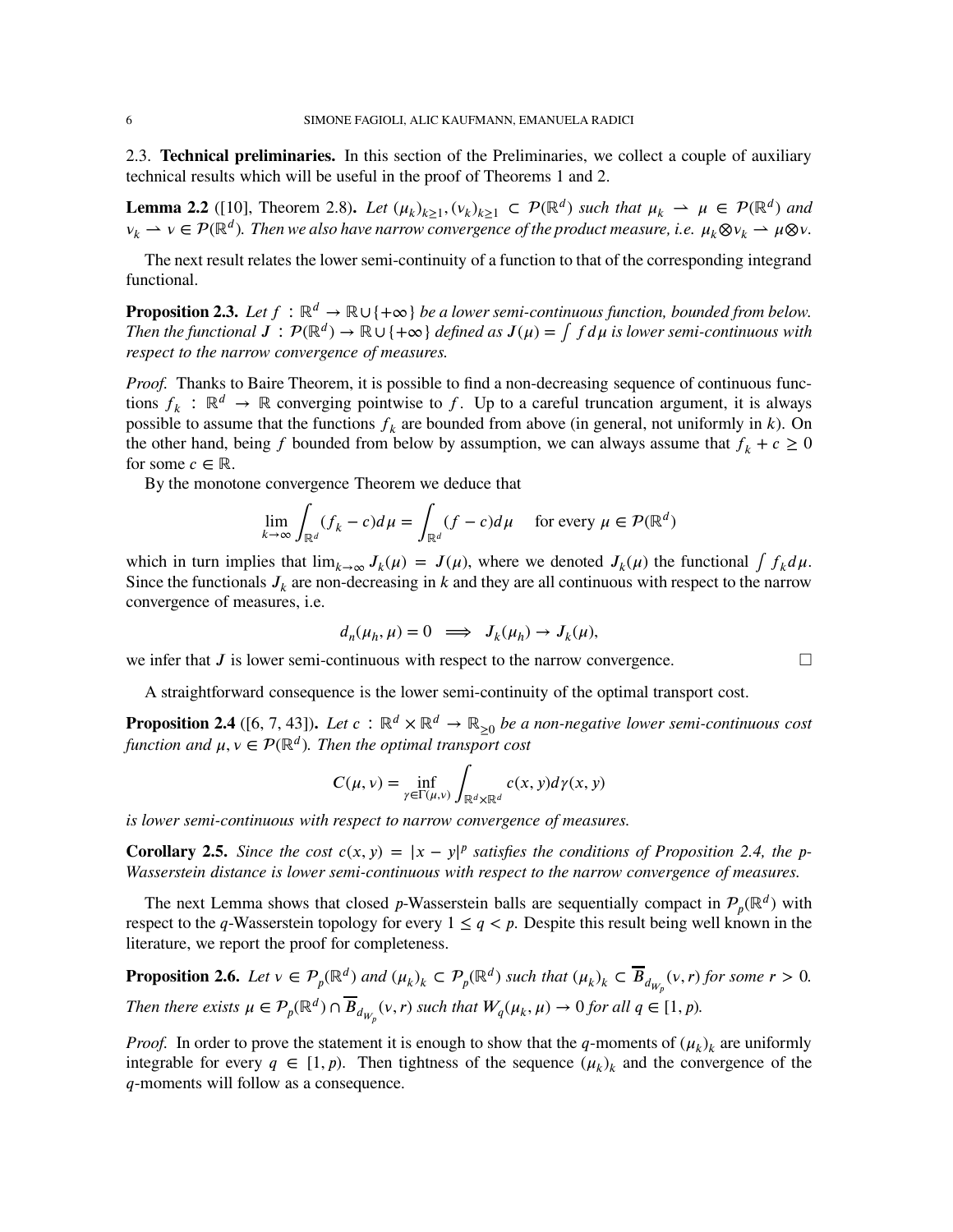<span id="page-6-0"></span>Our first aim is to prove that for every  $\epsilon > 0$  there exists some  $R = R(\epsilon) > 0$  such that

(2.5) 
$$
\int_{\{|x|>R\}} |x|^q d\mu_k(x) < \varepsilon \quad \text{for all } k \in \mathbb{N} \text{ and } q \in [1, p).
$$

In order to do this, we first need a uniform estimate on the *p*-moments of the sequence  $(\mu_k)_k$ . This comes straightforward by the *p*-Wasserstein bound, indeed for each  $k \in \mathbb{N}$  we can find  $\gamma_k \in \Gamma_o(\mu_k, \nu)$ and compute

<span id="page-6-1"></span>
$$
(2.6) \qquad \int_{\mathbb{R}^d} |x|^p d\mu_k(x) = \int_{\mathbb{R}^d \times \mathbb{R}^d} |x|^p d\gamma_k(x, y) \le 2^p d_{W_p}(\mu_k, v)^p + 2^p \int_{\mathbb{R}^d} |y|^p d\nu(y) \le C < \infty
$$

for some  $C = C(r, p, v) > 0$  independent on k.

Let now  $q \in [1, p)$  and  $\varepsilon > 0$  be fixed, then [\(2.5\)](#page-6-0) is a consequence of [\(2.6\)](#page-6-1). Indeed

$$
\int_{\{|x|>R\}} |x|^q d\mu_k(x) = \int_{\{|x|>R\}} \frac{1}{|x|^{p-q}} |x|^p d\mu_k(x)
$$

$$
\leq \frac{1}{R^{p-q}} \int_{\{|x|>R\}} |x|^p d\mu_k(x)
$$

$$
\leq \frac{1}{R^{p-q}} C < \varepsilon \quad \text{for all } k \in \mathbb{N}
$$

as soon as *R* is big enough depending on  $\varepsilon$ ,  $p$ ,  $q$ ,  $C$ .

Let us observe that the above computation actually holds for every  $q \in [0, p)$ . In particular, with the choice  $q = 0$ , we deduce that the sequence  $(\mu_k)_k$  is tight and thus, by Prokhorov's Theorem, a not relabeled subsequence narrowly converges to some  $\mu \in \mathcal{P}(\mathbb{R}^d)$ . Moreover, applying the monotone convergence theorem together with  $(2.6)$  it is easy to see that the limit measure  $\mu$  has finite  $p$ -moment, i.e. it is an element of  $\mathcal{P}_p(\mathbb{R}^d)$ . Moreover, thanks to the lower semi-continuity of the *p*-Wasserstein distance recalled in Corollary [2.5,](#page-5-1) we immediately deduce that  $\mu \in B_{d_{W_p}}(v, r)$ .

To conlcude, we only need to prove that the *q*-moments of  $\mu_k$  converge to the *q*-moment of  $\mu$  for every  $q \in [1, p)$ .

Thanks to [\(2.5\)](#page-6-0) and the fact that  $\mu \in \mathcal{P}_p(\mathbb{R}^d)$ , thus also in  $\mathcal{P}_q(\mathbb{R}^d)$  for all  $q \in [1, p)$ , for every  $\epsilon > 0$ it is possible to find some  $R = R(\varepsilon, q) > 0$  big enough so that

$$
\int_{|x|>R} |x|^q \, d\mu_k(x) < \frac{\varepsilon}{3} \quad \text{for all } k \text{, and} \quad \left| \int_{\mathbb{R}^d} \left( |x|^q - \min\{|x|^q, R\} \right) d\mu(x) \right| < \frac{\varepsilon}{3}.
$$

Then, since  $\mu_k$  narrowly converges to  $\mu$ , we can find some  $\bar{k} = \bar{k}(\varepsilon, R) \in \mathbb{N}$  such that for all  $k \geq \bar{k}$  the following estimate holds

$$
\left| \int_{\mathbb{R}^d} |x|^q d(\mu_k - \mu)(x) \right| \le \left| \int_{\mathbb{R}^d} \left( |x|^q - \min\{|x|^q, R\} \right) d(\mu_k - \mu)(x) \right|
$$

$$
+ \left| \int_{\mathbb{R}^d} \min\{|x|^q, R\} d(\mu_k - \mu)(x) \right| < \varepsilon,
$$

thus concluding the proof.  $\Box$ 

<span id="page-6-2"></span>**Remark 2.7.** *Let us emphasise two aspects in the proof of Proposition [2.6.](#page-5-2) The first one is that Wasserstein balls are always tight. Secondly, the closed 𝑝-Wasserstein ball is compact with respect to the*  $q$ <sup>*-Wasserstein topology for any*  $q \in [1, p)$  *and with respect to the narrow convergence of measures.*</sup>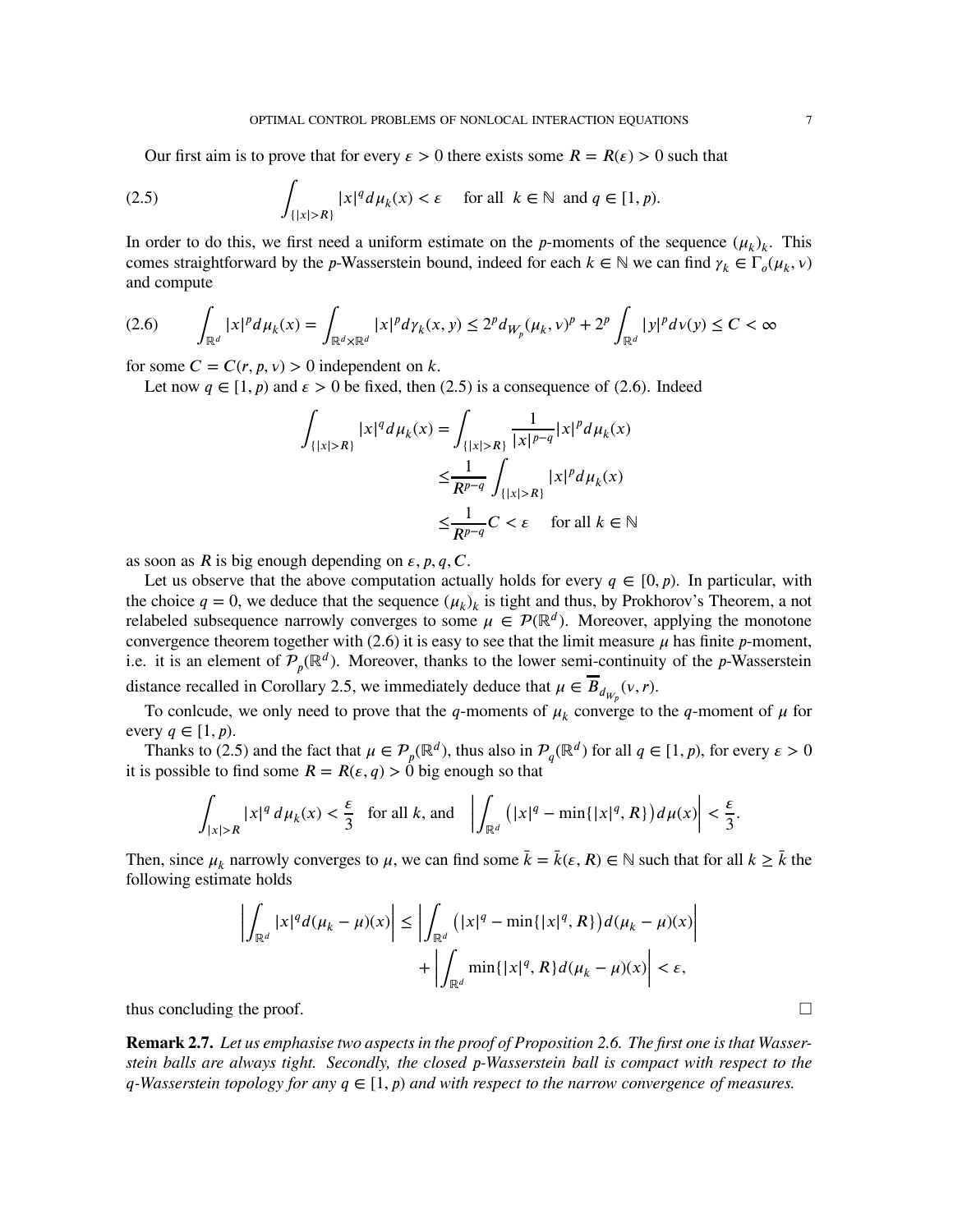<span id="page-7-1"></span>**Lemma 2.8.** *Let*  $T > 0$  *and*  $v \in Lip_{L',d_*}(0,T; \mathcal{M}_M^R)$  *for some fixed constants*  $L', M, R > 0$ *. For*  $e \vee e \vee e \vee f$ , consider  $\tau_k := T/k$  and the piecewise constant curves  $\vee^k : [0, T] \to \mathcal{M}_M^R(\mathbb{R}^d)$  defined *as*

$$
v^{k}(t) := \sum_{i=0}^{k-1} v(\tau_{k}(i+1)) \mathbb{1}_{[\tau_{k}i, \tau_{k}(i+1))}(t).
$$

*Then*  $d_n(v^k(t), v(t)) \to 0$  *as*  $k \to \infty$  *for every*  $t \in [0, T]$ *.* 

*Proof.* We observe that for every  $t \in [0, T]$  the sequence  $(v^k(t))_k$  is contained in  $\mathcal{M}(\mathbb{R}^d)^R$  $^R_M$ , which is a compact set in the metric space  $(\mathcal{M}(\mathbb{R}^d), d_*)$ . Moreover, given  $0 \le s < t \le T$  we can consider for each  $k \in \mathbb{N}$  the points

$$
s(k) = \min\{\tau_k i \ge s : i \le k\} \quad \text{and} \quad t(k) = \min\{\tau_k i \ge t : i \le k\},
$$

then  $s(k) \leq t(k)$  and  $s(k) \to s$ ,  $t(k) \to t$  as  $k \to \infty$ .

By construction, it holds

$$
d_*(v^k(s), v^k(t)) = d_*(v(s(k)), v(t(k))) \le L'(t(k) - s(k))
$$

and passing to the limsup in  *we obtain* 

$$
\limsup_{k \to \infty} d_*(v^k(s), v^k(t)) \le L'(t - s).
$$

Thanks to the refined version of Ascoli-Arzelà Theorem (see [\[7\]](#page-24-12), Proposition 3.3.1) we deduce that, up to a not relabeled subsequence,  $d_*(v^k(t), \bar{v}(t)) \to 0$  for every  $t \in [0, T]$  for some curve  $\bar{v} : [0, T] \to$  $\mathcal{M}_{M}^{R}(\mathbb{R}^{d})$  that is  $d_{*}$ -continuous (i.e. continuous with respect to the weak- $*$  topology). It is immediate to observe that  $\bar{v} \in Lip_{L',d_*}([0,T],\mathcal{M}_M^R(\mathbb{R}^d))$ , indeed for every  $0 \le s < t \le T$  one has

$$
d_*(\bar{v}(s), \bar{v}(t)) \le \limsup_{k \to \infty} \left[ d_*(\bar{v}(s), v^k(s)) + d_*(v^k(s), v^k(t)) + d_*(v^k(t), \bar{v}(t)) \right] \le L'(t-s).
$$

We claim that  $\bar{v} = v$ . Indeed, let  $t \in [0, T]$  and  $\varepsilon > 0$  be fixed. Then there exists some  $\bar{k} = \bar{k}(\varepsilon) > 0$ big enough such that for every  $k \geq \bar{k}$  one has

$$
d_*(v^k(t), \bar{v}(t)) < \frac{\varepsilon}{2}
$$
 and  $L' \tau_k < \frac{\varepsilon}{2}$ .

In particular, for such values of *k* we can compute

$$
d_*(v(t),\overline{v}(t)) \leq d_*(v(t),v(t(k))) + d_*(v^k(t),\overline{v}(t)) \leq L'(t-t(k)) + \frac{\varepsilon}{2} < L'\tau_k + \frac{\varepsilon}{2} < \varepsilon,
$$

and passing to the limit as  $\varepsilon \to 0$  we can conclude that  $d_*(v^k(t), v(t)) \to 0$  for every  $t \in [0, T]$ .

Finally, since spt $(v^k(t)) \subseteq \overline{B(0, R)}$  for all  $k \in \mathbb{N}$  and  $t \in [0, T]$ , we deduce that  $(v^k(t))_k$  is tight and hence, by Prokhorov's Theorem,  $d_n(v^k(t), v(t)) \to 0$  for every  $t \in [0, T]$ .

The rest of this section is devoted to prove uniqueness and stability properties of weak measure solutions of [\(1.3\)](#page-1-1) in the class of 2-Wasserstein absolutely continuous curves, under the further assumption that the cross interaction potential  $V$  also enjoys the  $\lambda$ -convexity property.

<span id="page-7-0"></span>**Lemma 2.9.** *Let*  $t \in [0, T]$ ,  $v \in Lip_{L', d_*}(0, T; \mathcal{M}_M^R)$ ,  $W, V$  be as in (Self), (Cross) respectively and  $a$ *ssume that*  $V$  *is*  $\lambda'$ -convex for some  $\lambda' \leq 0$ . Consider the energy functional  $\mathcal{F}_{\nu(t)}$  :  $\mathcal{P}_2(\mathbb{R}^d) \to \mathbb{R}$ *defined as*

$$
\mathscr{F}_{\nu(t)}(\mu) := \frac{1}{2} \int_{\mathbb{R}^d} W \ast \mu d\mu + \int_{\mathbb{R}^d} V \ast \nu(t) d\mu
$$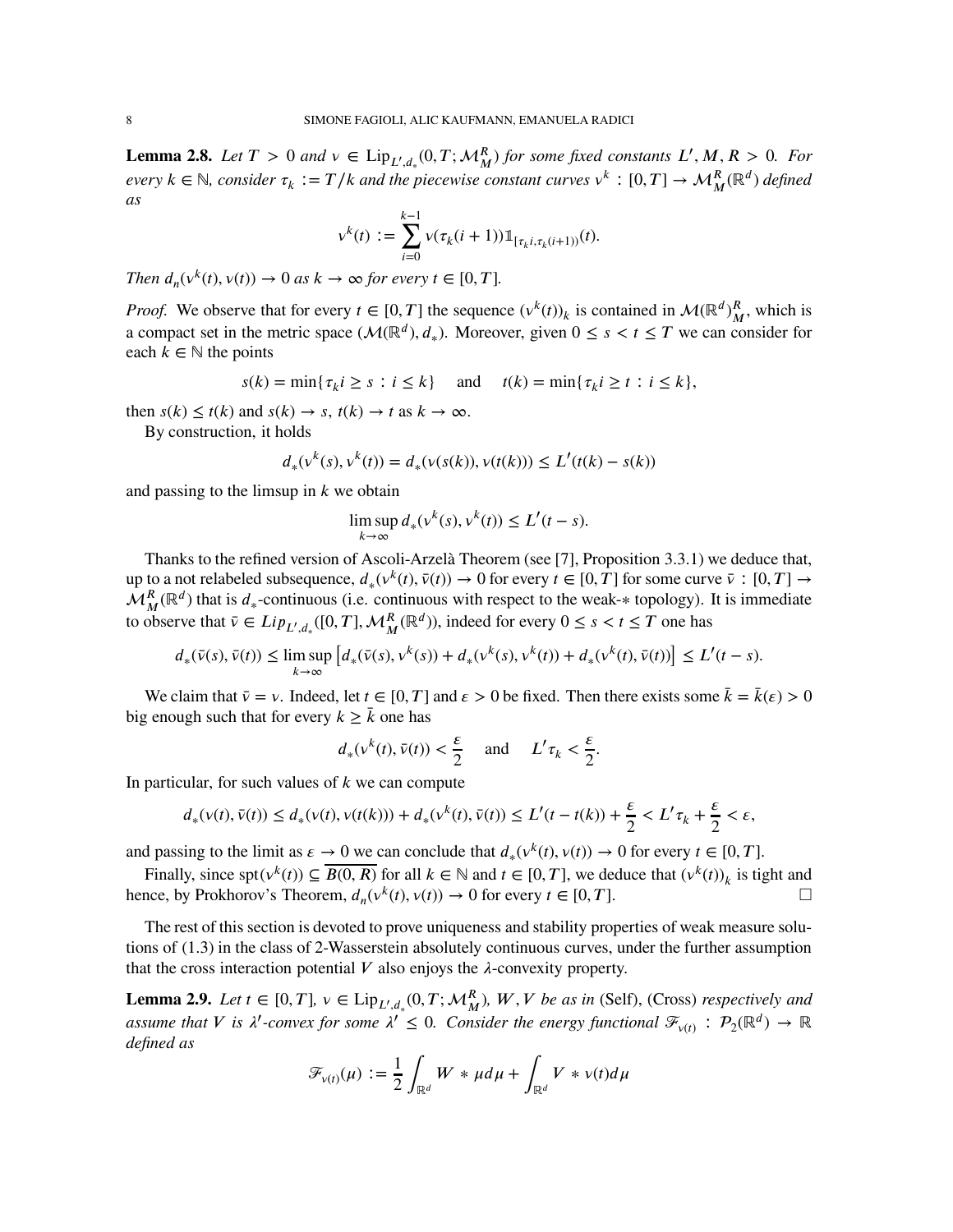and, given  $\xi, \eta \in \mathcal{P}_2(\mathbb{R}^d)$  and  $\gamma \in \Gamma_o(\xi, \eta)$ , consider the interpolating curve  $\gamma_s := ((1 - s)\pi_1 + s\pi_2)_\#\gamma$  $f \circ f$   $\in [0, 1]$ *. Then*  $\mathcal{F}_{v(t)}$  enjoys the following convex inequality

<span id="page-8-0"></span>(2.7) 
$$
\mathcal{F}_{\nu(t)}(\gamma_s) \leq (1-s)\mathcal{F}_{\nu(t)}(\xi) + s\mathcal{F}_{\nu(t)}(\eta) - \left(1+\frac{M}{2}\right)\bar{\lambda}s(1-s)d_{W_2}^2(\xi,\eta)
$$

*where*  $\bar{\lambda} = \min\{\lambda, \lambda'\}.$ 

*Proof.* For simplicity let us write  $\mathcal{F}_{v(t)} = \mathcal{W} + \mathcal{V}_{v(t)}$ , where we have set

(2.8) 
$$
\mathcal{W}(\mu) := \frac{1}{2} \int_{\mathbb{R}^d} W \ast \mu \, d\mu \quad \text{and} \quad \mathcal{V}_{\nu(t)}(\mu) := \int_{\mathbb{R}^d} V \ast \nu(t) \, d\mu.
$$

If  $\gamma$  and  $\gamma_s$  are as in the statement, thanks to the convexity properties of the potentials  $W, V$ , we can compute

$$
\mathcal{W}(\gamma_{s}) = \int_{\mathbb{R}^{d} \times \mathbb{R}^{d}} W(x - y) d\gamma_{s}(y) d\gamma_{s}(x)
$$
\n
$$
= \int_{\mathbb{R}^{d} \times \mathbb{R}^{d} \times \mathbb{R}^{d} \times \mathbb{R}^{d}} W \underbrace{\left( (1 - s)x_{1} + sx_{2} - ((1 - s)y_{1} + sy_{2}) \right)}_{= (1 - s)(x_{1} - y_{1}) + s(x_{2} - y_{2})} d\gamma(y_{1}, y_{2}) d\gamma(x_{1}, x_{2})
$$
\n
$$
\leq (1 - s) \int_{\mathbb{R}^{d} \times \mathbb{R}^{d}} W(x_{1} - y_{1}) d\xi(y_{1}) d\xi(x_{1}) + s \int_{\mathbb{R}^{d} \times \mathbb{R}^{d}} W(x_{2} - y_{2}) d\eta(y_{2}) d\eta(x_{2})
$$
\n
$$
- \frac{\lambda}{2} (1 - s)s \int_{\mathbb{R}^{d} \times \mathbb{R}^{d} \times \mathbb{R}^{d} \times \mathbb{R}^{d}} |x_{1} - y_{1} - (x_{2} - y_{2})|^{2} d\gamma(x_{1}, x_{2}) d\gamma(y_{1}, y_{2})
$$
\n
$$
\leq (1 - s)\mathcal{W}(\xi) + s\mathcal{W}(\eta) - \lambda(1 - s)s d_{W_{2}}^{2}(\xi, \eta),
$$

and similarly

$$
\mathcal{V}_{v(t)}(\gamma_{s}) = \int_{\mathbb{R}^{d} \times \mathbb{R}^{d}} V(x - y) d\upsilon(t)(y) d\gamma_{s}(x)
$$
  
\n
$$
= \int_{\mathbb{R}^{d} \times \mathbb{R}^{d}} \int_{\mathbb{R}^{d}} V(\underbrace{(1 - s)x_{1} + sx_{2} - y}_{(1 - s)(x_{1} - y) + s(x_{2} - y)} d\upsilon(t)(y) d\gamma(x_{1}, x_{2})
$$
  
\n
$$
\leq (1 - s) \int_{\mathbb{R}^{d} \times \mathbb{R}^{d}} V(x_{1} - y) d\upsilon(t)(y) d\xi(x_{1}) + s \int_{\mathbb{R}^{d} \times \mathbb{R}^{d}} V(x_{2} - y) d\upsilon(t)(y) d\eta(x_{2})
$$
  
\n
$$
- \frac{\lambda'}{2} (1 - s)s \int_{\mathbb{R}^{d} \times \mathbb{R}^{d}} |x_{1} - x_{2}|^{2} \int_{\mathbb{R}^{d}} d\upsilon(t)(y) d\gamma(x_{1}, x_{2})
$$
  
\n
$$
\leq (1 - s) \mathcal{V}_{v(t)}(\xi) + s \mathcal{V}_{v(t)}(\eta) - \lambda' \frac{M}{2} (1 - s) s d_{W_{2}}^{2}(\xi, \eta).
$$

Then [\(2.7\)](#page-8-0) follows by summing up the two above estimates and recalling that  $\bar{\lambda} < \lambda, \lambda'$ .

<span id="page-8-2"></span>**Proposition 2.10** (Stability for the Transport problem). Let  $T > 0$ ,  $v \in Lip_{L',d_*}(0,T; \mathcal{M}_M^R)$ ,  $W, V$ *be as in* (Self), (Cross) *respectively and assume that V* is  $\lambda'$ -convex for some  $\lambda' \leq 0$ . Given  $\varrho_0, \hat{\varrho}_0 \in$  $\mathcal{P}_2(\mathbb{R}^2)$ , let  $\varrho,\hat{\varrho}$  be two weak measure solutions of  $(1.3)$  with initial datum  $\varrho_0$  and  $\hat{\varrho}_0$  respectively in the *sense of Definition* [2.1.](#page-4-2) *Moreover, assume that*  $\rho$ ,  $\hat{\rho}$  *are absolutely continuous curves with respect to the* 2*-Wasserstein distance. Then the following stability estimate holds*

<span id="page-8-1"></span>(2.9) 
$$
d_{W_2}(\rho(t), \hat{\rho}(t)) \le d_{W_2}(\rho(0), \hat{\rho}(0)) e^{-\bar{\lambda}(M+2)t} \quad \text{for all } t \in [0, T],
$$

 $\Box$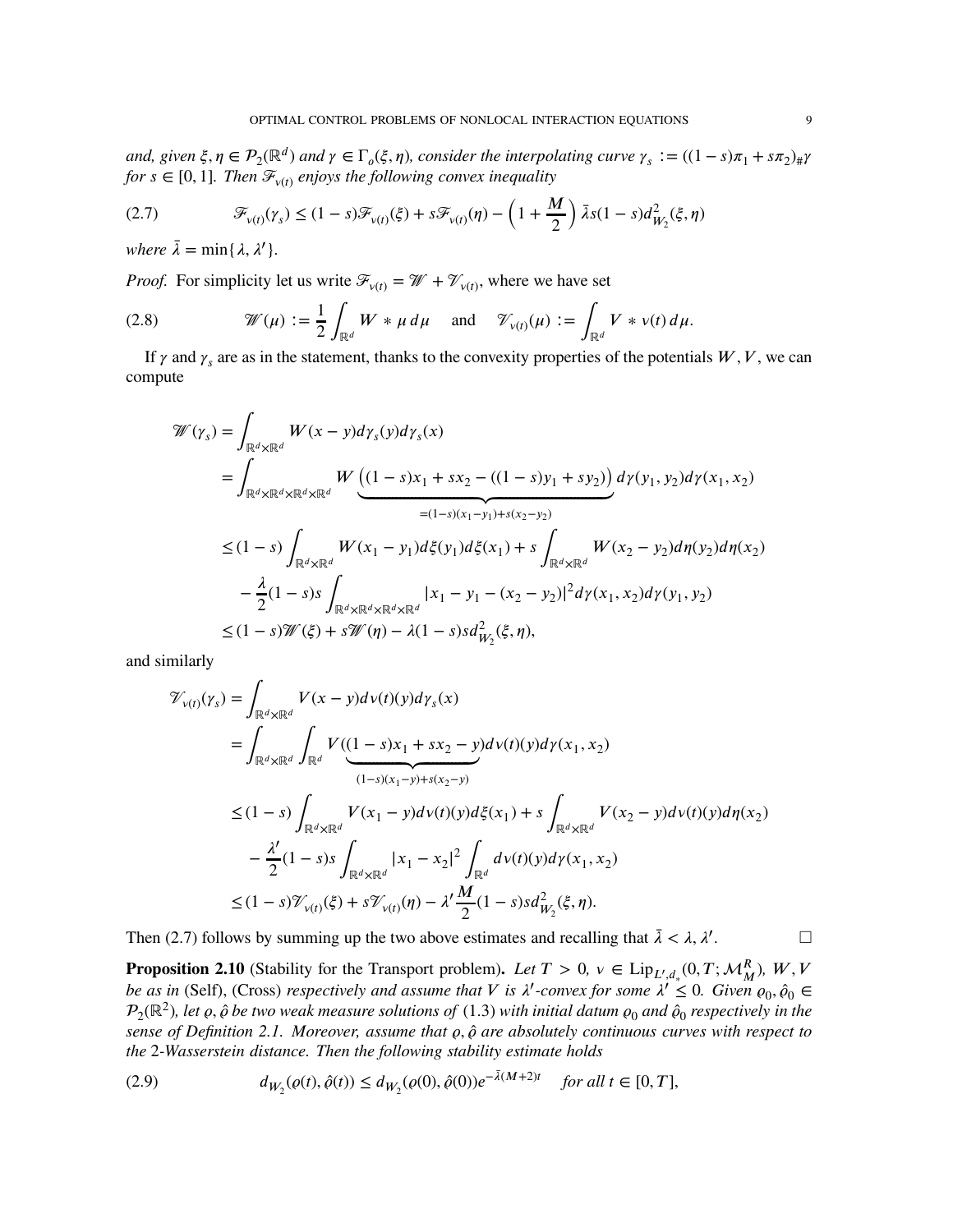*where*  $\bar{\lambda}$  = min{ $\lambda$ ,  $\lambda'$ }. In particular, weak measure solutions of [\(1.3\)](#page-1-1) for the same initial datum are *unique in the class of* 2*-Wasserstein absolutely continous curves.*

*Proof.* The main tool of this proof consists in showing that any weak measure solution  $\rho$  of [\(1.3\)](#page-1-1) that is absolutely continuous in  $(\mathcal{P}_2(\mathbb{R}^2), d_{W_2})$  satisfies the following Evolution Variational Inequality

<span id="page-9-1"></span>(2.10) 
$$
\frac{1}{2} \frac{d}{dt} d_{W_2}^2(\rho(t), \eta) + \left(1 + \frac{M}{2}\right) \bar{\lambda} d_{W_2}^2(\rho(t), \eta) \leq \mathcal{F}_{v(t)}(\eta) - \mathcal{F}_{v(t)}(\rho(t))
$$

for all  $t \in [0, T]$  and  $\eta \in \mathcal{P}_2(\mathbb{R}^d)$ . Indeed, the claimed stability follows as an immediate consequence of [\(2.10\)](#page-9-1) because, choosing first  $\rho(t) = \rho(t)$  and  $\eta = \hat{\rho}(t)$  and then  $\rho(t) = \hat{\rho}(t)$  and  $\eta = \rho(t)$ , up to sum the two inequalities, we get

$$
\frac{d}{dt}d_{W_2}^2(\varrho(t),\hat{\varrho}(t)) + (M+2)\bar{\lambda}d_{W_2}^2(\varrho(t),\hat{\varrho}(t)) \le 0.
$$

Then a Grönwall type argument implies

$$
d_{W_2}^2(\varrho(t), \hat{\varrho}(t)) \le d_{W_2}^2(\varrho(0), \hat{\varrho}(0)) e^{-\bar{\lambda}(M+2)t}
$$

and, in turn, the desired stability estimate [\(2.9\)](#page-8-1).

Therefore, to conclude, we are left to prove the validity of inequality  $(2.10)$ . Thanks to  $(2.7)$  of Lemma [2.9,](#page-7-0) if  $\gamma \in \Gamma_o(\xi, \eta)$  and  $\gamma_s := ((1 - s)\pi_1 + s\pi_2)_{\#}\gamma$  for  $s \in [0, 1]$ , we know that

$$
\frac{\mathcal{F}_{\nu(t)}(\gamma_s) - \mathcal{F}_{\nu(t)}(\xi)}{s} \leq -\mathcal{F}_{\nu(t)}(\xi) + \mathcal{F}_{\nu(t)}(\eta) - \left(1 + \frac{M}{2}\right)\bar{\lambda}(1 - s)d_{W_2}^2(\xi, \eta).
$$

<span id="page-9-2"></span>Choosing  $\xi = \rho(t)$  for some  $t \in [0, T]$  and passing to the liminf as  $s \to 0$  we then obtain

$$
(2.11) \qquad \liminf_{s\searrow 0}\frac{\mathcal{F}_{\nu(t)}(\gamma_s)-\mathcal{F}_{\nu(t)}(\rho(t))}{s}+\left(1+\frac{M}{2}\right)\bar{\lambda}d_{W_2}^2(\rho(t),\eta)\leq \mathcal{F}_{\nu(t)}(\eta)-\mathcal{F}_{\nu(t)}(\rho(t)).
$$

If we now call

<span id="page-9-3"></span>
$$
v(t)(x) = \int_{x \neq y} \nabla W(x - y) d\rho(t)(y) + \nabla V * v(t)(x),
$$

then Proposition 2.2 of [\[19\]](#page-25-23) implies that

(2.12) 
$$
\liminf_{s \searrow 0} \frac{\mathcal{F}_{\nu(t)}(\gamma_s) - \mathcal{F}_{\nu(t)}(\rho(t))}{s} \ge \int_{\mathbb{R}^d \times \mathbb{R}^d} \nu(t)(x) \cdot (y - x) d\gamma(x, y).
$$

Once here, since  $\rho$  is assumed to be absolutely continuous, we can apply Theorem 8.4.7 and Remark 8.4.8 of [\[7\]](#page-24-12) to infer that

$$
\int_{\mathbb{R}^d \times \mathbb{R}^d} v(t)(x) \cdot (y - x) d\gamma(x, y) = \frac{1}{2} \frac{d}{dt} d^2_{W_2}(\rho(t), \eta).
$$

<span id="page-9-0"></span>Finally,  $(2.10)$  follows combining the above identity with  $(2.11)$  and  $(2.12)$ .

### 3. TRANSPORT PROBLEM

In this section we present the proof of Theorem [1](#page-4-0) which is one of the main novelties of this paper, since it improves the regularity in time for solutions of nonlocal transport equations obtained with the *JKO-scheme* introduced in the following. For clarity, we recall that we now consider nonlocal interaction potentials *𝑊 , 𝑉* satisfying the assumptions *(Self), (Cross)* and we are concerned with finding a weak measure solutions in the sense of Definition [2.1](#page-4-2) for the initial value problem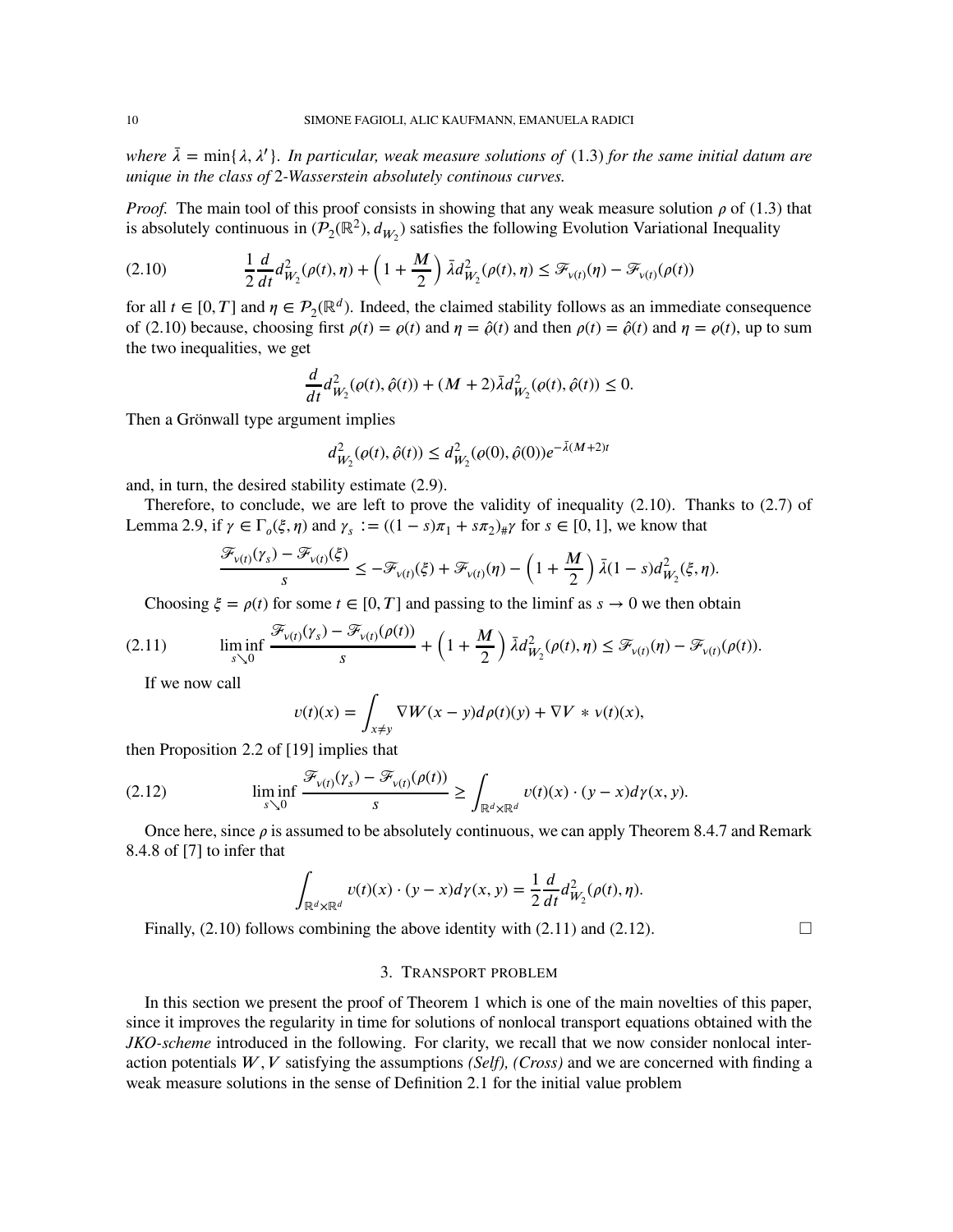<span id="page-10-1"></span>(3.1) 
$$
\begin{cases} \partial_t \rho(t,x) = \text{div}_x \Big( \rho(t,x) \Big( \nabla W * \rho(t,x) + \nabla V * v(t,x) \Big) \Big) & \text{on } (0,T) \times \mathbb{R}^d, \\ \rho(0,\cdot) = \rho_0 \in \mathcal{P}_2(\mathbb{R}^d). \end{cases}
$$

As observed in the introduction, the continuity equation [\(3.1\)](#page-10-1) formally shows a gradient flow structure involving a non-local interaction potential W and a time-dependent external potential  $\nabla V * v$ . This time-dependence does not allow a proper gradient flow structure for [\(3.1\)](#page-10-1).

However we can bring the well-known techniques used for such equations, see [\[7,](#page-24-12) [43,](#page-25-27) [19\]](#page-25-23) to our case. More precisely, we will construct a weak solution of the transport equation [\(3.1\)](#page-10-1) following a suitable generalisation of the celebrated Jordan-Kinderlehrer-Otto scheme, originally introduced in [\[36\]](#page-25-24), that applies to such time-depending energies  $\mathcal{F}_{v(t)}$ .

The generalised JKO scheme works as follows: given the time interval  $[0, T]$ , consider an uniform partition with step-size  $\tau_k := T/k$  for some  $k \in \mathbb{N}$ , and perform the following minimisation problem

<span id="page-10-0"></span>
$$
\text{(JKO)}\qquad \qquad \left\{ \begin{aligned} \rho_0^k &= \rho_0\\ \rho_{i+1}^k & \in \operatorname*{argmin}_{\rho \in \mathcal{P}_2(\mathbb{R}^d)} \frac{1}{2\tau_k} d_{W_2}^2(\rho, \rho_i^k) + \mathcal{F}_{\nu(\tau_k(i+1))}(\rho) \end{aligned} \right.
$$

for each  $i = 0, ..., k - 1$ . Note that this is formally equivalent to applying the implicit Euler scheme to [\(1.5\)](#page-2-1). In this section we will show that the piecewise constant measures

(3.2) 
$$
\rho^{k}(t) := \sum_{i=0}^{k} \rho_i^{k} \mathbb{1}_{[\tau_k i, \tau_k (i+1))}(t),
$$

<span id="page-10-3"></span> $\epsilon$ 

will converge in some proper topology to a weak measure solution of  $(3.1)$  (or, equivalently,  $(1.3)$ ) in the sense of Definition 1.1. Moreover, we will prove that such limit solution enjoys good Lipschitz regularity in  $P_2(\mathbb{R}^d)$ .

As first step we show that the minimization problem in [\(JKO\)](#page-10-0) is always well posed under our assumptions. For  $\tau \in (0, T)$  fixed and  $\bar{\mu} \in \mathcal{P}_2(\mathbb{R}^d)$  we introduce the penalised energy functional  $\Phi_{\tau}^{\nu}(\bar{\mu};\cdot) : \mathcal{P}_{2}(\mathbb{R}^{d}) \to \mathbb{R} \cup \{+\infty\},\$  defined as follows

<span id="page-10-4"></span>(3.3) 
$$
\Phi_{\tau}^{\nu}(\bar{\mu};\mu) := \frac{1}{2\tau} d_{W_2}^2(\bar{\mu},\mu) + \mathcal{F}_{\nu(\tau)}(\mu).
$$

<span id="page-10-2"></span>**Proposition 3.1.** *Let*  $W$ ,  $V$  *be as in* (Self) and (Cross) *respectively and let*  $v \in \text{Lip}_{L',d_*}(0,T; \mathcal{M}_M^R)$  *be fixed. Let*  $\bar{\mu} \in \mathcal{P}_2(\mathbb{R}^d)$  *be a fixed reference measure. Then, for all*  $\tau > 0$  *the minimization problem* 

(3.4) 
$$
\operatorname*{argmin}_{\mu \in P_2(\mathbb{R}^d)} \Phi_{\tau}^{\nu}(\bar{\mu}; \mu)
$$

*always admits solution.*

*Proof.* Let  $\tau \in (0, T)$  be fixed and arbitrary small. In order to prove the statement we will apply the Direct Method of Calculus of Variations showing that the minimisation problem has a solution provided that the penalised energy functional  $\Phi_{\tau}^{\nu}(\bar{\mu};\cdot)$  is bounded from below, lower semi-continuous with respect to narrow convergence and for every  $\Lambda \in \mathbb{R}$ , the level-set

$$
E_{\Lambda} = \{ \mu \in P_2(\mathbb{R}^d) : \Phi_{\tau}^{\vee}(\bar{\mu}; \mu) \le \Lambda \}
$$

is sequentially compact. We split the proof in three steps.

We start proving that  $\Phi_{\tau}^{\nu}(\bar{\mu};\cdot)$  is bounded from below. By assumption, we know that  $\frac{1}{2\tau}d_{\mu}^2$  $^{2}_{W_2}(\mu,\bar{\mu}) +$  $\mathcal{V}_{\nu(\tau)}(\mu) \geq MV_0$ . On the other hand, we claim that  $W(z) \geq -B(1+|z|^2)$  for some *B* > 0. Indeed,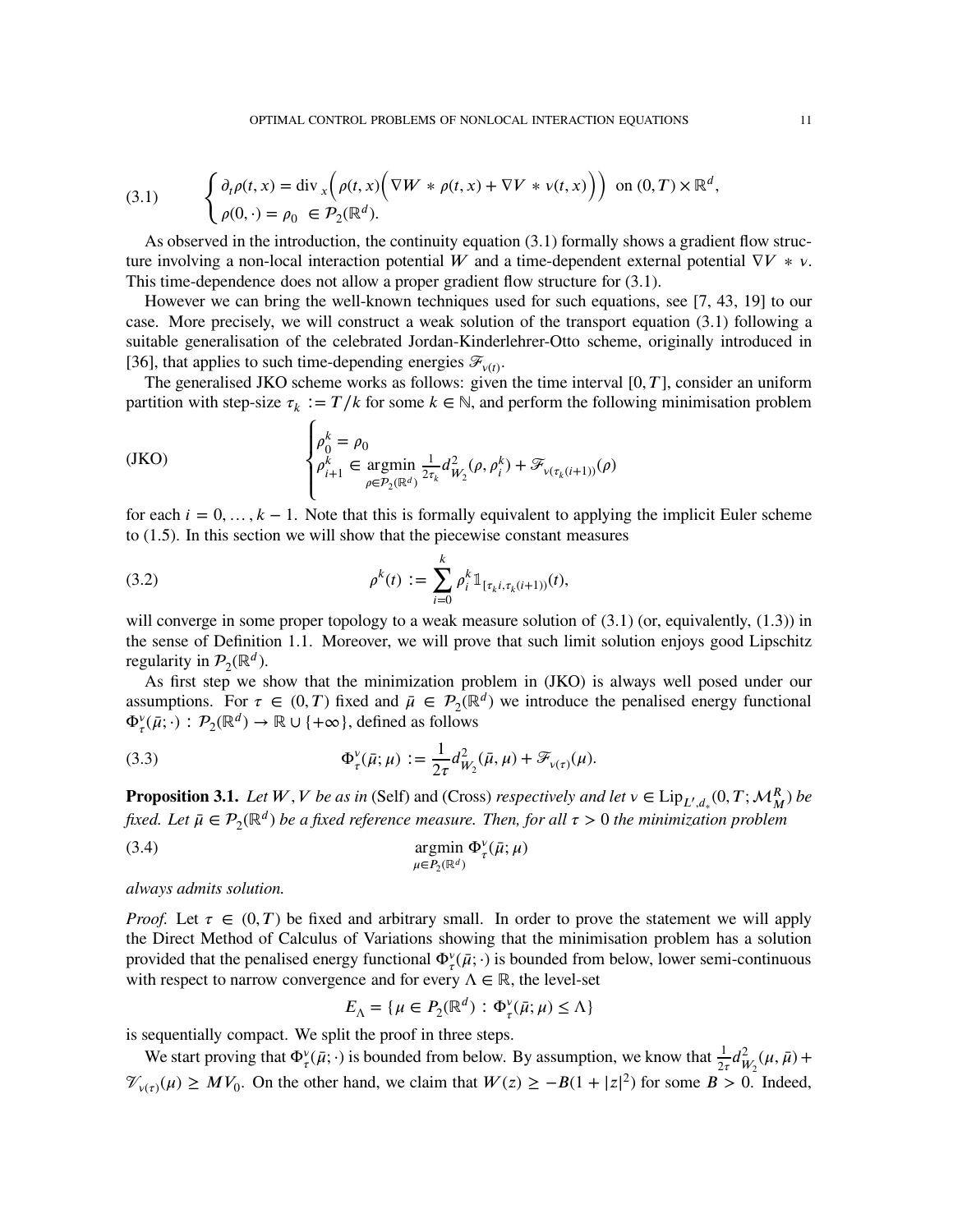since the map  $z \mapsto W(z) - \frac{\lambda}{2} |z|^2$  is convex and even, then it has a global minimum and hence there exists some *A* < 0 such that  $W(z) - \frac{\lambda}{2} |z|^2 \ge A$ . As a consequence,

$$
W(z) \ge -|A| - \frac{|\lambda|}{2}|z|^2 \ge -\max\left\{|A|, \frac{|\lambda|}{2}\right\}(1+|z|^2) \ge -\sum_{z=B} \frac{|\lambda|}{2} \ge 0
$$

and we can estimate

$$
\int_{\mathbb{R}^d \times \mathbb{R}^d} W(x - y) d\mu(x) d\mu(y) \ge \int_{\mathbb{R}^d \times \mathbb{R}^d} -B(1 + |x - y|^2) d\mu(x) d\mu(y)
$$
  

$$
\ge -B - 4 \int_{\mathbb{R}^d \times \mathbb{R}^d} |x|^2 d\mu(x)
$$

which is always a finite quantity since  $\mu \in \mathcal{P}_2(\mathbb{R}^d)$ .

The lower semi-continuity of the functional  $\mathcal{F}_{\nu(\tau)}$  follows immediately by the continuity of *V*, *W*, Lemma [2.2](#page-5-3) and Proposition [2.3.](#page-5-4) Finally, the lower semi-continuity of the term  $\mu \mapsto \frac{1}{2}$  $\frac{1}{2\tau}d_W^2$  $\frac{2}{W_2}(\bar{\mu}, \mu)$ follows by Corollary [2.5,](#page-5-1) thus the penalised energy functional  $\Phi_\tau^v(\bar{\mu};\cdot)$  is lower semi-continuity.

To show that  $E_{\Lambda}$  is sequentially compact, we need to check the compactness of a sequence  $(\mu_n)_n$ such that

(3.5) 
$$
\Lambda \ge \int_{\mathbb{R}^d \times \mathbb{R}^d} W(x - y) d\mu_n(x) d\mu_n(y) + \int_{\mathbb{R}^d} V * v(\tau) d\mu_n + \frac{1}{2\tau} d_{W_2}^2(\bar{\mu}, \mu_n).
$$

As already noticed, assumptions *(Self)* ensures that  $W(z) - \frac{\lambda}{2}|z|^2$  is convex and even. Moreover  $W(z) - \frac{\lambda}{2} |z|^2 \ge 0$  for every  $z \in \mathbb{R}^d$ , in particular

<span id="page-11-0"></span>(3.6) 
$$
W(x - y) \ge \frac{\lambda}{2} |x - y|^2 \ge \lambda (|x|^2 + |y|^2)
$$

since  $\lambda \leq 0$ . Then, taking  $\gamma_n \in \Gamma_o(\bar{\mu}, \mu_n)$  and using [\(3.6\)](#page-11-0), we can estimate

$$
\int_{\mathbb{R}^{d} \times \mathbb{R}^{d}} W(x - y) d\mu_{n}(x) d\mu_{n}(y) + \frac{1}{2\tau} d_{W_{2}}^{2}(\bar{\mu}, \mu_{n})
$$
\n
$$
= \int_{\mathbb{R}^{d} \times \mathbb{R}^{d}} \left[ W(x - y) - \lambda(|x|^{2} + |y|^{2}) \right] d\mu_{n}(x) d\mu_{n}(y) + 2\lambda \int_{\mathbb{R}^{d}} |y|^{2} d\mu_{n}(y) + \frac{1}{2\tau} d_{W_{2}}^{2}(\bar{\mu}, \mu_{n})
$$
\n
$$
\geq \int_{\mathbb{R}^{d} } 2\lambda |y|^{2} d\mu_{n}(y) + \frac{1}{2\tau} d_{W_{2}}^{2}(\bar{\mu}, \mu_{n})
$$
\n
$$
= \int_{\mathbb{R}^{d} \times \mathbb{R}^{d}} \left[ 2\lambda |y|^{2} + \frac{1}{2\tau} |x - y|^{2} \right] d\gamma_{n}(x, y)
$$
\n
$$
\geq \int_{\mathbb{R}^{d} \times \mathbb{R}^{d}} \left( 4\lambda + \frac{1}{2\tau} \right) |x - y|^{2} d\gamma_{n}(x, y) + 4\lambda \int_{\mathbb{R}^{d}} |x|^{2} d\bar{\mu}(x),
$$

where the last inequality holds since

$$
2\lambda|y|^2 \ge 4\lambda|x-y|^2 + 4\lambda|x|^2,
$$

which can be proved combininig the fact that  $|y|^2 \le 2|x-y|^2 + 2|x|^2$  with  $\lambda \le 0$ . Now observe that, for a given constant  $C > 0$ , it is alwyas possible to choose  $\tau$  small enough (i.e. smaller than  $\tau < \frac{1}{2(C-4\lambda)}$ )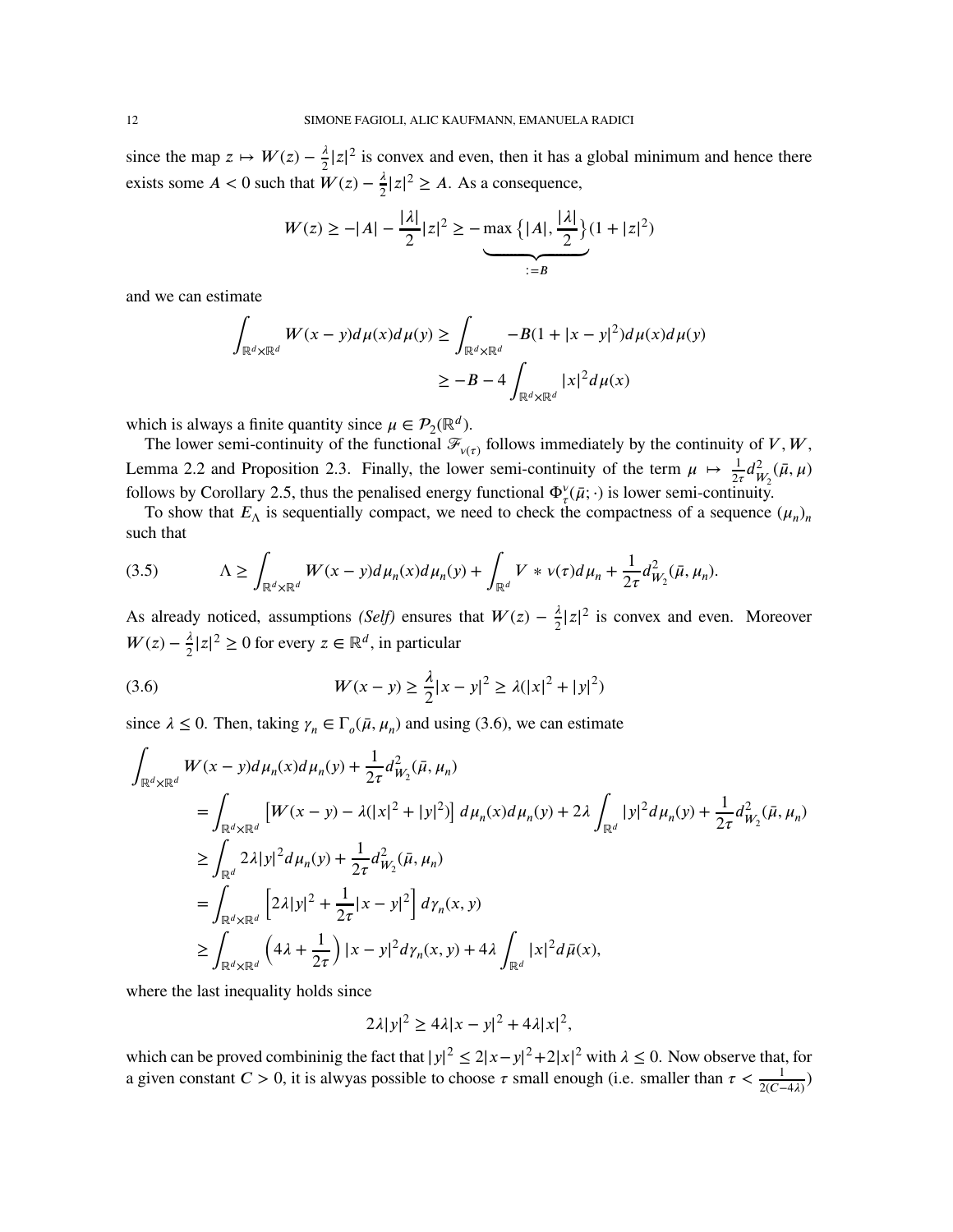such that  $4\lambda + \frac{1}{2}$  $\frac{1}{2\tau}$  > *C*. From the above argument we infer

$$
\Lambda \geq C d_{W_2}^2(\bar{\mu}, \mu_n) + 4\lambda \int_{\mathbb{R}^d} |x|^2 d\bar{\mu} + \mathcal{V}_{\nu(\tau)}(\mu_n),
$$

thus

$$
d_{W_2}^2(\bar{\mu}, \mu_n) \le \frac{\Lambda - 4\lambda \int_{\mathbb{R}^d} |x|^2 d\bar{\mu} - \mathcal{V}_{\nu(\tau)}(\mu_n)}{C}
$$

and, being  $V \geq V_0$  and  $\bar{\mu} \in \mathcal{P}_2(\mathbb{R}^d)$ , we can conclude

(3.7) 
$$
d_{W_2}^2(\bar{\mu}, \mu_n) \leq \frac{\Lambda - 4\lambda \int_{\mathbb{R}^d} |x|^2 d\bar{\mu} - V_0 M}{C} < r
$$

for some  $r > 0$  depending on  $\Lambda$ , C,  $V_0$ , M,  $\lambda$  and the second moment of  $\bar{\mu}$ . In particular, the sequence  $(\mu_n)_n$  belongs to the 2-Wasserstein ball  $B_{d_{W_2}}(\bar{\mu}, r)$  and thanks to the observations in Remark [2.7](#page-6-2) we deduce that there is a subsequence  $(\mu_{n_k})_k$  which is narrowly converging to some  $\mu_* \in B_{d_{W_2}}(\bar{\mu}, r)$ . Moreover, since  $\mu_n \leq \Lambda$  for every  $n \in \mathbb{N}$ , by lower semicontinuity of  $\Phi_\tau^v(\overline{\mu}; \cdot)$  we get that

$$
\Phi_{\tau}^{\nu}(\bar{\mu};\mu_*) \leq \liminf_{k \to \infty} \Phi_{\tau}^{\nu}(\bar{\mu};\mu_{n_k}) \leq \Lambda,
$$

hence  $\mu_* \in E_\Lambda$  and the level sets of  $\Phi_\tau^{\nu}(\bar{\mu}; \cdot)$  are sequentially compact.

Proposition [3.1](#page-10-2) allows us to define for every  $k \geq 1$ , a sequence  $\rho_0^k$  $\phi_0^k, \rho_1^k, \ldots, \rho_k^k$  solving [\(JKO\)](#page-10-0). Once here we can consider piecewise constant interpolation in time of the measures  $\rho_i^k$  and pass to the limit as the time step of the scheme converges to 0. We obtain the following compactness result.

<span id="page-12-1"></span>**Proposition 3.2.** Let  $T > 0$  and  $\rho_0 \in \mathcal{P}_2(\mathbb{R}^d)$  be fixed. Consider the curve  $\rho^k : [0, T] \to \mathcal{P}_2(\mathbb{R}^d)$ *defined in* [\(3.2\)](#page-10-3). Then there exists a curve  $\rho \in \text{Lip}_{L,d_{W_2}}(0,T; \mathcal{P}_2)$  with  $L = 6(M \text{Lip}(V) + \text{Lip}(W))$ , *such that, up to a non relabeled subsequence, it holds*

$$
d_n(\rho^k(t), \rho(t)) \to 0 \quad \text{as } k \to \infty \text{ for every } t \in [0, T].
$$

*Proof.* For a fixed  $k \in \mathbb{N}$ , we recall the definition of  $\rho^k$ 

$$
\rho^k(t) := \sum_{i=0}^{k-1} \rho_i^k \mathbb{1}_{[\tau_k i, \tau_k (i+1))}(t)
$$

where  $\rho_0^k$  $\beta_0^k = \rho_0$  and

$$
\rho_{i+1}^k \in \operatorname*{argmin}_{\mu \in \mathcal{P}_2(\mathbb{R}^d)} \frac{1}{2\tau_k} d_{W_2}^2(\mu, \rho_i^k) + \mathcal{F}_{\nu(\tau_k(i+1))}(\mu) \quad \text{for every } i = 0 \dots k - 1.
$$

First of all, notice that  $\rho^k(t) \in \mathcal{P}_2(\mathbb{R}^d)$  for every  $t \in [0, T]$  since  $\rho_i^k \in \mathcal{P}_2(\mathbb{R}^d)$  for every  $i = 0, ..., k$ . Let us now consider the *i*-th minimisation problem in [\(JKO\)](#page-10-0), where we consider  $\rho_i^k$  as a competitor. We get

<span id="page-12-0"></span>
$$
\frac{1}{2\tau_k}d_{W_2}^2(\rho_i^k,\rho_{i+1}^k)+\mathcal{F}_{v(\tau_k(i+1))}(\rho_{i+1}^k)\leq 0+\mathcal{F}_{v(\tau_k(i+1))}(\rho_i^k),
$$

which in turn gives

(3.8)  
\n
$$
\frac{1}{2\tau_k} d_{W_2}^2(\rho_i^k, \rho_{i+1}^k) \leq \mathcal{F}_{v(\tau_k(i+1))}(\rho_i^k) - \mathcal{F}_{v(\tau_k(i+1))}(\rho_{i+1}^k)
$$
\n
$$
= \underbrace{\mathcal{W}(\rho_i^k) - \mathcal{W}(\rho_{i+1}^k)}_{\text{first term}} + \underbrace{\mathcal{V}_{v(\tau_k(i+1))}(\rho_i^k) - \mathcal{V}_{v(\tau_k(i+1))}(\rho_{i+1}^k)}_{\text{second term}}.
$$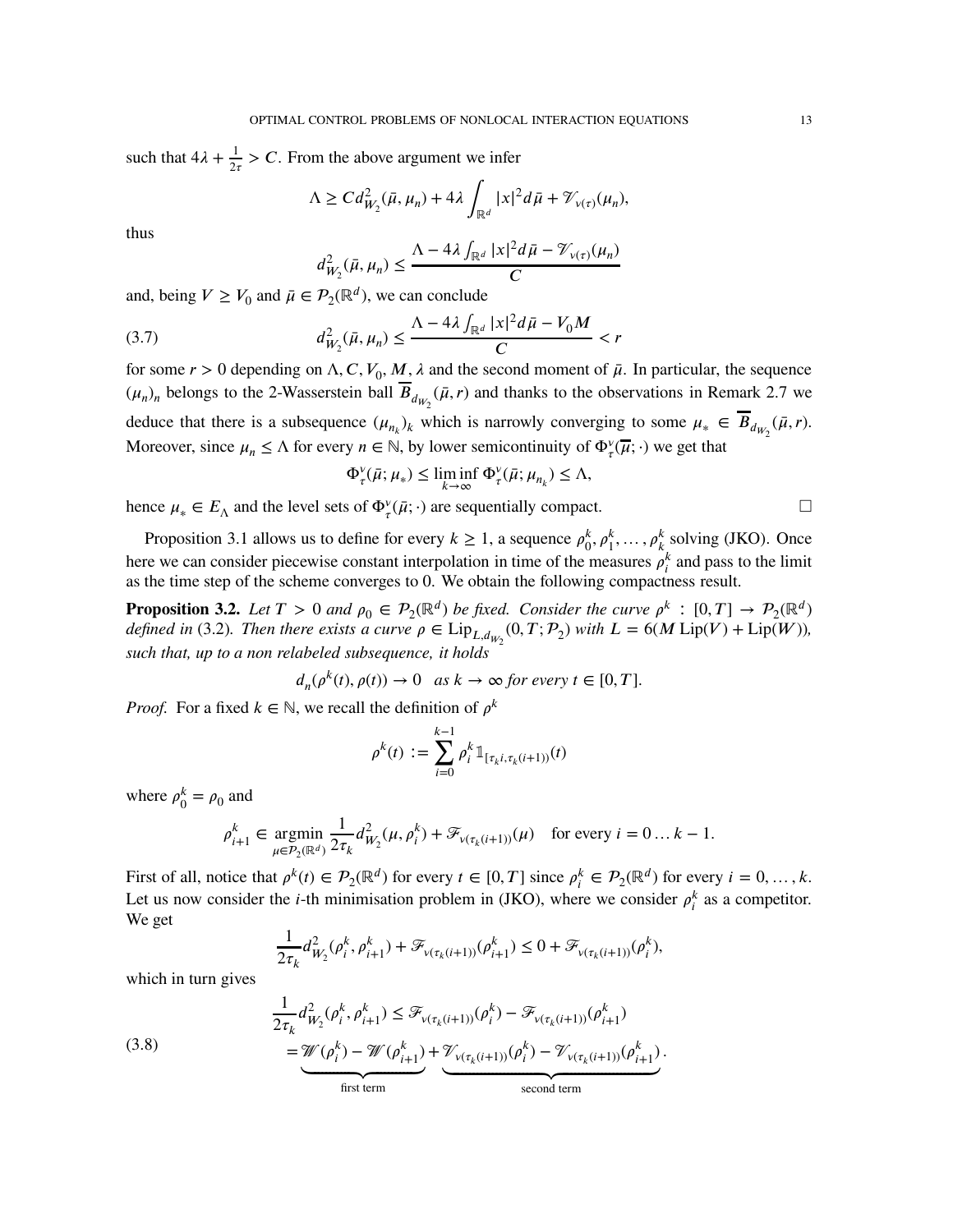Let us first focus on the *first term*. Notice that, for  $\gamma_i^k \in \Gamma_o(\rho_i^k, \rho_{i+1}^k)$ , we can say

$$
\int_{\mathbb{R}^d} W * \rho_i^k d\rho_i^k - \int_{\mathbb{R}^d} W * \rho_{i+1}^k d\rho_{i+1}^k
$$
\n
$$
= \int_{\mathbb{R}^d \times \mathbb{R}^d \times \mathbb{R}^d \times \mathbb{R}^d} (W(x - y) - W(z - w)) d\rho_i^k(x) d\rho_i^k(y) d\rho_{i+1}^k(z) d\rho_{i+1}^k(w)
$$
\n
$$
\leq \int_{\mathbb{R}^d \times \mathbb{R}^d \times \mathbb{R}^d} \text{Lip}(W)(|x - z| + |z - w|) d\gamma_i^k \otimes \gamma_i^k(x, y, z, w)
$$
\n
$$
= \int_{\mathbb{R}^d \times \mathbb{R}^d} \text{Lip}(W)|x - z| d\gamma_i^k(x, z) + \int_{\mathbb{R}^d \times \mathbb{R}^d} \text{Lip}(W)|y - w| d\gamma_i^k(y, w),
$$

and applying the Young inequality  $ab \leq \frac{\varepsilon a^2}{2}$  $rac{a^2}{2} + \frac{b^2}{2\epsilon}$  $\frac{b^2}{2\varepsilon}$  on both terms with  $\varepsilon = 8\tau_k$ , we obtain

<span id="page-13-0"></span>(3.9)  

$$
\mathcal{W}(\rho_i^k) - \mathcal{W}(\rho_{i+1}^k) \le \frac{16\tau_k \operatorname{Lip}(W)^2}{2} + \frac{1}{16\tau_k} \int_{\mathbb{R}^d \times \mathbb{R}^d} |x - z|^2 d\gamma_i^k(x, y) + \frac{1}{16\tau_k} \int_{\mathbb{R}^d \times \mathbb{R}^d} |y - w|^2 d\gamma_i^k(y, w) = 8\tau_k \operatorname{Lip}(W)^2 + \frac{1}{8\tau_k} d_{W_2}^2(\rho_i^k, \rho_{i+1}^k).
$$

Instead, for the *second term* we get

$$
\int_{\mathbb{R}^d} V * v(\tau_k(i+1))d(\rho_i^k - \rho_{i+1}^k)
$$
\n
$$
= \int_{\mathbb{R}^d \times \mathbb{R}^d} V(x - y)d(\rho_i^k(x) - \rho_{i+1}^k(x))dv(\tau_k(i+1))(y)
$$
\n
$$
= \int_{\mathbb{R}^d} \left( \int_{\mathbb{R}^d \times \mathbb{R}^d} V(x - y)d\gamma_i^k(x, z) - \int_{\mathbb{R}^d \times \mathbb{R}^d} V(z - y)d\gamma_i^k(x, z) \right) d\nu(\tau_k(i+1))(y)
$$
\n
$$
\leq \int_{\mathbb{R}^d} \left( \int_{\mathbb{R}^d \times \mathbb{R}^d} \text{Lip}(V)|x - z|d\gamma_i^k(x, z) \right) d\nu(\tau_k(i+1))(y)
$$
\n
$$
\leq \int_{\mathbb{R}^d \times \mathbb{R}^d} M \text{Lip}(V)|x - z|d\gamma_i^k(x, z),
$$

where in the last inequality we used that  $v(\tau_k(i+1))(\mathbb{R}^d) \leq M$ . Applying again the Young inequality with  $\epsilon = 4M\tau_k$ , we then deduce

<span id="page-13-1"></span>
$$
\mathcal{V}_{\nu(\tau_k(i+1))}(\rho_i^k) - \mathcal{V}_{\nu(\tau_k(i+1))}(\rho_{i+1}^k) \le \int_{\mathbb{R}^d \times \mathbb{R}^d} \left( 2M^2 \tau_k(\text{Lip}(V))^2 + \frac{|x - z|^2}{8\tau_k} \right) d\gamma_i^k(x, z)
$$
  
=  $2\tau_k(\text{Lip}(V))^2 M^2 + \frac{1}{8\tau_k} d_{W_2}^2(\rho_i^k, \rho_{i+1}^k).$ 

Gathering [\(3.8\)](#page-12-0) together with the estimates [\(3.9\)](#page-13-0) and the [\(3.10\)](#page-13-1), we get

<span id="page-13-2"></span>
$$
\frac{1}{2\tau_k}d_{W_2}^2(\rho_i^k, \rho_{i+1}^k) \le 2\tau_k \operatorname{Lip}(V)^2 M^2 + 8\tau_k \operatorname{Lip}(W)^2 + \frac{1}{4\tau_k}d_{W_2}^2(\rho_i^k, \rho_{i+1}^k)
$$

which directly implies the following uniform bound on the 2-Wasserstein distance

(3.11) 
$$
d_{W_2}(\rho_i^k, \rho_{i+1}^k) \leq 6(M \text{ Lip}(V) + \text{ Lip}(W))\tau_k.
$$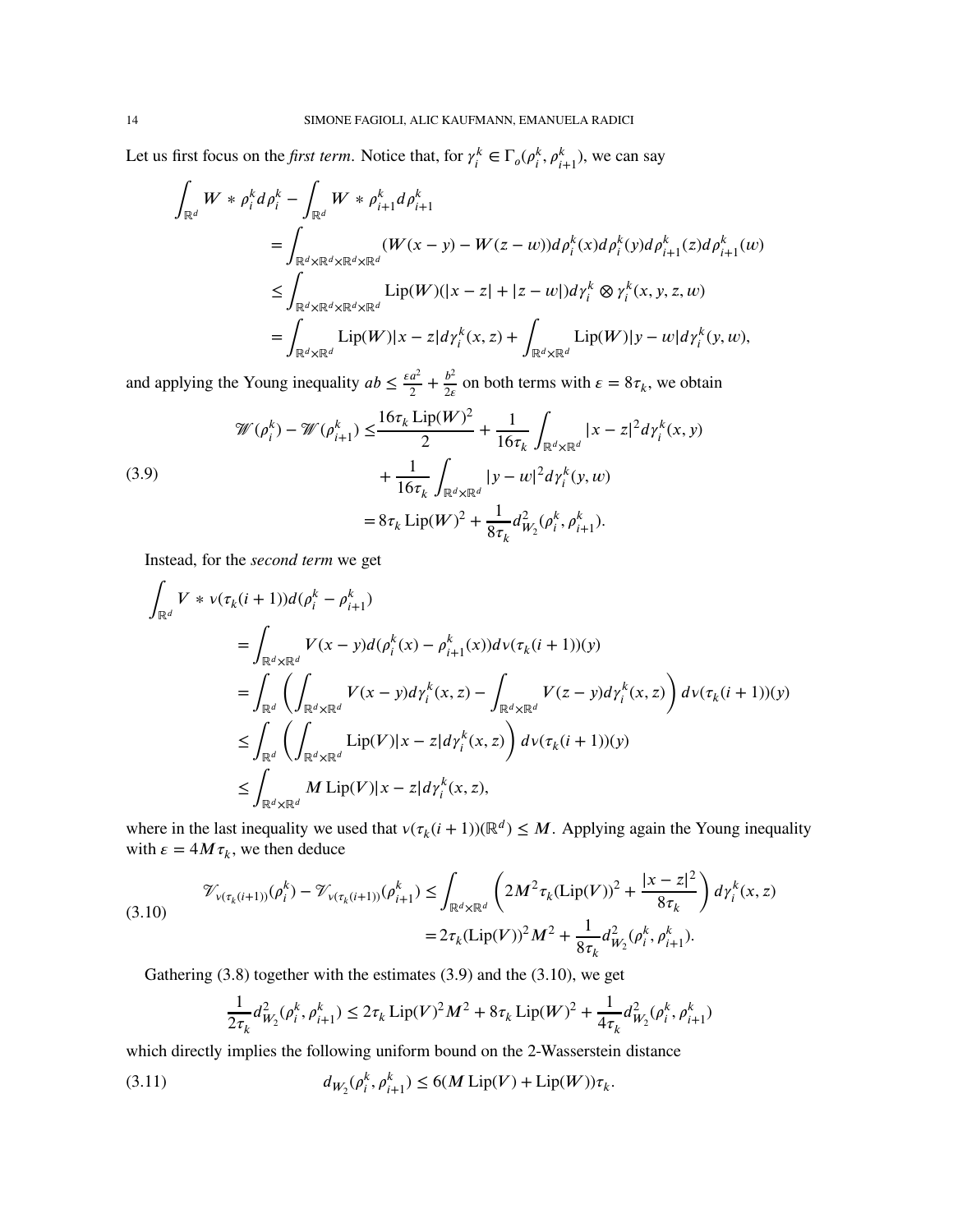Let us observe that  $(3.11)$  does not depend on the index *i* neither on *v*. Moreover, for any  $t \in [0, T]$ , summing [\(3.11\)](#page-13-2) for  $i = 0, \ldots, k-1$  we have

(3.12) 
$$
d_{W_2}(\rho_0, \rho^k(t)) \leq 6(M \operatorname{Lip}(V) + \operatorname{Lip}(W))T,
$$

which means that  $\rho^k(t) \in B_{d_{W_2}}(\rho_0, r)$  with  $r = 6(M \text{ Lip}(V) + \text{ Lip}(W))T$  for every  $t \in [0, T]$ .

Let now  $0 \le s < t \le T$  and for each  $k \in \mathbb{N}$  consider

<span id="page-14-0"></span>
$$
s(k) := \max\{\tau_k i \le s : i \le k\} \quad \text{and} \quad t(k) := \max\{\tau_k i \le t : i \le k\},
$$

then  $s(k) \leq t(k)$  and

$$
s = \lim_{k \to \infty} s(k)
$$
 and  $t = \lim_{k \to \infty} t(k)$ .

Thanks to [\(3.11\)](#page-13-2) and up to take  $k$  big enough (i.e.  $\tau_k$  small enough), we can compute

<span id="page-14-1"></span>
$$
d_{W_2}(\rho^k(s), \rho^k(t)) = d_{W_2}(\rho^k_{s(k)/\tau_k}, \rho^k_{t(k)/\tau_k}) \le \sum_{h=s(k)/\tau_k}^{(t(k)-1)/\tau_k} d_{W_2}(\rho^k_h, \rho^k_{h+1})
$$
  

$$
\le 6(M \text{ Lip}(V) + \text{ Lip}(W))\big(t(k) - s(k)\big)
$$

and passing to the limsup in *k* we deduce

(3.13) 
$$
\limsup_{k\to\infty} d_{W_2}(\rho^k(s), \rho^k(t)) \leq 6(M \operatorname{Lip}(V) + \operatorname{Lip}(W))(t-s).
$$

As observed in Remark [2.7](#page-6-2) closed Wasserstein balls are sequentially compact with respect to the narrow convergence, then thanks to [\(3.12\)](#page-14-0) and [\(3.13\)](#page-14-1) we can apply the refined version of Ascoli-Arzelà Theorem (see [\[7\]](#page-24-12), Proposition 3.3.1) to conclude that there exists a further, not relabeled, subsequence  $\rho^k$  and a limit curve  $\rho : [0, T] \to P_2(\mathbb{R}^d)$  that is 2-Wasserstein continuous on [0*, T*] and such that

$$
\rho^k(t) \rightharpoonup \rho(t) \text{ narrowly for every } t \in [0, T].
$$

We are left to check that the limiting curve  $\rho$  belongs to the space  $\text{Lip}_{L,d_{W_2}}(0,T;\mathcal{P}_2)$ . As observed in Corollary [2.5,](#page-5-1) the 2-Wasserstein distance is lower semi-continuous with respect to the narrow convergence and from [\(3.13\)](#page-14-1) we deduce

$$
d_{W_2}(\rho(s), \rho(t)) \le \liminf_{k \to \infty} d_{W_2}(\rho^k(s), \rho^k(t)) \le \limsup_{k \to \infty} d_{W_2}(\rho^k(s), \rho^k(t)) \le 6(M \operatorname{Lip}(V) + \operatorname{Lip}(W))(t - s)
$$

thus concluding the proof.  $\Box$ 

We conclude this section with the proof of Theorem [1.](#page-4-0)

*Proof of Theorem [1.](#page-4-0)* Proposition [3.2](#page-12-1) grants that the sequence  $\rho^k$  of piecewise constant interpolations of the measures  $(\rho_i^k)_{i=0}^{k-1}$  narrowly converges pointwise in time to a curve  $\rho \in \text{Lip}_{L,d_{W_2}}(0,T;\mathcal{P}_2)$ . We claim that  $\rho$  is a weak measure solution of [\(1.3\)](#page-1-1) in the sense of Definition [2.1.](#page-4-2) Since, by construction,  $\rho^k(0) = \rho_0$  for every  $k \in \mathbb{N}$ , we deduce that  $\rho(0) = \rho_0$ . Moreover,

$$
\mathrm{Lip}_{L,d_{W_2}}(0,T;\mathcal{P}_2)\subset C_{d_n}([0,T];\mathcal{P}_2(\mathbb{R}^d))
$$

and  $\partial^0 W * \rho(t) \in L^2(\rho(t))$  for every  $t \in [0, T]$ . From the Lipschitz regularity of W we deduce that  $\partial^0 W * \rho \in L^1((0,T); L^2(\rho(t))).$ 

Therefore, to conclude, we are only left to show that  $\rho$  satisfies the weak formulation of the transport equation, namely that for every  $\phi \in C_c^{\infty}((0, T) \times \mathbb{R}^d)$  it holds

<span id="page-14-2"></span>(3.14) 
$$
\int_0^T \int_{\mathbb{R}^d} \left( \frac{\partial \phi}{\partial t}(t, x) + (\partial^0 W * \rho(t, x) + \nabla V * v(t, x)) \cdot \nabla \phi(t, x) \right) d\rho(t, x) = 0.
$$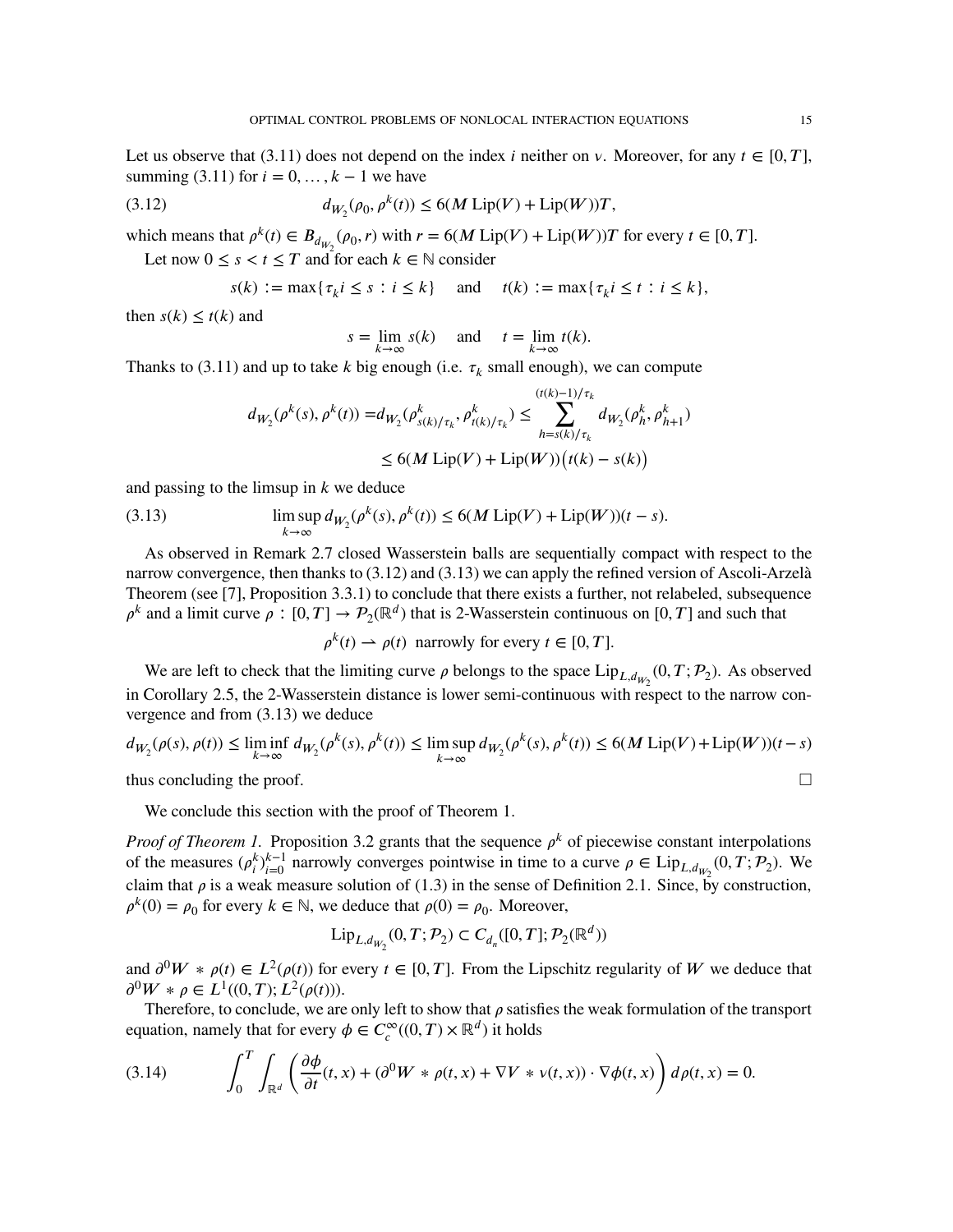For clarity we split the proof in four Steps.

**Step 1.** In this Step we show that the sequence  $\rho^k$  satisfies a suitable approximation of [\(3.14\)](#page-14-2) pointwise in time. This is the most classical part of the proof where, using the minimality condition in [\(JKO\)](#page-10-0) and the assumptions on the kernels, we show that for each  $i = 0...k - 1$ , and for every  $\xi \in C_c^{\infty}(\mathbb{R}^d)$  the following identity holds

$$
0 = \frac{1}{\tau_k} \int_{\mathbb{R}^d \times \mathbb{R}^d} (x - y) \cdot \nabla \xi(x) d\gamma_i^k(x, y)
$$
  
+ 
$$
\frac{1}{2} \int_{\mathbb{R}^d \times \mathbb{R}^d} \left[ \nabla W(x - y) \cdot (\nabla \xi(x) - \nabla \xi(y)) \right] d\rho_{i+1}^k(x) d\rho_{i+1}^k(y)
$$
  
(3.15) 
$$
+ \int_{\mathbb{R}^d \times \mathbb{R}^d} (\nabla V(x - y) \cdot (\nabla \xi(x)) d\rho_{i+1}^k(x) d\nu(\tau_k(i+1), y),
$$

<span id="page-15-2"></span>where  $\gamma_i^k$  is an optimal plan between  $\rho_i^k$ ,  $\rho_{i+1}^k$ , i.e.  $\gamma_i^k \in \Gamma_o(\rho_i^k, \rho_{i+1}^k)$ .

Let  $\xi \in C_c^{\infty}(\mathbb{R}^d)$  and  $\varepsilon > 0$  be arbitrary fixed. Recall that we constructed  $\rho_{i+1}^k$  from  $\rho_i^k$  by the minimization problem [\(JKO\)](#page-10-0). In particular, if we consider  $\mu$  to be a smooth perturbation of  $\rho_{i+1}^k$  i.e.  $\mu = T^{\varepsilon}_{\#} \rho_{i+1}^{k}$  where  $T^{\varepsilon}(x) = x + \varepsilon \nabla \xi(x)$ , by minimality we get

$$
\Phi_{\tau_k}^{\nu}(\rho_i^k; \rho_{i+1}^k) \le \Phi_{\tau_k}^{\nu}(\rho_i^k; T_{\#}^{\epsilon} \rho_{i+1}^k)
$$

where  $\Phi_{\tau_k}^{\nu}$  is the penalised energy functional introduced in [\(3.3\)](#page-10-4). Expanding the functional  $\Phi_{\tau_k}^{\nu}$  we find

<span id="page-15-0"></span>
$$
(3.16) \qquad 0 \le \frac{1}{2\tau_k} \left[ d_{W_2}^2(\rho_i^k, T_\#^{\varepsilon} \rho_{i+1}^k) - d_{W_2}^2(\rho_i^k, \rho_{i+1}^k) \right] + \mathcal{F}_{\nu(\tau_k(i+1))}(T_\#^{\varepsilon} \rho_{i+1}^k) - \mathcal{F}_{\nu(\tau_k(i+1))}(\rho_{i+1}^k).
$$

Recalling that  $\gamma_i^k \in \Gamma_o(\rho_i^k, \rho_{i+1}^k)$ , we can estimate the terms in [\(3.16\)](#page-15-0) containing the Wasserstein distance in the following way

<span id="page-15-1"></span>
$$
\frac{1}{2\tau_{k}} \left[ d_{W_{2}}^{2}(\rho_{i}^{k}, T_{\#}^{\epsilon} \rho_{i+1}^{k}) - d_{W_{2}}^{2}(\rho_{i}^{k}, \rho_{i+1}^{k}) \right]
$$
\n
$$
\leq \frac{1}{2\tau} \int_{\mathbb{R}^{d} \times \mathbb{R}^{d}} |x - y|^{2} d(T^{\epsilon}, Id)_{\#} \gamma_{i}^{k}(x, y) - \frac{1}{2\tau} \int_{\mathbb{R}^{d} \times \mathbb{R}^{d}} |x - y|^{2} d\gamma_{i}^{k}
$$
\n(3.17)\n
$$
= \frac{1}{2\tau_{k}} \int_{\mathbb{R}^{d} \times \mathbb{R}^{d}} |T(x) - y|^{2} d\gamma_{i}^{k}(x, y) - \frac{1}{2\tau_{k}} \int_{\mathbb{R}^{d} \times \mathbb{R}^{d}} |x - y|^{2} d\gamma_{i}^{k}(x, y)
$$
\n
$$
= \frac{1}{2\tau_{k}} \int_{\mathbb{R}^{d} \times \mathbb{R}^{d}} (|x + \varepsilon \nabla \xi(x) - y|^{2} - |x - y|^{2}) d\gamma_{i}^{k}(x, y).
$$

Notice, that in the first inequality of [\(3.17\)](#page-15-1) we used the competitor plan  $(T^{\epsilon}, Id)_{\#}\gamma_i^k \in \Gamma(\mu, \rho_i^k)$ where  $(T^{\epsilon}, Id) : (x, y) \mapsto (T^{\epsilon}(x), y)$ . Indeed, since

 $\pi_1 \circ (T^{\varepsilon}, Id)(x, y) = T^{\varepsilon}(x) = T^{\varepsilon} \circ \pi_1(x, y)$  and  $\pi_2 \circ (T^{\varepsilon}, Id)(x, y) = y = \pi_2(x, y),$ 

we have

$$
(\pi_1)_\#(T^\varepsilon, Id)_\# \gamma_i^k = (\pi_1 \circ (T^\varepsilon, Id))_\# \gamma_i^k = (T^\varepsilon \circ \pi_1)_\# \gamma_i^k = T^\varepsilon_\# (\pi_1)_\# \gamma_i^k = \mu,
$$

and also

$$
(\pi_2)_\#(T^\varepsilon, Id)_\# \gamma_i^k = (\pi_2)_\# \gamma_i^k = \rho_i^k.
$$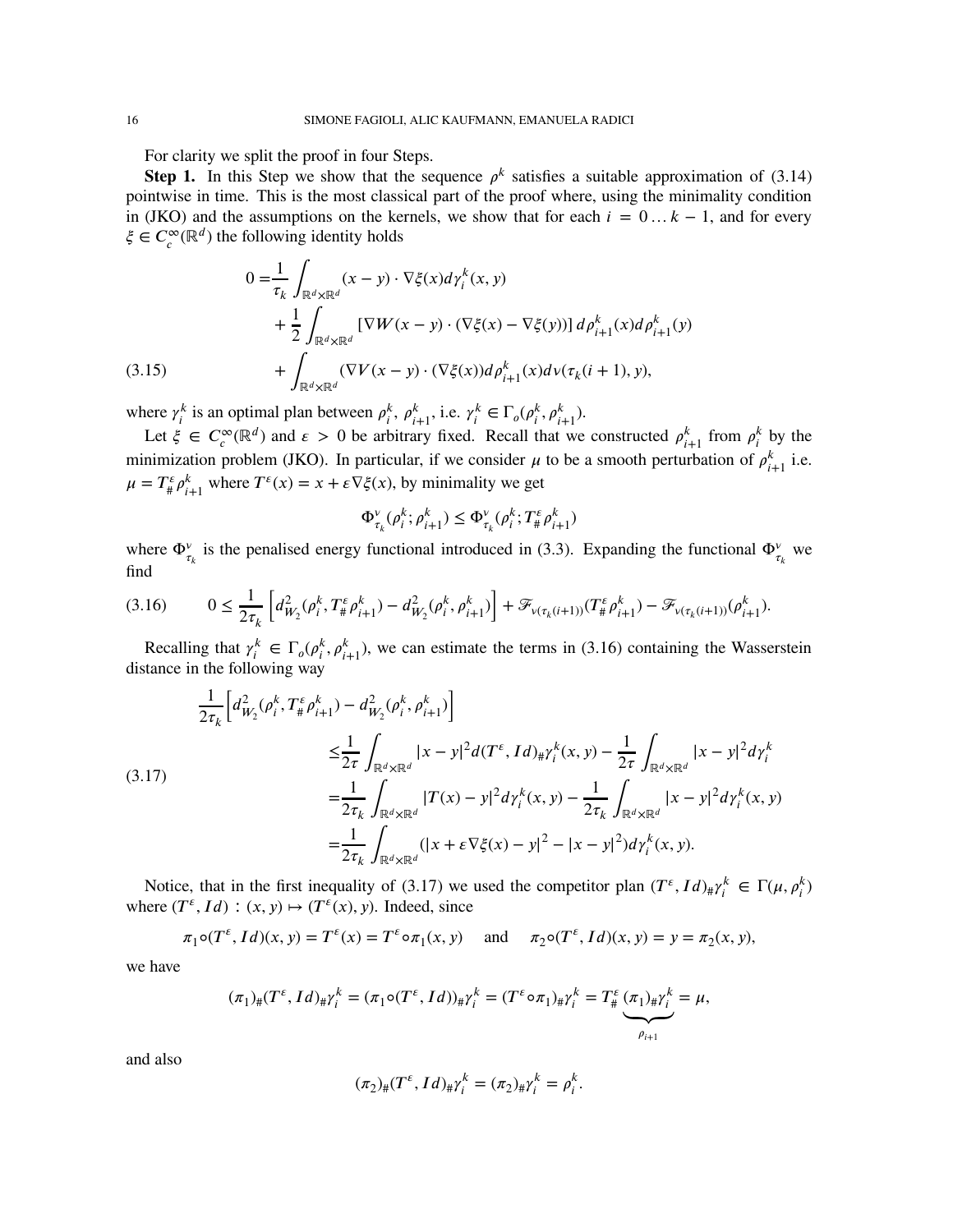Let us now discuss the terms in [\(3.16\)](#page-15-0) involving the energy  $\mathcal{F}_{v(\tau_k(i+1))}$ . From the definition of  $T^{\epsilon}$ we can directly compute

$$
\mathcal{F}_{v(\tau_k(i+1))}(T^{\varepsilon}_{\#}\rho_{i+1}^k) - \mathcal{F}_{v(\tau_k(i+1))}(\rho_{i+1}^k)
$$
\n
$$
= \frac{1}{2} \int_{\mathbb{R}^d \times \mathbb{R}^d} \left[ W(x - y + \varepsilon(\nabla \xi(x) - \nabla \xi(y)) - W(x - y) \right] d\rho_{i+1}^k(x) d\rho_{i+1}^k(y) + \int_{\mathbb{R}^d \times \mathbb{R}^d} \left[ V(x - y + \varepsilon \nabla \xi(x)) - V(x - y) \right] d\rho_{i+1}^k(x) d\nu(\tau_k(i+1), y).
$$

Gathering together the above identity, [\(3.17\)](#page-15-1) and [\(3.16\)](#page-15-0), we get

<span id="page-16-0"></span>(3.18)  
\n
$$
0 \leq \frac{1}{2\tau_k} \int_{\mathbb{R}^d \times \mathbb{R}^d} (|x - y + \varepsilon \nabla \xi(x)|^2 - |x - y|^2) d\gamma_i^k(x, y)
$$
\n
$$
+ \frac{1}{2} \int_{\mathbb{R}^d \times \mathbb{R}^d} [W(x - y + \varepsilon(\nabla \xi(x) - \nabla \xi(y)) - W(x - y)] d\rho_{i+1}^k(x) d\rho_{i+1}^k(y)
$$
\n
$$
+ \int_{\mathbb{R}^d \times \mathbb{R}^d} (V(x - y + \varepsilon \nabla \xi(x)) - V(x - y)) d\rho_{i+1}^k(x) d\nu(\tau_k(i+1), y)
$$

In order to obtain [\(3.15\)](#page-15-2), we need to divide [\(3.18\)](#page-16-0) by  $\varepsilon$  and pass to the limit separately in the three terms of the r.h.s. For more clarity, we denote

$$
I := \frac{1}{2\tau_k} \int_{\mathbb{R}^d \times \mathbb{R}^d} (|x - y + \varepsilon \nabla \xi(x)|^2 - |x - y|^2) d\gamma_i^k(x, y),
$$
  
\n
$$
II := \frac{1}{2} \int_{\mathbb{R}^d \times \mathbb{R}^d} [W(x - y + \varepsilon(\nabla \xi(x) - \nabla \xi(y)) - W(x - y)] d\rho_{i+1}^k(x) d\rho_{i+1}^k(y),
$$
  
\n
$$
III := \int_{\mathbb{R}^d \times \mathbb{R}^d} (V(x - y + \varepsilon \nabla \xi(x)) - V(x - y)) d\rho_{i+1}^k(x) d\nu(\tau_k(i+1), y).
$$

Let us start with *I*. Whenever  $x \neq y$  we can find some  $\bar{x} \in \text{spt}(\xi)$  such that

$$
\left|\frac{|x-y+\varepsilon\nabla\xi(x)|^2-|x-y|^2}{\varepsilon}\right| \le 2|x-y|\|\nabla\xi\|_{L^\infty}+|x-y|^2\|D^2\xi\|_{L^\infty}
$$

and the latter is in  $L^1(\gamma_i^k)$  since  $\rho_i^k, \rho_{i+1}^k \in \mathcal{P}_2(\mathbb{R}^d)$ . Then the limit as  $\varepsilon \to 0$  is well defined and corresponds to we deduce that

(3.19) 
$$
\lim_{\varepsilon \searrow 0} \frac{1}{2\tau_k} \int_{\mathbb{R}^d \times \mathbb{R}^d} \frac{|x - y + \varepsilon \nabla \xi(x)|^2 - |x - y|^2}{\varepsilon} d\gamma_i^k(x, y) = \frac{1}{\tau_k} \int_{\mathbb{R}^d \times \mathbb{R}^d} (x - y) \cdot \nabla \xi(x) d\gamma_i^k(x, y).
$$

We can deal with term *III* similarly as done before for *I*. Indeed, since  $V \in C^1(\mathbb{R}^d)$ , we get

<span id="page-16-2"></span><span id="page-16-1"></span>
$$
\left| \frac{V(x - y + \varepsilon \nabla \xi(x)) - V(x - y)}{\varepsilon} \right| \le 2 \operatorname{Lip}(V) \|\nabla \xi\|_{L^{\infty}(\mathbb{R}^d)}
$$

and the latter is in  $L^1(\rho_{i+1}^k \otimes \nu(\tau_k(i+1)))$  since  $\rho_{i+1}^k \otimes \nu(\tau_k(i+1))$  is a finite measure. Then

(3.20) 
$$
\lim_{\varepsilon \searrow 0} \int_{\mathbb{R}^d \times \mathbb{R}^d} \frac{V(x - y + \varepsilon \nabla \xi(x)) - V(x - y)}{\varepsilon} d\rho_{i+1}^k(x) d\nu(\tau_k(i+1), y) \n= \int_{\mathbb{R}^d \times \mathbb{R}^d} \nabla V(x - y) \cdot \nabla \xi(x) d\rho_{i+1}^k(x) d\nu(\tau_k(i+1), y).
$$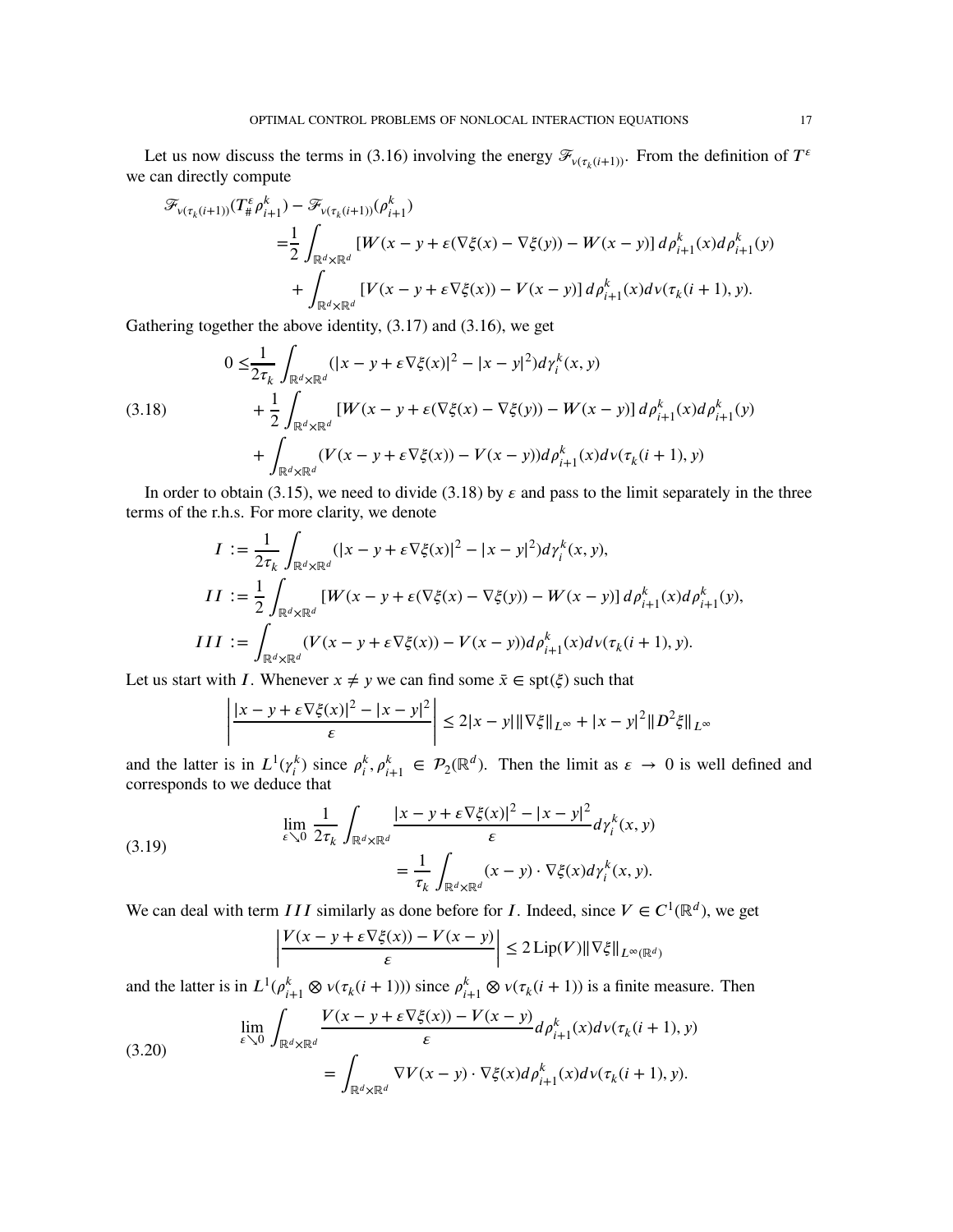For what concerns term *II*, it is immediate to prove the following pointwise convergence

$$
\frac{W(x - y + \varepsilon(\nabla\xi(x) - \nabla\xi(y))) - W(x - y)}{\varepsilon} \to \nabla W(x - y) \cdot (\nabla\xi(x) - \nabla\xi(y))),
$$

everywhere in ℝ*<sup>𝑑</sup>* × ℝ*<sup>𝑑</sup>* . Since

$$
\left|\frac{W(x-y+\varepsilon(\nabla\xi(x)-\nabla\xi(y))) - W(x-y)}{\varepsilon}\right| \le 2\,\mathrm{Lip}(W)\|\nabla\xi\|_{L^{\infty}(\mathbb{R}^d)},
$$

and the r.h.s. is in  $L^1(\rho_{i+1}^k \otimes \rho_{i+1}^k)$ , we obtain

<span id="page-17-0"></span>(3.21) 
$$
\lim_{\varepsilon \searrow 0} \int_{\mathbb{R}^d \times \mathbb{R}^d} \frac{W(x - y + \varepsilon (\nabla \xi(x) - \nabla \xi(y))) - W(x - y)}{\varepsilon} d\rho_{i+1}^k(x) d\rho_{i+1}^k(y)
$$

$$
= \int_{\mathbb{R}^d \times \mathbb{R}^d} \nabla W(x - y) \cdot (\nabla \xi(x) - \nabla \xi(y))) d\rho_{i+1}^k(x) d\rho_{i+1}^k(y).
$$

Dividing [\(3.18\)](#page-16-0) by  $\epsilon > 0$  and taking the limit as  $\epsilon \searrow 0$ , from [\(3.19\)](#page-16-1), [\(3.20\)](#page-16-2) and [\(3.21\)](#page-17-0) we obtain that

$$
0 \leq \frac{1}{\tau_k} \int_{\mathbb{R}^d \times \mathbb{R}^d} (x - y) \cdot \nabla \xi(x) d\gamma_i^k(x, y)
$$
  
+ 
$$
\frac{1}{2} \int_{\mathbb{R}^d \times \mathbb{R}^d} \left[ \nabla W(x - y) \cdot (\nabla \xi(x) - \nabla \xi(y)) \right] d\rho_{i+1}^k(x) d\rho_{i+1}^k(y)
$$
  
+ 
$$
\int_{\mathbb{R}^d \times \mathbb{R}^d} (\nabla V(x - y) \cdot (\nabla \xi(x)) d\rho_{i+1}^k(x) d\nu(\tau_k(i+1), y),
$$

and repeating the same argument with  $\epsilon$  < 0 this time sending  $\epsilon$   $\geq$  0, we obtain the reverse inequality which implies [\(3.15\)](#page-15-2).

**Step 2.** In this Step we show that the sequence  $\rho^k$  satisfies the approximation of [\(3.14\)](#page-14-2) for test functions which are piecewise constant in the time variable. More precisely, we will show that for every  $\xi \in C_c^{\infty}(\mathbb{R}^d)$  and

<span id="page-17-2"></span>(3.22) 
$$
\theta^{k}(t) = \sum_{i=0}^{k-1} \theta(i\tau_{k}) \mathbb{1}_{[\tau_{k}i,\tau_{k}(i+1))} \text{ for some values } \{\theta(i\tau_{k})\}_{i=0...k-1},
$$

the following inequalities hold

<span id="page-17-1"></span>
$$
\int_{\mathbb{R}^d} \xi(x)\theta^k(t)d\rho^k(t,x) - \int_{\mathbb{R}^d} \xi(x)\theta^k(s)d\rho^k(s,x)
$$
\n
$$
\leq \sum_{h=j}^{i-1} \frac{1}{2} ||\theta||_{L^{\infty}} ||D^2\xi||_{L^{\infty}} d_{W_2}^2(\rho_{h+1}^k, \rho_h^k) + \mathcal{O}(\tau_k)
$$
\n
$$
+ \frac{1}{2} \int_s^t \int_{\mathbb{R}^d \times \mathbb{R}^d} \theta^k(q)\nabla W(x-y) \cdot (\nabla \xi(x) - \nabla \xi(y))d\rho^k(q,x) \otimes \rho^k(q,y)
$$
\n
$$
+ \int_s^t \int_{\mathbb{R}^d \times \mathbb{R}^d} \theta^k(q)\nabla V(x-y) \cdot \nabla \xi(x)d\rho^k(q,x) \otimes v^k(q,y)
$$
\n
$$
+ \sum_{h=j}^{i-1} (\theta(\tau_k(h+1)) - \theta(\tau_k h)) \int_{\mathbb{R}^d} \xi(x)d\rho_h^k(x)
$$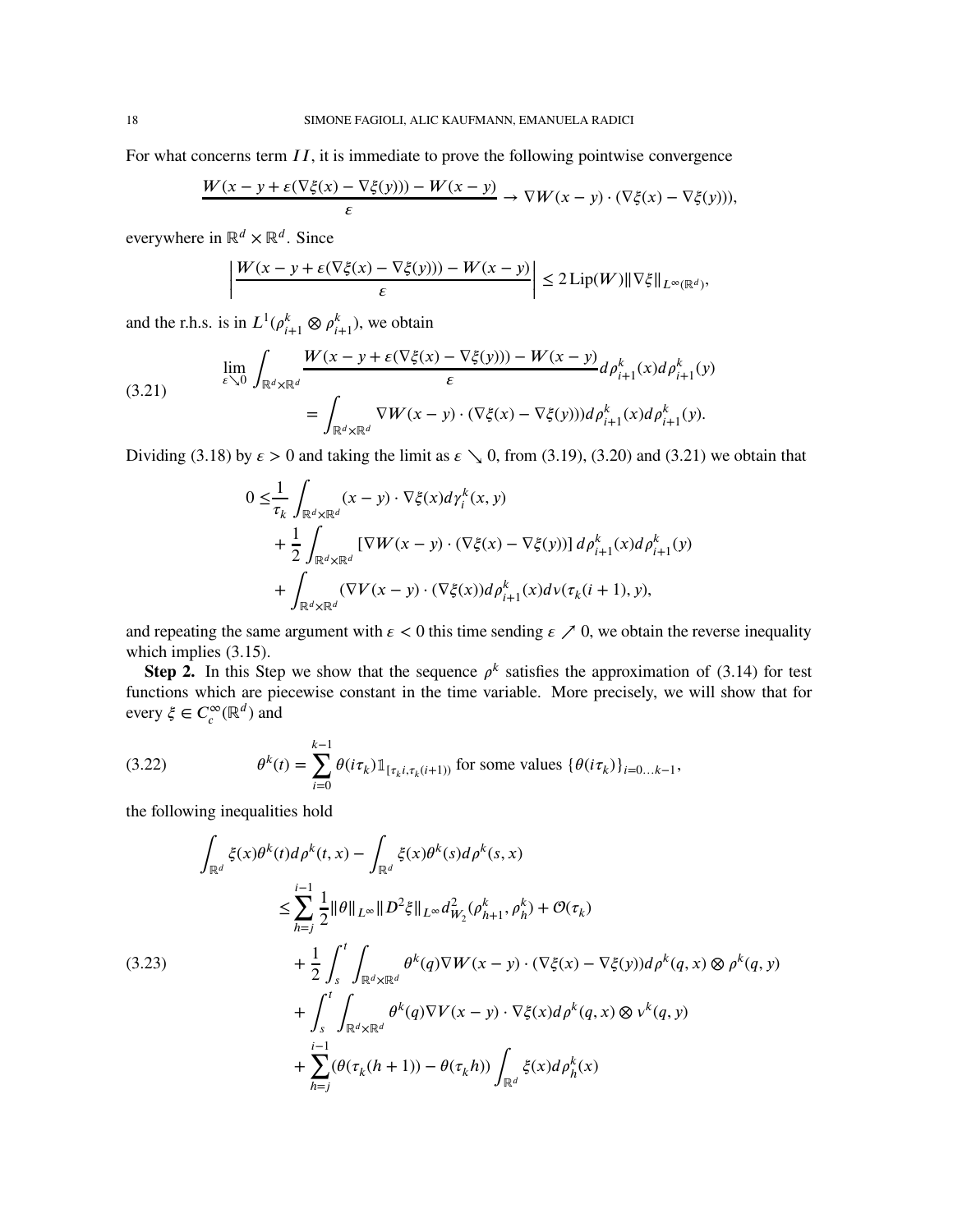and

<span id="page-18-0"></span>
$$
\int_{\mathbb{R}^d} \xi(x) \theta^k(t) d\rho^k(t, x) - \int_{\mathbb{R}^d} \xi(x) \theta^k(s) d\rho^k(s, x)
$$
\n
$$
\geq - \sum_{h=j}^{i-1} \frac{1}{2} ||\theta||_{L^{\infty}} ||D^2 \xi||_{L^{\infty}} d_{W_2}^2(\rho_{h+1}^k, \rho_h^k) + \mathcal{O}(\tau_k)
$$
\n
$$
+ \frac{1}{2} \int_s^t \int_{\mathbb{R}^d \times \mathbb{R}^d} \theta^k(q) \nabla W(x - y) \cdot (\nabla \xi(x) - \nabla \xi(y)) d\rho^k(q, x) \otimes \rho^k(q, y)
$$
\n
$$
+ \int_s^t \int_{\mathbb{R}^d \times \mathbb{R}^d} \theta^k(q) \nabla V(x - y) \cdot \nabla \xi(x) d\rho^k(q, x) \otimes \nu^k(q, y)
$$
\n
$$
+ \sum_{h=j}^{i-1} (\theta(\tau_k(h+1)) - \theta(\tau_k h)) \int_{\mathbb{R}^d} \xi(x) d\rho_h^k(x)
$$

for every  $s \leq t$  in  $[0, T]$ , where  $s \in [\tau_k i, \tau_k (i + 1))$  and  $s \in [\tau_k j, \tau_k (j + 1))$  for some  $i \leq j$ , and  $v^k : [0, T] \to \mathcal{M}_M^R(\mathbb{R}^d)$  corresponds to the piecewise constant interpolation of *v* defined as

$$
v^{k}(t) := \sum_{i=0}^{k-1} v(\tau_{k}(i+1)) \mathbb{1}_{[\tau_{k}, \tau_{k}(i+1))}(t).
$$

We only prove [\(3.23\)](#page-17-1), since [\(3.24\)](#page-18-0) follows from a similar argument. Let  $\theta^k(t)$  and  $\xi \in C_c^{\infty}(\mathbb{R}^d$  be arbitrary fixed and let *i* ∈ {0, ... *k* − 1}. Multiplying [\(3.15\)](#page-15-2) by  $\theta(\tau_k(i + 1))$  we obtain

<span id="page-18-1"></span>
$$
(3.25) \qquad \begin{aligned} 0 =& \theta(\tau_k(i+1)) \int_{\mathbb{R}^d \times \mathbb{R}^d} (x-y) \cdot \nabla \xi(x) d\gamma_i^k(x,y) \\ &+ \frac{\tau_k}{2} \theta(\tau_k(i+1)) \int_{\mathbb{R}^d \times \mathbb{R}^d} \nabla W(x-y) \cdot (\nabla \xi(x) - \nabla \xi(y)) d\rho_{i+1}^k(x) d\rho_{i+1}^k(y) \\ &+ \tau_k \theta(\tau_k(i+1)) \int_{\mathbb{R}^d \times \mathbb{R}^d} \nabla V(x-y) \cdot \nabla \xi(x) d\rho_{i+1}^k(x) d\nu(\tau(i+1), y). \end{aligned}
$$

From a second order Taylor expansion on *𝜉* we deduce

$$
\theta(\tau_k(i+1)) \int_{\mathbb{R}^d \times \mathbb{R}^d} (\xi(y) - \xi(x) + (x - y) \cdot \nabla \xi(x)) d\gamma_i(x, y)
$$
  
= 
$$
\theta(\tau_k(i+1)) \int_{\mathbb{R}^d \times \mathbb{R}^d} \frac{1}{2} (x - y)^T D^2 \xi(\bar{x}) (x - y) d\gamma_i^k(x, y),
$$

for a proper  $\bar{x}$  in ℝ<sup>*d*</sup>. Thus

<span id="page-18-2"></span>
$$
(3.26) \qquad \left| \theta(\tau_k(i+1)) \left( \int_{\mathbb{R}^d} \xi(x) d\rho_{i+1}^k(x) - \int_{\mathbb{R}^d} \xi(x) d\rho_i^k(x) + \int_{\mathbb{R}^d \times \mathbb{R}^d} (x - y) \cdot \nabla \xi(x) d\gamma_i^k(x, y) \right) \right|
$$
  

$$
\leq \frac{1}{2} ||\theta||_{L^\infty} ||D^2 \xi||_{L^\infty} d_{W_2}^2(\rho_{i+1}^k, \rho_i^k).
$$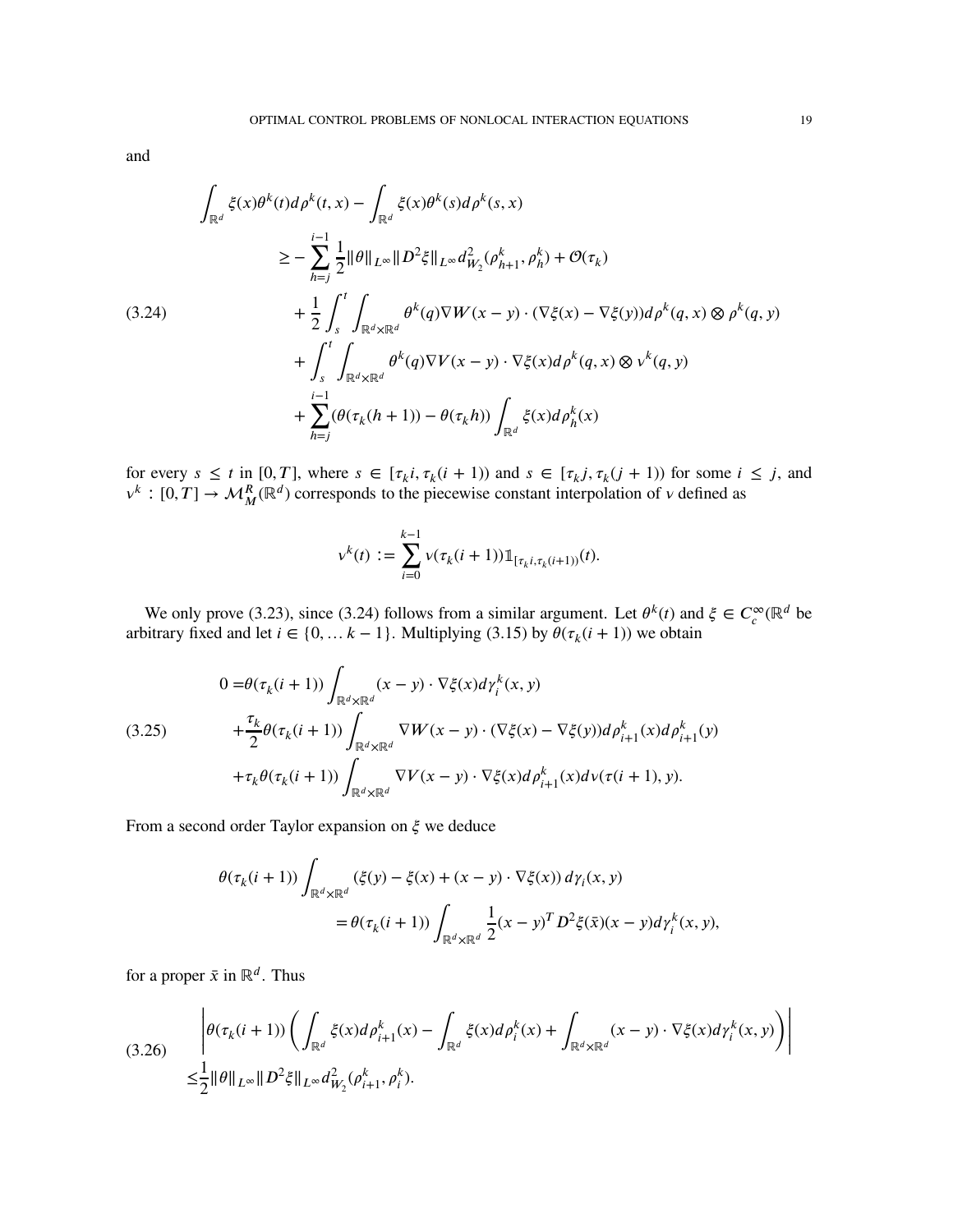By applying the above inequality to [\(3.25\)](#page-18-1) we get

<span id="page-19-0"></span>
$$
\theta(\tau_k(i+1)) \left( \int_{\mathbb{R}^d} \xi(x) d\rho_{i+1}^k(x) - \int_{\mathbb{R}^d} \xi(x) d\rho_i^k(x) \right)
$$
\n
$$
\leq \frac{1}{2} ||\theta||_{L^{\infty}} ||D^2 \xi||_{L^{\infty}} d_{W_2}^2(\rho_{i+1}^k, \rho_i^k)
$$
\n(3.27)\n
$$
+ \frac{\tau_k}{2} \theta(\tau_k(i+1)) \int_{\mathbb{R}^d \times \mathbb{R}^d} \nabla W(x-y) \cdot (\nabla \xi(x) - \nabla \xi(y)) d\rho_{i+1}^k(x) d\rho_{i+1}^k(y)
$$
\n
$$
+ \theta(\tau_k(i+1)) \int_{\mathbb{R}^d \times \mathbb{R}^d} \nabla V(x-y) \cdot \nabla \xi(x) d\rho_{i+1}^k(x) d\nu(\tau_k(i+1), y).
$$

Let now  $s \leq t$ , where  $s \in [\tau_k i, \tau_k (i+1))$  and  $t \in [\tau_k j, \tau_k (j+1))$  for some  $i \leq j$ , then by a telescopic sum we can compute

$$
\int_{\mathbb{R}^d} \xi(x) \theta^k(t) d\rho^k(t, x) - \int_{\mathbb{R}^d} \xi(x) \theta^k(s) d\rho^k(s, x)
$$
\n
$$
= \theta(j\tau_k) \int_{\mathbb{R}^d} \xi(x) d\rho_j^k(x) - \theta(i\tau_k) \int_{\mathbb{R}^d} \xi(x) d\rho_i^k(x)
$$
\n
$$
= \sum_{h=i}^{j-1} \theta((h+1)\tau_k) \left( \int_{\mathbb{R}^d} \xi(x) d\rho_{h+1}^k(x) - \int_{\mathbb{R}^d} \xi(x) d\rho_h(x) \right)
$$
\n
$$
+ \sum_{h=i}^{j-1} (\theta((h+1)\tau_k) - \theta(h\tau_k)) \int_{\mathbb{R}^d} \xi(x) d\rho_h^k(x),
$$

and thanks to [\(3.27\)](#page-19-0) we further deduce that

$$
\begin{split} \int_{\mathbb{R}^d} \xi(x) \theta^k(t) d\rho^k(t,x) & - \int_{\mathbb{R}^d} \xi(x) \theta^k(s) d\rho^k(s,x) \\ \leq & \frac{1}{2} \sum_{h=i}^{j-1} \|\theta\|_{L^\infty} \|D^2 \xi\|_{L^\infty} d_{W_2}^2(\rho_{h+1}^k, \rho_h^k) \\ & + \frac{\tau_k}{2} \sum_{h=i}^{j-1} \theta(\tau_k(h+1)) \int_{\mathbb{R}^d \times \mathbb{R}^d} \nabla W(x-y) \cdot (\nabla \xi(x) - \nabla \xi(y)) d\rho_{h+1}^k(x) d\rho_{h+1}^k(y) \\ & + \tau_k \sum_{h=i}^{j-1} \theta(\tau_k(h+1)) \int_{\mathbb{R}^d \times \mathbb{R}^d} \nabla V(x-y) \cdot \nabla \xi(x) d\rho_{h+1}^k(x) d\nu^k(\tau_k(h+1), y) \\ & + \sum_{h=i}^{j-1} (\theta(\tau_k(h+1)) - \theta(\tau_k h)) \int_{\mathbb{R}^d} \xi(x) d\rho_h^k(x). \end{split}
$$

Finally, recalling the piecewise constant structure of  $\theta^k$  and  $v^k$  and the fact that  $t-s = (j-i)\tau_k + \mathcal{O}(\tau_k)$ , it is immediate to deduce [\(3.23\)](#page-17-1) from the above inequality. Note that [\(3.24\)](#page-18-0) easily follows from a similar argument but applying the reverse inequality of [\(3.26\)](#page-18-2) in [\(3.27\)](#page-19-0).

**Step 3.** In this Step we consider a generic test function  $\theta \in C_c^{\infty}(0,T)$ , its corresponding piecewise constant approximation  $\theta^k(t)$  defined in [\(3.22\)](#page-17-2) and we pass to the limit in [\(3.23\)](#page-17-1) when  $k \to \infty$ , or, equivalently, when  $\tau_k \to 0$ . For clarity, we analyse separately each term involved in [\(3.23\)](#page-17-1)-[\(3.24\)](#page-18-0).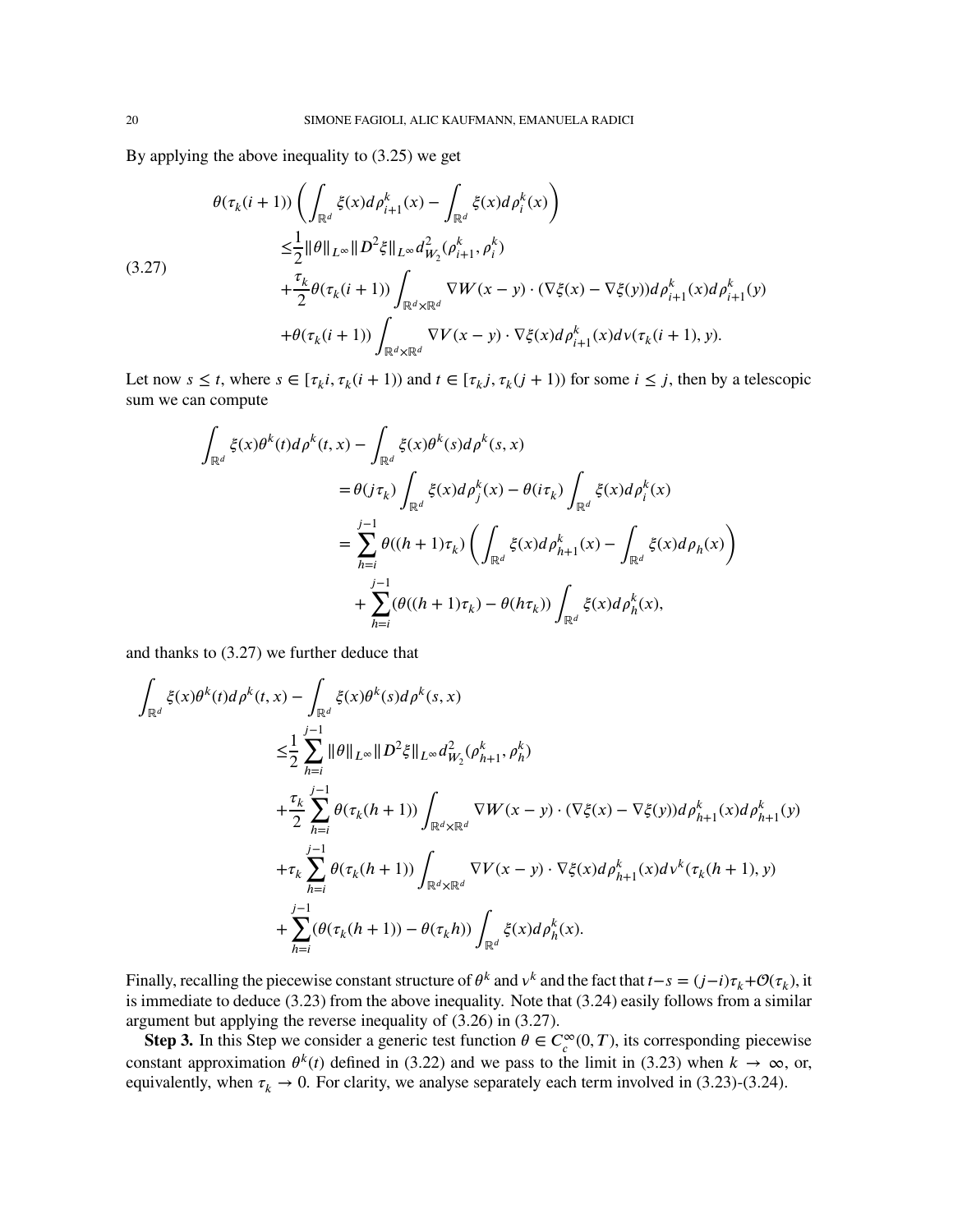The convergence

$$
\lim_{k \to \infty} \theta^k(t) \int_{\mathbb{R}^d} \xi(x) d\rho^k(t, x) = \theta(t) \int_{\mathbb{R}^d} \xi(x) d\rho(t, x)
$$

is a straightforward consequence of the narrow convergence  $\rho^k \to \rho$  and the fact that  $|\theta^k(q) - \theta(q)| \le$  $\|\theta'\|_{L^{\infty}(\mathbb{R}^d)}\tau_k$ . The convergence

$$
\lim_{k \to \infty} \frac{1}{2} \sum_{h=i}^{j-1} \|\theta\|_{L^{\infty}([0,T])} \|D^2 \xi\|_{L^{\infty}(\mathbb{R}^d)} d_{W_2}^2(\rho_{h+1}^k, \rho_h^k) + \mathcal{O}(\tau_k) = 0
$$

is granted by Proposition [3.2,](#page-12-1) indeed

$$
\limsup_{k \to \infty} \sum_{h=i}^{j-1} d_{W_2}^2(\rho^k_{h+1}, \rho^k_h) = \limsup_{k \to \infty} \sum_{h=i}^{j-1} d_{W_2}^2(\rho^k(h\tau_k), \rho^k((h+1)\tau_k)) \le \sum_{h=i}^{j-1} L^2 \tau_k^2 \le L^2 \tau_k.
$$

In order to show that

$$
\lim_{k \to \infty} \frac{1}{2} \int_{s}^{t} \int_{\mathbb{R}^{d} \times \mathbb{R}^{d}} \theta^{k}(q) \nabla W(x - y) \cdot (\nabla \xi(x) - \nabla \xi(y)) d\rho^{k}(q, x) \otimes \rho^{k}(q, y)
$$

$$
= \frac{1}{2} \int_{s}^{t} \int_{\mathbb{R}^{d} \times \mathbb{R}^{d}} \theta(q) \nabla W(x - y) \cdot (\nabla \xi(x) - \nabla \xi(y)) d\rho(q, x) \otimes \rho(q, y)
$$

is enough to notice that it is instead equivalent to

$$
\lim_{k \to \infty} \frac{1}{2} \int_{s}^{t} \int_{\mathbb{R}^{d} \times \mathbb{R}^{d}} (\theta^{k}(q) - \theta(q)) \nabla W(x - y) \cdot (\nabla \xi(x) - \nabla \xi(y)) d\rho^{k}(q, x) \otimes \rho^{k}(q, y) + \frac{1}{2} \int_{s}^{t} \int_{\mathbb{R}^{d} \times \mathbb{R}^{d}} \theta(q) \nabla W(x - y) \cdot (\nabla \xi(x) - \nabla \xi(y)) d(\rho^{k} \otimes \rho^{k} - \rho \otimes \rho) = 0,
$$

and the latter follows by applying Lemma [2.2](#page-5-3) and recalling that  $|\theta^k(q) - \theta(q)| \le ||\theta^r||_{L^\infty(\mathbb{R}^d)} \tau_k$  and  $\nabla W(x - y) \cdot (\nabla \xi(x) - \nabla \xi(y))$  is continuous and bounded. By a similar argument as the one above

$$
\lim_{k \to \infty} \int_{s}^{t} \int_{\mathbb{R}^{d} \times \mathbb{R}^{d}} \theta^{k}(q) \nabla V(x - y) \cdot \nabla \xi(x) d\rho^{k}(q, x) \otimes v^{k}(q, y) \n= \int_{s}^{t} \int_{\mathbb{R}^{d} \times \mathbb{R}^{d}} \theta(q) \nabla V(x - y) \cdot \nabla \xi(x) d\rho(q, x) \otimes v(q, y),
$$

holds recalling that  $\nabla V$  is continuous by assumption, moreover Lemma [2.8](#page-7-1) and Lemma [2.2](#page-5-3) ensure that  $\rho^k \otimes v^k \to \rho \otimes v$  narrowly. We are left to show that

$$
\lim_{k \to \infty} \sum_{h=i}^{j-1} \left( \theta(\tau_k(h+1)) - \theta(\tau_k h) \right) \int_{\mathbb{R}^d} \xi(x) d\rho_h^k(x) = \int_s^t \theta'(q) \int_{\mathbb{R}^d} \xi(x) d\rho(q, x) dq
$$

By first order expansion, we can find some  $\eta_h \in (\tau_k h, \tau_k(h+1))$  such that

$$
\theta(\tau_k(h+1)) - \theta(\tau_k h)) = \theta'(\tau_k h)\tau_k + \theta''(\eta_h)\frac{\tau_k^2}{2}.
$$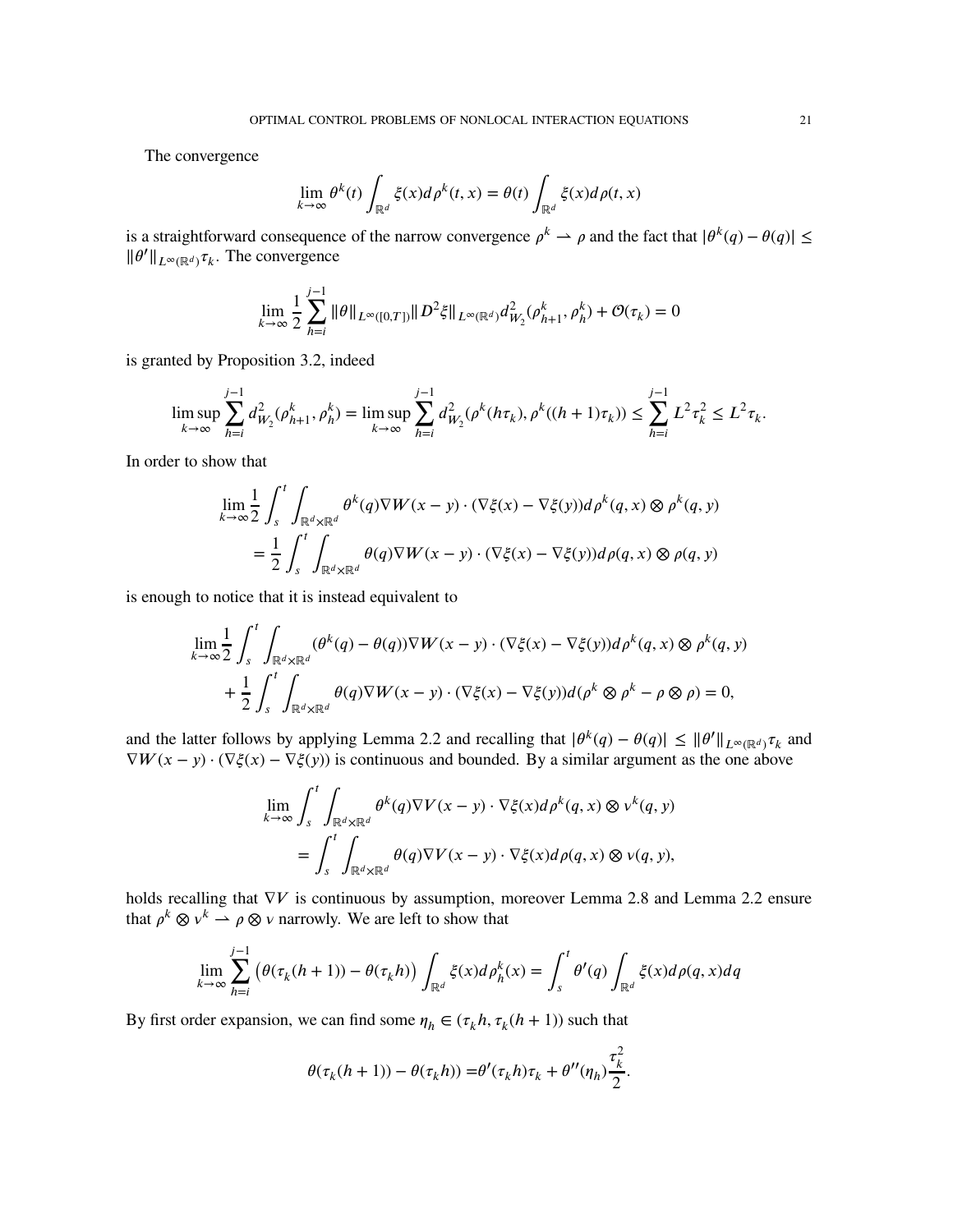In particular

<span id="page-21-0"></span>
$$
(3.28) \qquad \left| \sum_{h=i}^{j-1} \left( \theta(\tau_k(h+1)) - \theta(\tau_k h) \right) \int_{\mathbb{R}^d} \xi(x) d\rho_h^k(x) - \sum_{h=i}^{j-1} \tau_k \theta'(\tau_k h) \int_{\mathbb{R}^d} \xi(x) d\rho_h^k(x) \right|
$$
\n
$$
\leq \sum_{h=i}^{j-1} \|\theta''\|_{L^\infty(\mathbb{R}^d)} \frac{\tau_k^2}{2} \|\xi\|_{L^\infty(\mathbb{R}^d)} \leq \frac{\tau_k}{2} \|\theta\|_{L^\infty(\mathbb{R}^d)} \|\xi\|_{L^\infty(\mathbb{R}^d)},
$$

and

<span id="page-21-1"></span>
$$
(3.29) \qquad \sum_{h=i}^{j-1} \tau_k \theta'(\tau_k h) \int_{R^d} \xi(x) d\rho_h^k(x)
$$
\n
$$
= \sum_{h=i}^{j-1} \left[ \int_{\tau_k h}^{\tau_k(h+1)} (\theta'(\tau_k h) - \theta'(q)) dq + \int_{\tau_k h}^{\tau_k(h+1)} \theta'(q) dq \right] \int_{\mathbb{R}^d} \xi(x) d\rho_h^k(x)
$$
\n
$$
\leq \tau_k ||\theta''||_{L^{\infty}(\mathbb{R}^d)} ||\xi||_{L^{\infty}(\mathbb{R}^d)} + \int_{\tau_k i}^{\tau_k j} \theta'(q) \int_{\mathbb{R}^d} \xi(x) d\rho^k(q, x) dq.
$$

Then we conclude passing to the limit as  $k \to \infty$  in [\(3.28\)](#page-21-0), [\(3.29\)](#page-21-1) and recalling that  $\tau_k i \to s$ ,  $\tau_k j \to t$ and  $\theta' \xi \in C_b((0, T) \times \mathbb{R}^d)$ .

Summarizing, passing to the limit as  $k \to \infty$  in [\(3.23\)](#page-17-1)-[\(3.24\)](#page-18-0), we obtain the following identity

<span id="page-21-2"></span>
$$
\int_{\mathbb{R}^d} \xi(x)\theta(t)d\rho(t,x) - \int_{\mathbb{R}^d} \xi(x)\theta(s)d\rho(s,x)
$$
\n
$$
= \frac{1}{2} \int_s^t \int_{\mathbb{R}^d \times \mathbb{R}^d} \theta(q)\nabla W(x-y) \cdot (\nabla \xi(x) - \nabla \xi(y))d\rho(q,x) \otimes \rho(q,y)
$$
\n
$$
+ \int_s^t \int_{\mathbb{R}^d \times \mathbb{R}^d} \theta(q)\nabla V(x-y) \cdot \nabla \xi(x)d\rho(q,x) \otimes \nu(q,y)
$$
\n
$$
+ \int_s^t \int_{\mathbb{R}^d} \theta'(q)\xi(x)d\rho(q,x).
$$

**Step 4.** In this Step we finally prove that  $\rho$  satisfies [\(3.14\)](#page-14-2) for every  $\phi \in C_c^{\infty}((0,T) \times \mathbb{R}^d)$ . This will come as a straightforward consequence of [\(3.30\)](#page-21-2). Indeed, by a density argument a test function  $\phi \in C_c^{\infty}((0, T) \times \mathbb{R}^d)$  can be approximated by  $\theta \in C_c^{\infty}(0, T)$  and  $\xi \in C_c^{\infty}(\mathbb{R}^d)$ , applying [\(3.30\)](#page-21-2) with  $t = T$  and  $s = 0$  we deduce

$$
\int_{\mathbb{R}^d} \xi(x)\theta(T)d\rho(T,x) - \int_{\mathbb{R}^d} \xi(x)\theta(0)d\rho(0,x) - \int_0^T \int_{\mathbb{R}^d} \theta'(q)\xi(x)d\rho(q,x) \n= \int_s^t \theta(q)\frac{d}{dq} \left[ \int_{\mathbb{R}^d} \xi(x)d\rho(q,x) \right] dq = -\int_0^T \theta'(q) \left[ \int_{\mathbb{R}^d} \xi(x)d\rho(q,x) \right] dq.
$$

Moreover, for every  $q \in [0, T]$  we have

$$
\int_{\mathbb{R}^d \times \mathbb{R}^d} \nabla V(x - y) \cdot \nabla \xi(x) d\rho(q, x) \otimes v(q, y) = \int_{\mathbb{R}^d} \nabla V \ast v(q, x) d\rho(q, x)
$$

and, being *W* symmetric, also

$$
\frac{1}{2} \int_{\mathbb{R}^d \times \mathbb{R}^d} \nabla W(x - y) \cdot (\nabla \xi(x) - \nabla \xi(y)) d\rho(q, x) \otimes \rho(q, y) = \int_{\mathbb{R}^d} \partial^0 W \ast \rho(q, x) \cdot \nabla \xi(x) d\rho(q, x),
$$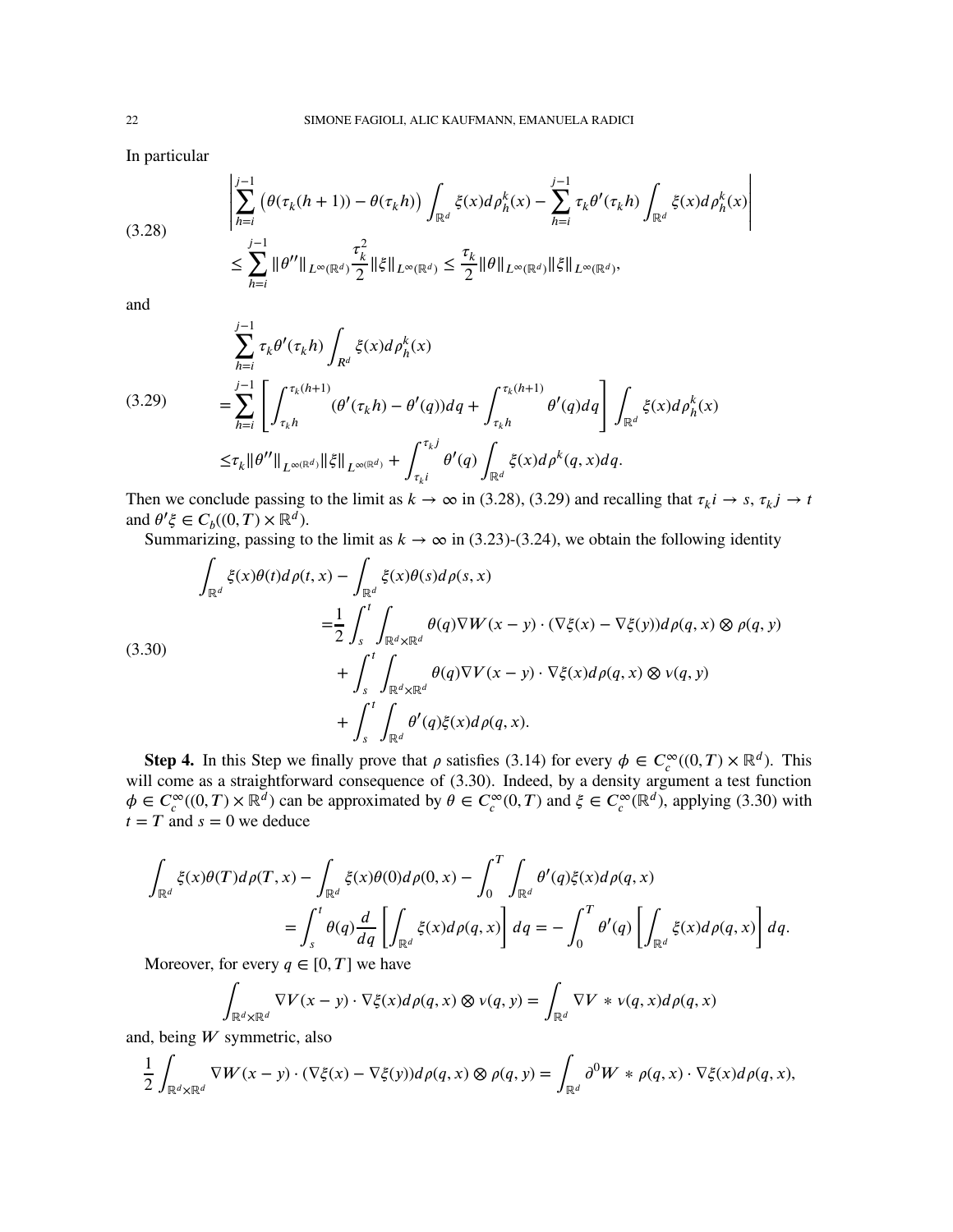<span id="page-22-0"></span>thus  $(3.14)$  follows.

## 4. OPTIMAL CONTROL PROBLEM

This section is devoted to the proof of Theorem [2.](#page-4-1) We will show that problem [\(2.4\)](#page-4-3) admits a solution in the class

$$
A = \text{Lip}_{L',d_*}(0,T; \mathcal{M}_M^R) \times \text{Lip}_{L,d_{W_2}}(0,T; \mathcal{P}_2),
$$

whenever  $W, V$  are as in *(Self), (Cross)*, and in the larger class

$$
A' = \text{Lip}_{L',d_*}(0,T; \mathcal{M}_M^R) \times C_{d_n}(0,T; \mathcal{P}_2),
$$

in case *V* is also  $\lambda'$ -convex for some  $\lambda' \leq 0$ .

*Proof of Theorem* [2.](#page-4-1) Let us first assume that *W*, *V* are as in *(Self), (Cross)* respectively. Then the minimization problem [\(2.4\)](#page-4-3) can be formulated in the following equivalent way

$$
\inf_{A} \left( \mathcal{J}(\nu,\rho) + \chi_B(\nu,\rho) \right)
$$

where

 $B := A \cap \{ (v, \rho) : \rho \text{ is a weak measure solution of } (1.3) \text{ with } v \text{ and initial datum } \rho(0) = \rho_0 \},$  $B := A \cap \{ (v, \rho) : \rho \text{ is a weak measure solution of } (1.3) \text{ with } v \text{ and initial datum } \rho(0) = \rho_0 \},$  $B := A \cap \{ (v, \rho) : \rho \text{ is a weak measure solution of } (1.3) \text{ with } v \text{ and initial datum } \rho(0) = \rho_0 \},$ 

and  $\chi_B$  is the standard characteristic function of the set *B*, i.e.

$$
\chi_B(\nu,\rho) = \begin{cases} 0 & \text{if } (\nu,\rho) \in B \\ +\infty & \text{otherwise.} \end{cases}
$$

Without loss of generality, we can assume that  $((v_k, \rho_k))_k \subset A$  is a minimizing sequence for  $\mathcal{J} + \chi_B$ satisfying

$$
\mathcal{J}(\nu_k, \rho_k) + \chi_B(\nu_k, \rho_k) < +\infty \quad \text{and} \quad \lim_{k \to \infty} \left( \mathcal{J}(\nu_k, \rho_k) + \chi_B(\nu_k, \rho_k) \right) = \inf_A \left( \mathcal{J}(\nu, \rho) + \chi_B(\nu, \rho) \right).
$$

In particular, for every  $k \in \mathbb{N}$  the curve  $\rho_k$  is a weak measure solution of [\(1.3\)](#page-1-1) with  $v_k$  and initial datum  $\rho_0$  in the sense of Definition [2.1.](#page-4-2)

We show that the two sequences  $(\rho_k)_k$  and  $(\nu_k)_k$  independently enjoy good compactness properties with respect to the narrow convergence of measures.

Let us first focus on the compactness of  $(\rho_k)_k$ . By definition we have that  $(\rho_k)_k \subset \text{Lip}_{L,d_{W_2}}(0,T;\mathcal{P}_2)$ and hence  $\rho_k(t) \in B_{d_{W_2}}(\rho_0, LT)$  for every  $k \in \mathbb{N}$  and  $t \in [0, T]$ . Then, arguing as in the proof of Proposition [3.2,](#page-12-1) we can apply Ascoli-Arzelà Theorem to deduce the existence of a 2-Wasserstein continuous curve  $\rho : [0, T] \to P_2(\mathbb{R}^d)$  and a not relabeled subsequence  $\rho_k$  such that  $d_n(\rho_k(t), \rho(t)) \to 0$ for every  $t \in [0, T]$ . Moreover, recalling that Wasserstein distances are lower semi-continous with respect to the narrow convergence of measures, it is immediate to observe that  $\rho \in \text{Lip}_{L,d_{W_2}}(0,T; \mathcal{P}_2)$ .

The compactness of  $(v_k)_k$  follows also by a standard application of Ascoli-Arzelà Theorem. Indeed, with respect to the weak-\* topology, for each  $t \in [0, T]$  the sequence  $(v_k(t))_k$  is relatively compact in  $\mathcal{M}_{M}^{R}(\mathbb{R}^{d})$  (which is itself compact in  $\mathcal{M}(\mathbb{R}^{d})$  thanks to Banach-Alaoglu Theorem). Moreover,  $(v_{k})_{k}$ is equi-Lipschitz (with constant *L'*) on [0, *T*]. Therefore, there exists a limit measure  $v : [0, T] \rightarrow$  $\mathcal{M}_{M}^{R}(\mathbb{R}^{d})$  that is *L'*-Lipschitz continuous with respect to the weak-\* topology and such that, up to subsequences,  $d_*(v_k(t), v(t)) \to 0$  for every  $t \in [0, T]$ . Moreover, since spt $(v_k(t)) \subset B(0, R)$ , the sequence  $(v_k(t))_k$  is tight and hence, by Prokhorov's Theorem, we infer that  $d_n(v_k(t), v(t)) \to 0$  for every  $t \in [0, T]$ .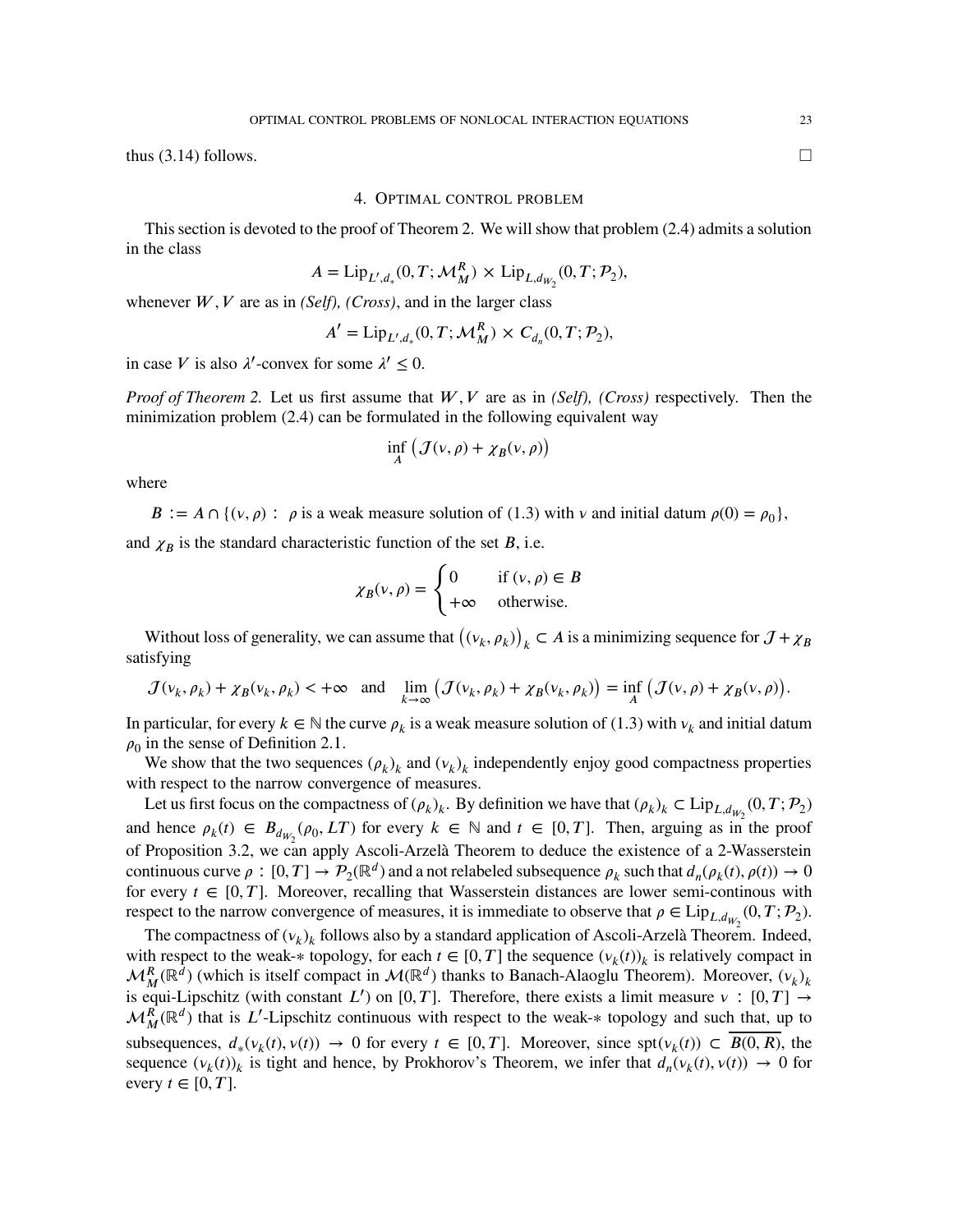Since  $J + \chi_B$  is pointwise (in time) lower semi-continuous with respect to  $d_n$ , to conclude that [\(2.4\)](#page-4-3) admits solution in *A*, we are left to show that  $\rho$  is a weak measure solution [\(1.3\)](#page-1-1) with  $\nu$  and initial datum  $\rho_0$  in the sense of Definition [2.1.](#page-4-2)

Since, by construction, any  $\rho_k$  is a weak measure solution of [\(1.3\)](#page-1-1) with  $v_k$  and initial datum  $\rho_0$ , we only need to check that for every  $\phi \in C_c^{\infty}((0, T) \times \mathbb{R}^d)$  it holds

$$
\lim_{k \to \infty} \int_0^T \int_{\mathbb{R}^d} \left( \frac{\partial \phi}{\partial t}(t, x) + (\partial^0 W * \rho_k(t, x) + \nabla V * v_k(t, x)) \cdot \nabla \phi(t, x) \right) d\rho_k(t, x)
$$
  
= 
$$
\int_0^T \int_{\mathbb{R}^d} \left( \frac{\partial \phi}{\partial t}(t, x) + (\partial^0 W * \rho(t, x) + \nabla V * v(t, x)) \cdot \nabla \phi(t, x) \right) d\rho(t, x).
$$

The convergence of term involving the time derivative and the one involving  $\nabla V$  is immediate thanks to the regularity of  $\frac{\partial \phi}{\partial t}$  and  $\nabla V$  and the claim of Proposition [2.2,](#page-5-3) which ensures that  $d_n(v_k(t) \otimes$  $\rho_k(t) \to 0$  for every  $t \in [0, T]$  on the product space  $\mathbb{R}^d \times \mathbb{R}^d$ .

On the other hand, as already observed in the proof of Theorem [1,](#page-4-0) the symmetry of  $W$  and the definition of  $\partial^0 W$  imply that

$$
\int_{\mathbb{R}^d} \partial^0 W * \rho_k(t, x) \cdot \nabla \phi(t, x) d\rho_k(t, x)
$$
\n
$$
= \frac{1}{2} \int_{\mathbb{R}^d} \int_{\mathbb{R}^d} \nabla W(x - y) \cdot (\nabla \phi(t, x) - \nabla \phi(t, y)) d\rho_k(t, x) \rho_k(t, y),
$$

pointwise in *t*, and the latter converges to the desired term by applying again Proposition [2.2](#page-5-3) to the product  $\rho_k(t) \otimes \rho_k(t)$ .

Let us now assume that *V* is  $\lambda'$ -convex for some  $\lambda' \leq 0$  and consider a minimizing sequence  $(v_k, \rho_k)$ for  $J + \chi_B$  in the set *A'*. Once again, without loss of generality we can assume that  $J(\nu_k, \rho_k)$  +  $\chi_B(\nu_k, \rho_k) < \infty$  for every  $k \in \mathbb{N}$ , thus  $\rho_k$  is a weak measure solution of [\(1.3\)](#page-1-1) with  $\nu_k$  and initial datum  $\rho_{0}$ .

We will see that for each  $k$ ,  $\rho_k$  is absolutely continuous with respect to the 2-Wasserstein distance. Indeed, thanks to Theorem 8.3.1 [\[7\]](#page-24-12) and the fact that  $\rho_k$  is a weak measure solution, we only need to show that  $||v(t)||_{L^2(\rho_k(t), \mathbb{R}^d)} \in L^1(0, T)$ , where  $v(t)$  is the velocity field of the continuity equation [\(1.3\)](#page-1-1). In our case we can estimate

$$
\|v(t)\|_{L^{2}(\rho_{k}(t),\mathbb{R}^{d})}^{2} = \int_{\mathbb{R}^{d}} |v(t)(x)|^{2} d\rho_{k}(t,x)
$$
  
\n
$$
\leq 2 \int_{\mathbb{R}^{d}} \left( \int_{x \neq y} |\nabla W(x - y)|^{2} d\rho_{k}(t,y) + M \int_{\mathbb{R}^{d}} |\nabla V(x - y)|^{2} d\nu_{k}(t,y) \right) d\rho_{k}(t,x)
$$
  
\n
$$
\leq 2(Lip(W) + MLip(V))^{2} < \infty,
$$

thus providing the desired absolute continuity.

We are then in position to apply Proposition [2.10](#page-8-2) and deduce that  $\rho_k$  is the unique weak measure solution of [\(1.3\)](#page-1-1) with  $v_k$  and initial datum  $\rho_0$ . As a consequence, it must coincide with the one provided by Theorem [1](#page-4-0) in the space  $\text{Lip}_{L,d_{W_2}}(0,T; \mathcal{P}_2)$ . We then deduce that  $(\rho_k)_k \subset \text{Lip}_{L,d_{W_2}}(0,T; \mathcal{P}_2)$  and we conclude by the previous part of the proof.  $\Box$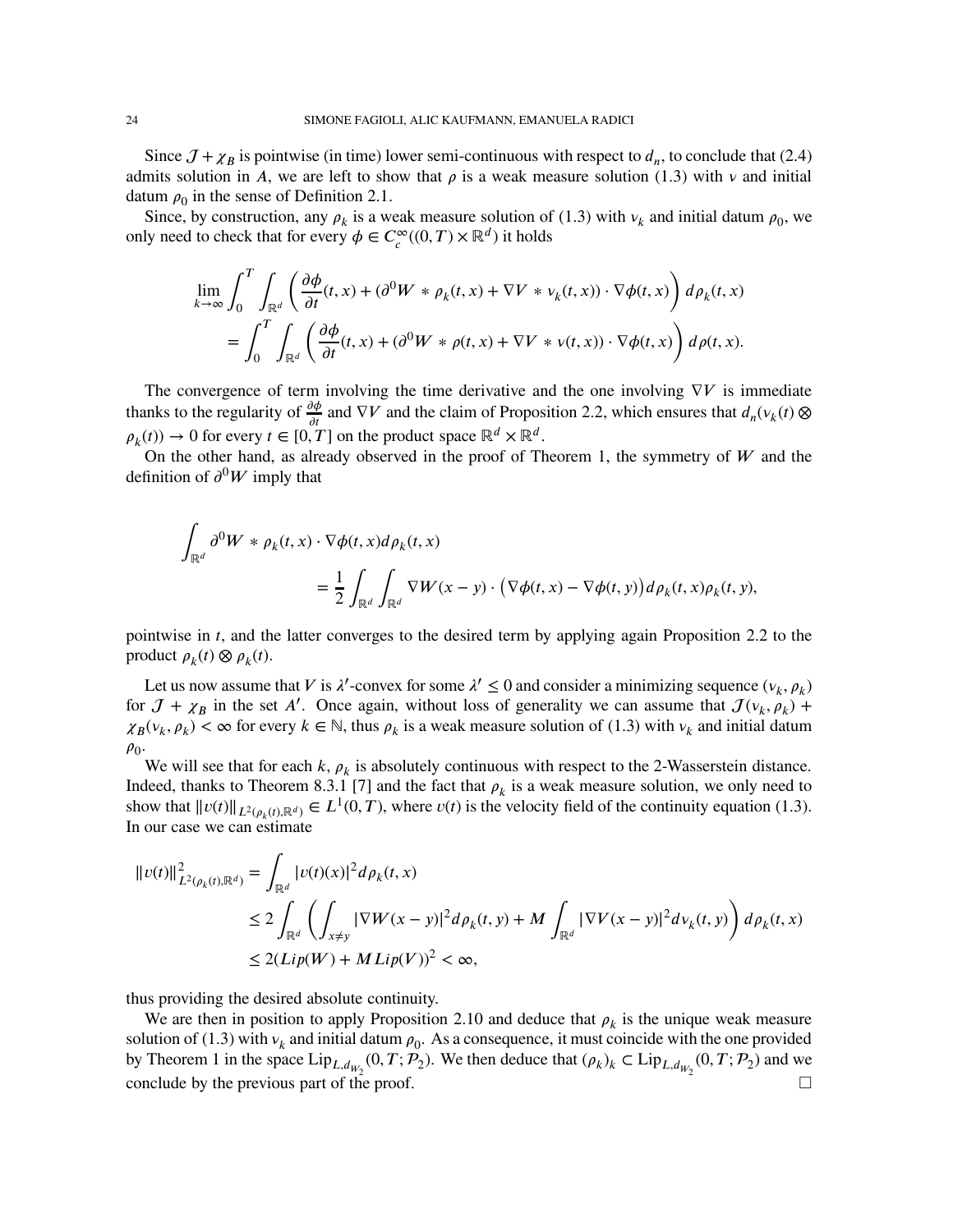# 5. CONCLUSIONS AND PERSPECTIVES

We studied existence of solutions for optimal control problems associated to nonlocal transport equations, used in the modelling of the behaviour of a population of individuals influenced by the presence of control agents. The results are proved for a class of mildly singular potentials in a gradient flow formulation for the target transport equation. A natural extension to the present paper will be disclosed dealing with essentially singular potentials as Coulomb or Lennard-Jones type ones. However, for the study of such potentials we expect to adopt different techniques from the one used above, since, up to the authors' knowledge, the hypotheses on the kernels in *(Self), (Cross)* are minimal in the Optimal Transport framework. Moreover, another interesting aspect lies in the numerical discretization of [\(1.2\)](#page-1-0). Among the others we expect that this task could be performed on one hand using the combination of the two variational formulations (the J.K.O.-scheme and the optimisation problem for the cost functional), on the other hand through a deterministic reconstructions of the densities starting from [\(1.1\)](#page-0-0). We leave these topics for future works.

## **ACKNOWLEDGMENTS**

SF acknowledges the support from the 04ATE2021-grant "Mathematical models for social innovations: vehicular and pedestrian traffic, opinion formation and seismology" of the University of L'Aquila. AK thanks Prof. Maria Colombo for the support of his internship in the AMCV group.

#### **REFERENCES**

- <span id="page-24-3"></span>[1] A. Abdelghany, K. Abdelghany, H. Mahmassani, and W. Alhalab. Modeling framework for optimal evacuation of large-scale crowded pedestrian facilities. *European J. Oper. Res.*, 237:1105–1118, 2014.
- <span id="page-24-4"></span>[2] G. Albi, E. Bongini, M. andCristiani, and D. Kalise. Invisible control of self-organizing agents leaving unknown environments. *Siam J. Appl. Math.*, 76:1683–171, 2016.
- <span id="page-24-5"></span>[3] G. Albi, M. Herty, and L. Pareschi. Kinetic description of optimal control problems and applications to opinion consensus. *Commun. Math. Sci.*, 13:1407–1429, 2015.
- <span id="page-24-6"></span>[4] G. Albi, L. Pareschi, and M. Zanella. Boltzmann-type control of opinion consensus through leaders. *Philos. Trans. R. Soc. Lond. Ser. A Math. Phys. Eng. Sci.*, 372:20140138, 2014.
- <span id="page-24-2"></span>[5] G. Aletti, G. Naldi, and G. Toscani. First-order continuous models of opinion formation. *SIAM J. Appl. Math.*, 67(3):837–853 (electronic), 2007.
- <span id="page-24-14"></span>[6] L. Ambrosio and N. Gigli. A user's guide to optimal transport. In *Modelling and optimisation of flows on networks*, pages 1–155. Springer, 2013.
- <span id="page-24-12"></span>[7] L. Ambrosio, N. Gigli, and G. Savaré. *Gradient flows in metric spaces and in the space of probability measures*. Lectures in Mathematics ETH Zürich. Birkhäuser Verlag, Basel, second edition, 2008.
- <span id="page-24-1"></span>[8] M. Ballerini, N. Cabibbo, R. Candelier, A. Cavagna, E. Cisbani, L. Giardina, L. Lecomte, A. Orlandi, G. Parisi, A. Procaccini, M. Viale, and V. Zdravkovic. Interaction ruling animal collective behavior depends on topological rather than metric distance: evidence from a field study. *Proc. National Academy of Sci.*, 105:1232–1237, 2008.
- <span id="page-24-13"></span><span id="page-24-8"></span>[9] R. Bellman. *Dynamic Programming Equations in Biology*. Princeton Univ. Press, Princeton, 1957.
- <span id="page-24-10"></span>[10] P. Billingsley. *Convergence of Probability Measures*. Wiley Series in Probability and Statistics, 1999.
- [11] J. Bomont, J. Bretonnet, D. Costa, and J. Hansen. Communication: Thermodynamic signa- tures of cluster formation in fluids with competing interactions. *J. Chem. Phys.*, 137:011101, 2012.
- <span id="page-24-0"></span>[12] M. Bongini and G. Buttazzo. Optimal control problems in transport dynamics. *Mathematical Models and Methods in Applied Sciences*, 27(03):427–451, 2017.
- <span id="page-24-7"></span>[13] M. Bongini, M. Fornasier, O. Junge, and B. Scharf. Sparse control of alignment models in high dimension. *Netw. Heterog. Media*, 10:647–697, 2015.
- <span id="page-24-11"></span>[14] C. Bores, E. Lomba, A. Perera, and N.G. Almarza. Pattern formation in binary fluid mixtures induced by short-range competing interactions. *J. Chem. Phys*, 143:084501, 2015.
- <span id="page-24-9"></span>[15] M. Burger, R. Pinnau, C. Totzeck, and O. Tse. Mean-field optimal control and optimality conditions in the space of probability measures. *SIAM Journal on Control and Optimization*, 59:977–1006, 2021.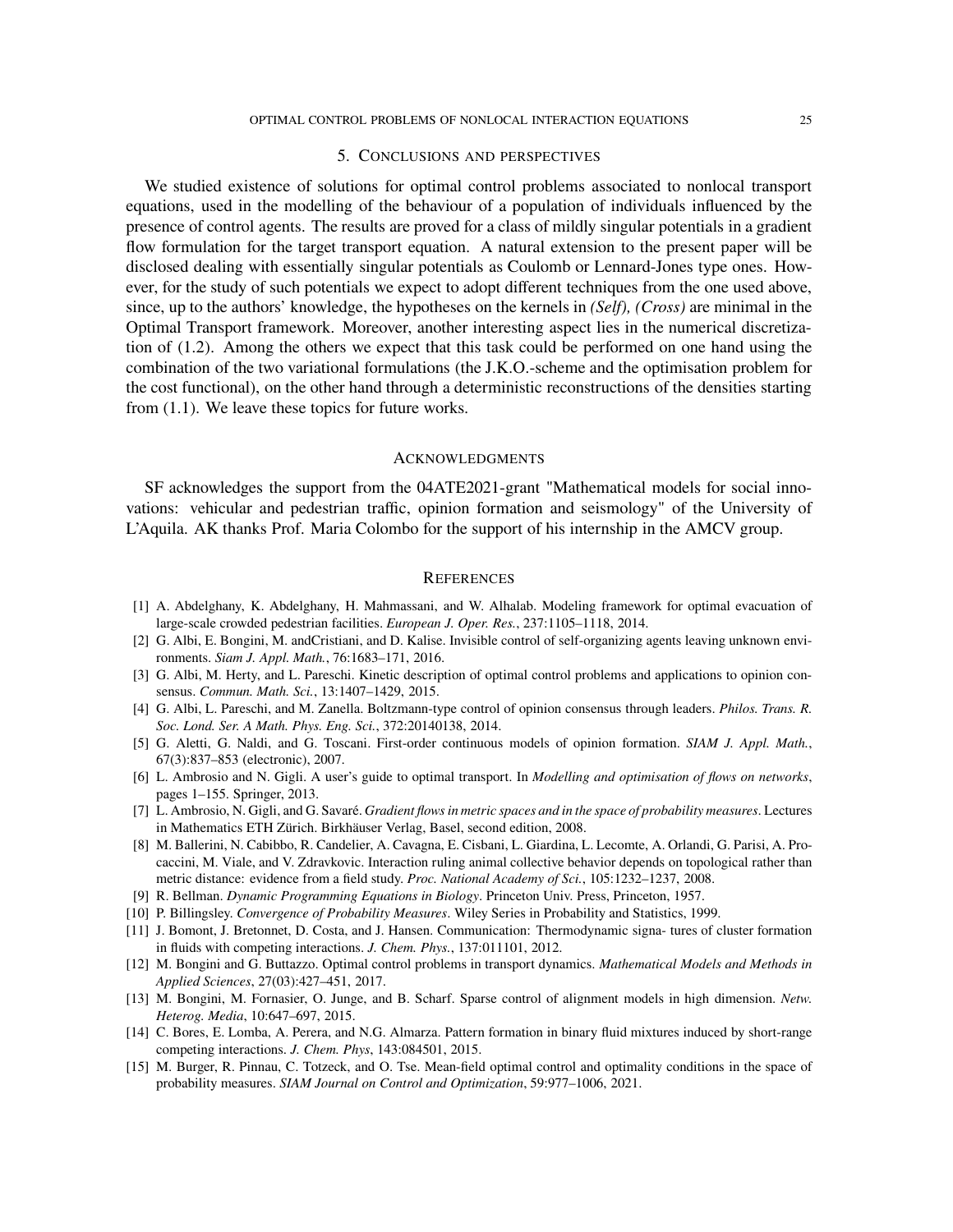- <span id="page-25-15"></span><span id="page-25-6"></span>[16] M. Burger, R. Pinnau, C. Totzeck, O. Tse, and A. Roth. Instantaneous control of interacting particle systems in the mean-field limit. *Journal of Computational Physics*, 405:109181, 2020.
- [17] S. Camazine, J. Deneubourg, N. Franks, J. Sneyd, G. Theraulaz, and E. Bonabeau. *Self-organization in biological systems*. Princeton University Press, Princeton, 2003. North-Holland Mathematics Studies, No. 5. Notas de Matemática (50).
- <span id="page-25-23"></span><span id="page-25-19"></span>[18] M. Caponigro, M. Fornasier, B. Piccoli, and E. Trelat. Sparse stabilization and optimal control of the cucker-smale model. *Math. Control Relat. Fields*, 3:447–466, 2013.
- <span id="page-25-0"></span>[19] J. A. Carrillo, M. Di Francesco, A. Figalli, T. Laurent, and D. Slepčev. Global-in-time weak measure solutions and finite-time aggregation for nonlocal interaction equations. *Duke Mathematical Journal*, 156(2):229–271, 2011.
- <span id="page-25-11"></span>[20] J.A. Carrillo, M. Fornasier, G. Toscani, and F. Vecil. *Particle, kinetic, and hydrodynamic models of swarming*, pages 297–336. Birkhäuser Boston, Boston, 2010.
- [21] R. M. Colombo, M. Garavello, and M. Lécureux-Mercier. A class of nonlocal models for pedestrian traffic. *Math. Models Methods Appl. Sci.*, 22(4):1150023, 34, 2012.
- <span id="page-25-8"></span><span id="page-25-7"></span>[22] I. Couzin, J. Krause, N. Franks, and S. Levin. Effective leadership and decision making in animal groups on the move. *Nature*, 433:513–516, 2005.
- [23] E. Cristiani, P. Frasca, and B. Piccoli. Effects of anisotropic interactions on the structure of animal groups. *J. Math. Biol.*, 62(4):569–588, 2011.
- <span id="page-25-12"></span>[24] E. Cristiani, B. Piccoli, and A. Tosin. *Modeling self-organization in pedestrians and animal groups from macroscopic and microscopic viewpoints*, pages 337–364. Birkhäuser Boston, Boston, 2010.
- <span id="page-25-2"></span><span id="page-25-1"></span>[25] F. Cucker and J. G. Dong. A general collision-avoiding flocking framework. *IEEE Trans. Automat. Control*, 56:1124– 1129, 2011.
- <span id="page-25-22"></span>[26] F. Cucker and S. Smale. Emergent behavior in flocks. *IEEE Trans. Automat. Control*, 52:852–862, 2007.
- <span id="page-25-25"></span>[27] S. Daneri and E. Runa. Pattern formation for a local/nonlocal interaction functional arising in colloidal systems. *SIAM J. Math. Anal.*, 52:2531–2560, 202.
- [28] M. Di Francesco and S. Fagioli. Measure solutions for non-local interaction pdes with two species. *Nonlinearity*, 26(10):2777, 2013.
- <span id="page-25-13"></span><span id="page-25-4"></span>[29] R. L. Dobrušin. Vlasov equations. *Funktsional. Anal. i Prilozhen.*, 13(2):48–58, 96, 1979.
- [30] B. Düring, P. Markowich, J.-F. Pietschmann, and M.-T. Wolfram. Boltzmann and Fokker-Planck equations modelling opinion formation in the presence of strong leaders. *Proc. R. Soc. Lond. Ser. A Math. Phys. Eng. Sci.*, 465(2112):3687– 3708, 2009.
- <span id="page-25-18"></span><span id="page-25-16"></span>[31] M. Fornasier and F. Solombrino. Mean-field optimal control. *ESAIM: Control, Optimization, and Calculus of Variation*, 20:1123–1152, 2014.
- [32] S.-Y. Ha and E. Tadmor. From particle to kinetic and hydrodynamic descriptions of flocking. *Kinet. Relat. Models*, 1:415–435, 2008.
- <span id="page-25-20"></span>[33] J. Han, M. Li, and L. Guo. Soft control on collective behavior of a group of autonomous agents by a shill agent. *J. Syst. Sci. Complex.*, 19:54–62, 2006.
- <span id="page-25-21"></span>[34] J. Han and L. Wang. Nondestructive intervention to multi-agent systems through an intelligent agent. *PLoS ONE*, 8:e61542, 2013.
- <span id="page-25-17"></span>[35] R. Herzog, G. Stadler, and G. Wachsmuth. Directional sparsity in optimal control of partial differential equations. *SIAM J. Control Optim.*, 50:943–963, 2012.
- <span id="page-25-24"></span>[36] R. Jordan, D. Kinderlehrer, and F. Otto. The variational formulation of the Fokker-Planck equation. *SIAM J. Math. Anal.*, 29(1):1–17, 1998.
- <span id="page-25-3"></span>[37] J. Ke, J. Minett, C.-P. Au, and W.-Y. Wang. Self-organization and selection in the emergence of vocabulary. *Complexity*, 7:41–54, 2002.
- <span id="page-25-14"></span><span id="page-25-5"></span>[38] J.-M. Lasry and P.-L. Lions. Mean field games. *Japan J. Math.*, 2:229–260, 2007.
- [39] C. B. Morrey, Jr. On the derivation of the equations of hydrodynamics from statistical mechanics. *Comm. Pure Appl. Math.*, 8:279–326, 1955.
- <span id="page-25-26"></span>[40] F. Otto. The geometry of dissipative evolution equations: the porous medium equation. *Comm. Partial Differential Equations*, 26(1-2):101–174, 2001.
- <span id="page-25-9"></span>[41] J. Parrish, S. Viscido, and D. Gruenbaum. Self-organized fish schools: An examination of emergent properties. *Biol. Bull.*, 202:296–305, 2002.
- <span id="page-25-10"></span>[42] B. Perthame. *Transport Equations in Biology*. Birkhäuser Verlag, Basel, 2007. North-Holland Mathematics Studies, No. 5. Notas de Matemática (50).
- <span id="page-25-27"></span>[43] F. Santambrogio. Optimal transport for applied mathematicians. *Birkäuser, NY*, 55(58-63):94, 2015.